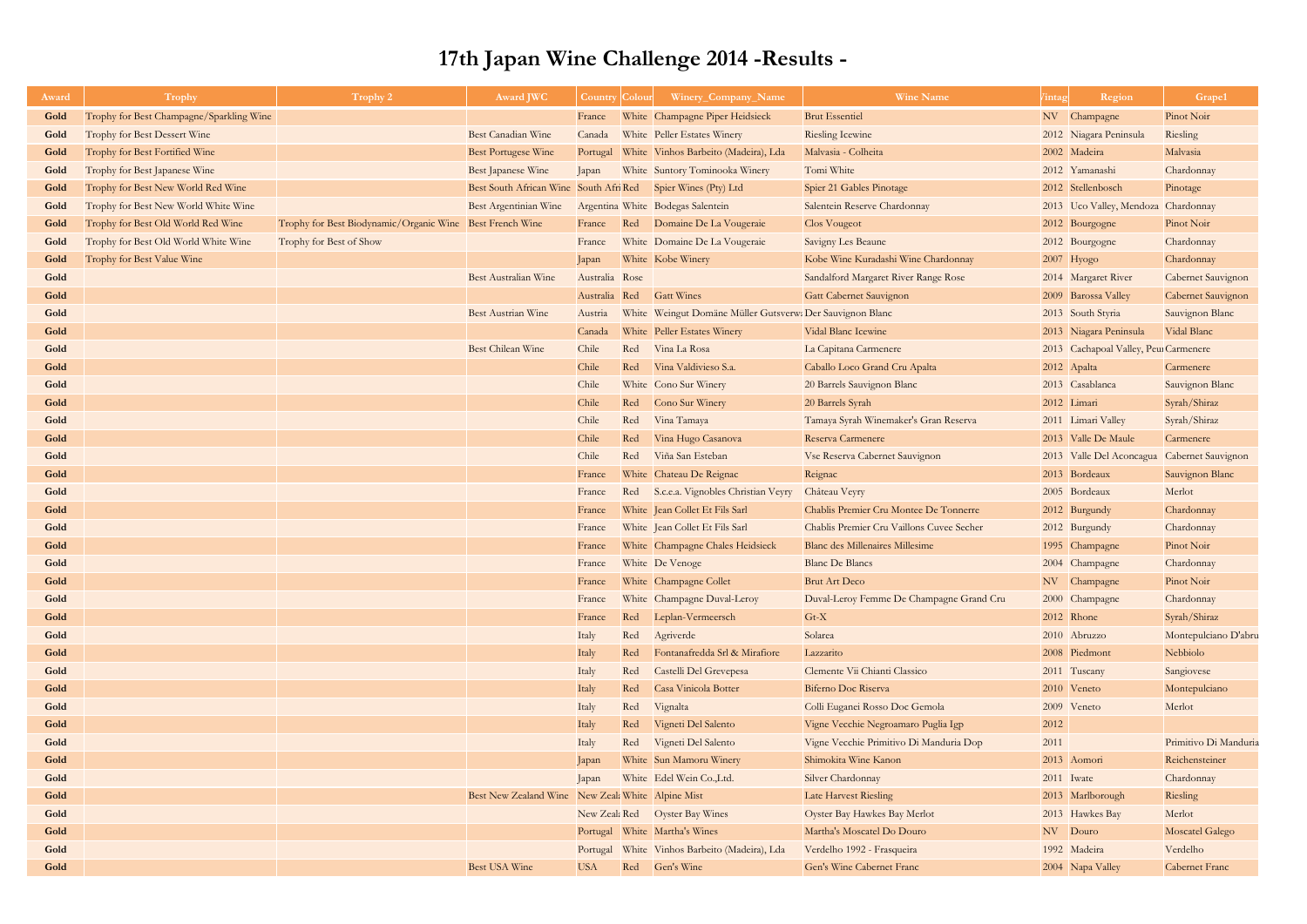| Award         | <b>Trophy</b> | Trophy 2 | <b>Award JWC</b> | <b>Country Colour</b> |     | Winery_Company_Name                           | <b>Wine Name</b>                                                      | /intag | Region                                       | Grape1                    |
|---------------|---------------|----------|------------------|-----------------------|-----|-----------------------------------------------|-----------------------------------------------------------------------|--------|----------------------------------------------|---------------------------|
| Gold          |               |          |                  | <b>USA</b>            |     | White Main Street Winery                      | Main Street Chardonnay                                                |        | 2012 California                              | Chardonnay                |
| Gold          |               |          |                  | <b>USA</b>            | Red | <b>Star Lane Winery</b>                       | Dierberg Syrah                                                        |        | 2010 California                              | Syrah/Shiraz              |
| <b>Silver</b> |               |          |                  | Argentina Red         |     | Viniterra                                     | Serie Terra                                                           |        | 2013 Lujan De Cuyo                           | Malbec                    |
| <b>Silver</b> |               |          |                  | Argentina Red         |     | Viniterra                                     | Single Vineyard                                                       |        | 2011 Lujan De Cuyo                           | Malbec                    |
| <b>Silver</b> |               |          |                  |                       |     | Argentina Red Finca Flichman S.a.             | <b>Expresiones Reserve</b>                                            |        | 2012 Mendoza                                 | Malbec                    |
| <b>Silver</b> |               |          |                  |                       |     | Argentina Red Finca Las Moras                 | <b>Black Label Cabernet Cabernet</b>                                  |        | 2012 Valle De Pedernal                       | Cabernet Sauvignon        |
| <b>Silver</b> |               |          |                  |                       |     | Argentina Red Finca Las Moras                 | Gran Syrah                                                            |        | 2011 Valle De Pedernal                       | Syrah/Shiraz              |
| <b>Silver</b> |               |          |                  |                       |     | Argentina Red Trivento Bodegas Y Vinedos Sa   | Trivento Golden Reserve Cabernet Sauvignon                            | 2012   |                                              | Cabernet Sauvignon        |
| <b>Silver</b> |               |          |                  | Argentina Red         |     | Trivento Bodegas Y Vinedos Sa                 | Trivento Golden Reserve Malbec                                        | 2012   |                                              | Malbec                    |
| <b>Silver</b> |               |          |                  |                       |     | Argentina Red Trivento Bodegas Y Vinedos Sa   | Trivento Golden Reserve Syrah                                         | 2012   |                                              | Syrah                     |
| <b>Silver</b> |               |          |                  |                       |     | Argentina White Trivento Bodegas Y Vinedos Sa | Trivento Reserve Chardonnay                                           | 2013   |                                              | Chardonnay                |
| <b>Silver</b> |               |          |                  |                       |     | Argentina Red Trivento Bodegas Y Vinedos Sa   | Trivento Reserve Cabernet Sauvignon                                   | 2013   |                                              | Cabernet Sauvignon        |
| <b>Silver</b> |               |          |                  | Argentina Red         |     | Bodegas La Rosa                               | Aires Andinos Premium Malbec                                          | 2013   |                                              | Malbec                    |
| <b>Silver</b> |               |          |                  | Australia Red         |     | Kellermeister                                 | Wild Witch                                                            |        | 2011 Barossa                                 | Syrah/Shiraz              |
| <b>Silver</b> |               |          |                  | Australia Red         |     | <b>St Hallett Wines</b>                       | St Hallett Gamekeepers Cabernet Sauvignon                             |        | 2013 Barossa                                 | Cabernet Sauvignon        |
| <b>Silver</b> |               |          |                  | Australia Red         |     | Château Tanunda                               | 50 Year Old Vine Shiraz                                               |        | 2012 Barossa                                 | Syrah/Shiraz              |
| <b>Silver</b> |               |          |                  | Australia Red         |     | Château Tanunda                               | 100 Year Old Vine Grenache                                            |        | 2012 Barossa                                 | Grenache                  |
| <b>Silver</b> |               |          |                  | Australia Red         |     | <b>Taylors Wines</b>                          | St Andrews Shiraz                                                     |        | 2012 Clare Valley                            | Syrah/Shiraz              |
| <b>Silver</b> |               |          |                  |                       |     | Australia Red Sirromet Wines                  | Signature Collection Shiraz Viognier                                  |        | 2012 Granite Belt                            | Syrah/Shiraz              |
| <b>Silver</b> |               |          |                  | Australia Red         |     |                                               | <b>Plantagenet Cabernet</b>                                           |        | 2012 Great Southern Weste Cabernet Sauvignon |                           |
| <b>Silver</b> |               |          |                  | Australia White       |     |                                               | Plantagenet Omrah Chardonnay                                          |        | 2012 Great Southern Weste Chardonnay         |                           |
| <b>Silver</b> |               |          |                  |                       |     | Australia Red Gatt Wines                      | Gatt High Eden Cabernet Sauvignon                                     |        | 2010 High Eden                               | Cabernet Sauvignon        |
| <b>Silver</b> |               |          |                  |                       |     | Australia White Gatt Wines                    | Gatt High Eden Riesling                                               |        | 2011 High Eden                               | Riesling                  |
| <b>Silver</b> |               |          |                  |                       |     | Australia White Gatt Wines                    | Gatt High Eden Riesling                                               |        | 2010 High Eden                               | Riesling                  |
| <b>Silver</b> |               |          |                  | Australia Red         |     |                                               | Temple Bruer Cabernet Merlot                                          |        | 2008 Langhorne Creek                         | <b>Cabernet Sauvignon</b> |
| <b>Silver</b> |               |          |                  | Australia White       |     |                                               | Sandalford Prendiville Reserve Chardonnay                             |        | 2011 Margaret River                          | Chardonnay                |
| <b>Silver</b> |               |          |                  | Australia Red         |     |                                               | Sandalford Estate Reserve Cabernet Sauvignon                          |        | 2010 Margaret River                          | Cabernet Sauvignon        |
| <b>Silver</b> |               |          |                  | Australia Red         |     |                                               | Fox Creek Short Row Shiraz                                            |        | 2012 Mclaren Vale                            | Syrah/Shiraz              |
| <b>Silver</b> |               |          |                  | Australia Other       |     |                                               | Fox Creek Vixen Sparkling Shiraz-Cabernet Sauvignon-C NV Mclaren Vale |        |                                              | Syrah/Shiraz              |
| <b>Silver</b> |               |          |                  | Australia Red         |     |                                               | Fox Creek Shiraz-Grenache-Mourvedre                                   |        | 2012 Mclaren Vale                            | Syrah/Shiraz              |
| <b>Silver</b> |               |          |                  |                       |     | Australia Red Taltarni Vineyards              | Taltarni T-Series Shiraz                                              |        | 2011 Pyrenees                                | Syrah/Shiraz              |
| <b>Silver</b> |               |          |                  | Australia Red         |     | <b>Blue Pyrenees Estate</b>                   | Blue Pyrenees Cabernet Sauvignon                                      |        | 2012 Pyrenees                                | Cabernet Sauvignon        |
| <b>Silver</b> |               |          |                  |                       |     | Australia White Blue Pyrenees Estate          | <b>Blue Pyrenees Midnight Cuvee</b>                                   |        | 2010 Pyrenees                                | Chardonnay                |
| <b>Silver</b> |               |          |                  | Australia White       |     |                                               | Noble One Botrytis Semillon                                           |        | 2011 Riverina                                | Semillon Botrytis         |
| <b>Silver</b> |               |          |                  | Australia Red         |     |                                               | La Boheme Syrah Gamay                                                 |        | 2013 Yarra Valley                            | Syrah/Shiraz              |
| <b>Silver</b> |               |          |                  | Canada                | Red | Peller Estates Winery                         | <b>Cabernet Franc Icewine</b>                                         |        | 2012 Niagara Peninsula                       | <b>Cabernet Franc</b>     |
| <b>Silver</b> |               |          |                  | Chile                 | Red | Maturana Wines                                | Mw Maturana Wines                                                     |        | 2012 Cachapoal                               | Carmenere                 |
| <b>Silver</b> |               |          |                  | Chile                 | Red | Casas Del Toqui S.a.                          | Loica, Private Edition Cabernet Sauvignon                             |        | 2010 Cachapoal Valley                        | Cabernet Sauvignon        |
| <b>Silver</b> |               |          |                  | Chile                 |     | White Cono Sur Winery                         | 20 Barrels Chardonnay                                                 |        | 2013 Casablanca                              | Chardonnay                |
| <b>Silver</b> |               |          |                  | Chile                 |     | Red Cono Sur Winery                           | 20 Barrels Pinot Noir                                                 |        | 2012 Casablanca                              | Pinot Noir                |
| <b>Silver</b> |               |          |                  | Chile                 |     | Red Vina Casas Del Bosque                     | <b>Syrah Pequenas Producciones</b>                                    |        | 2012 Casablanca                              | Syrah/Shiraz              |
| <b>Silver</b> |               |          |                  | Chile                 |     | White Vina Casas Del Bosque                   | <b>Late Harvest Riesling</b>                                          |        | 2013 Casablanca                              | Riesling                  |
| <b>Silver</b> |               |          |                  | Chile                 | Red | Vina Valdivieso S.a.                          | Valdivieso Single Vineyard Pinot Noir                                 |        | 2012 Cauquenes                               | Pinot Noir                |
| <b>Silver</b> |               |          |                  | Chile                 | Red | Bisquertt                                     | La Joya Syrah                                                         |        | 2013 Colchagua                               | Syrah/Shiraz              |
| <b>Silver</b> |               |          |                  | Chile<br>Chile        | Red | Bisquertt                                     | La Joya Cabernet Sauvignon                                            |        | 2013 Colchagua                               | Cabernet Sauvignon        |
| <b>Silver</b> |               |          |                  |                       |     | White Vina Luis Felipe Edwards                | Lfe Late Harvest Viognier Sauvignon Blanc                             |        | 2013 Colchagua                               | Viognier                  |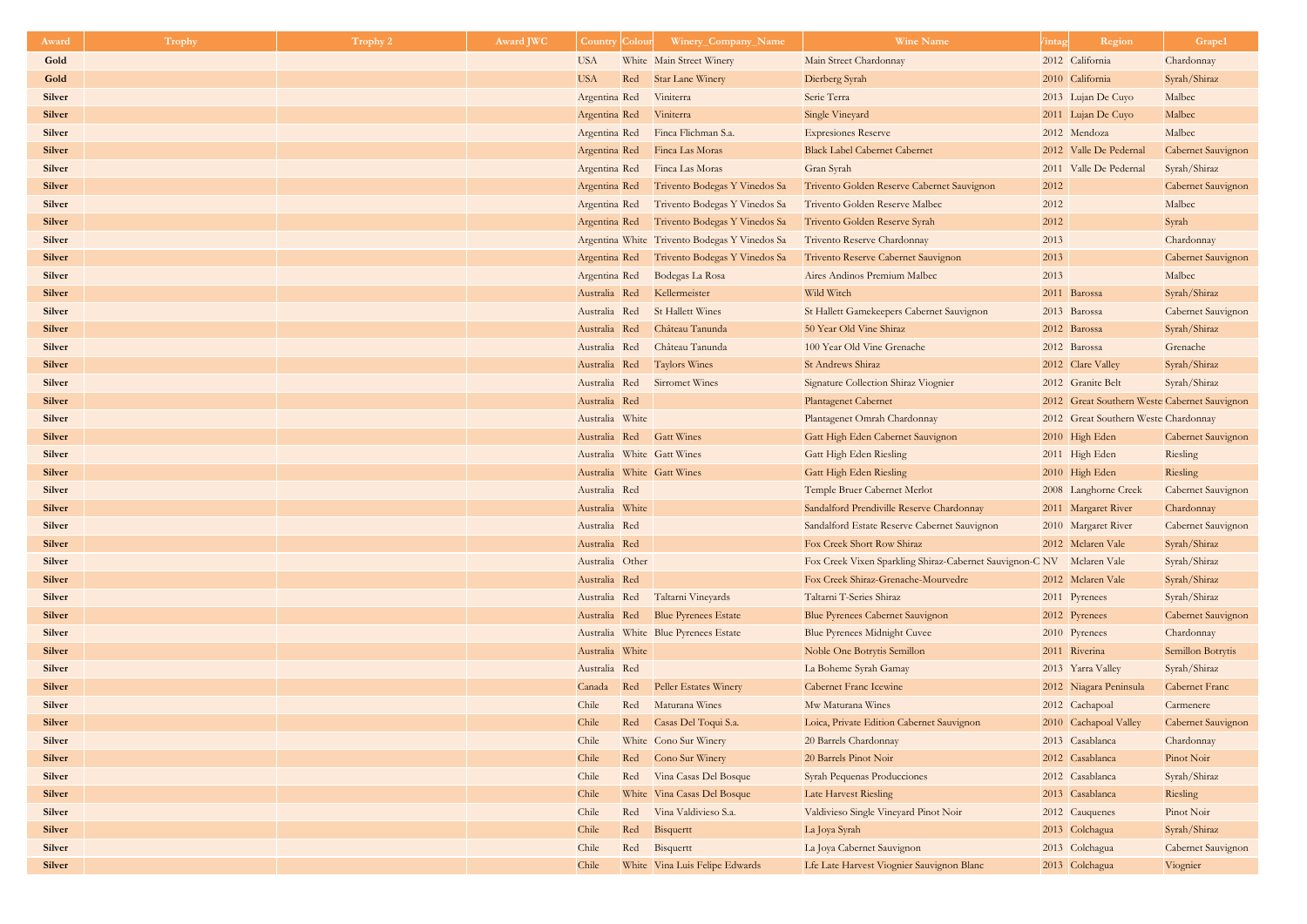| Award         | <b>Trophy</b> | <b>Trophy 2</b> | <b>Award JWC</b>         | Country | Colour | Winery_Company_Name                                      | <b>Wine Name</b>                                                                               | <i>l</i> intag | Region                                        | Grape1                    |
|---------------|---------------|-----------------|--------------------------|---------|--------|----------------------------------------------------------|------------------------------------------------------------------------------------------------|----------------|-----------------------------------------------|---------------------------|
| <b>Silver</b> |               |                 |                          | Chile   | Red    | Vinedos Emiliana                                         | Coyam                                                                                          |                | 2011 Colchagua Valley                         | Syrah/Shiraz              |
| <b>Silver</b> |               |                 |                          | Chile   | Red    | Vinedos Marchigue                                        | Panul Oak Aged Carmenere                                                                       |                | 2013 Colchagua Valley                         | Carmenere                 |
| <b>Silver</b> |               |                 |                          | Chile   |        | White Vina Valdivieso S.a.                               | Valdivieso Eclat Botrytis Semillon                                                             |                | 2011 Curico                                   | Semillon                  |
| <b>Silver</b> |               |                 |                          | Chile   |        | Red Vina Valdivieso S.a.                                 | Caballo Loco Grand Cru, Limari                                                                 |                | 2012 Limari                                   | Syrah/Shiraz              |
| <b>Silver</b> |               |                 |                          | Chile   |        | White Vina Tabali                                        | Tabali Reserva Especial Chardonnay                                                             |                | 2012 Limari Valley                            | Chardonnay                |
| <b>Silver</b> |               |                 |                          | Chile   | Red    | Vina Tamaya                                              | Tamaya Syrah T Limited Release                                                                 |                | 2011 Limari Valley                            | Syrah/Shiraz              |
| <b>Silver</b> |               |                 |                          | Chile   | Red    | Vina Tamaya                                              | Tamaya Carmenere T Limited Release                                                             |                | 2011 Limari Valley                            | Carmenere                 |
| <b>Silver</b> |               |                 |                          | Chile   |        | Red Vina Tamaya                                          | Tamaya Carmenere Winemaker's Gran Reserva                                                      |                | 2011 Limari Valley                            | Carmenere                 |
| Silver        |               |                 |                          | Chile   |        | White Concha Y Toro                                      | Marques De Casa Concha Chardonnay                                                              |                | 2013 Limari Valley                            | Chardonnay                |
| <b>Silver</b> |               |                 |                          | Chile   |        | Red Cono Sur Winery                                      | 20 Barrels Cabernet Sauvignon                                                                  | 2011 Maipo     |                                               | Cabernet Sauvignon        |
| Silver        |               |                 |                          | Chile   | Red    | Vina Indomita                                            | Zardoz                                                                                         |                | 2012 Maipo                                    | Cabernet Sauvignon        |
| <b>Silver</b> |               |                 |                          | Chile   | Red    | Vina Valdivieso S.a.                                     | Caballo Loco Grand Cru, Maipo                                                                  |                | 2012 Maipo                                    | Cabernet Sauvignon        |
| <b>Silver</b> |               |                 |                          | Chile   | Red    | Casas Del Toqui S.a.                                     | Loica, Gran Reserva Cabernet Sauvignon                                                         |                | 2011 Maipo Valley                             | Cabernet Sauvignon        |
| <b>Silver</b> |               |                 |                          | Chile   |        | White Henriquez Hermanos Ltda.                           | Aromo Private Reserve Sauvignon Blanc                                                          |                | 2014 Maule Valley                             | Sauvignon Blanc           |
| <b>Silver</b> |               |                 |                          | Chile   | Red    | Vina Valdivieso S.a.                                     | Valdivieso Single Vineyard Carmenere                                                           |                | 2010 Peumo                                    | Carmenere                 |
| <b>Silver</b> |               |                 |                          | Chile   | Red    | Santa Carolina                                           | Herencia                                                                                       |                | 2008 Peumo                                    | Carmenere                 |
| <b>Silver</b> |               |                 |                          | Chile   | Red    | Viña San José De Apalta                                  | Tierra Nueva Assemblage Reserva                                                                |                | 2011 Rapel Valey                              | <b>Cabernet Sauvignon</b> |
| <b>Silver</b> |               |                 |                          | Chile   | Red    | Sociedad Vinicola Miguel Torres                          | Cordillera Cabernet Sauvignon                                                                  |                | 2011 Region Del Valle Cent Cabernet Sauvignon |                           |
| <b>Silver</b> |               |                 |                          | Chile   | Red    | Sociedad Vinicola Miguel Torres                          | Manso De Velasco                                                                               |                | 2010 Region Del Valle Cent Cabernet Sauvignon |                           |
| <b>Silver</b> |               |                 |                          | Chile   | Red    | Viña San Esteban                                         | Rio Alto Gran Reserva Cabernet Sauvignon                                                       |                | 2012 Valle Del Aconcagua Cabernet Sauvignon   |                           |
| <b>Silver</b> |               |                 |                          | Chile   | Red    | Vina Morande                                             | Morande Gran Reserva Carmenere                                                                 | 2011           |                                               | Carmenere                 |
| <b>Silver</b> |               |                 |                          | Chile   | Red    | Vina Morande                                             | Vistamar Gran Reserva Cabernet Sauvignon / Syrah                                               | 2011           |                                               | Cabernet Sauvignon        |
| <b>Silver</b> |               |                 |                          | Chile   | Red    | Vina Morande                                             | Vistamar Sepia Reserva Carmenere                                                               | 2012           |                                               | Carmenere                 |
| <b>Silver</b> |               |                 |                          | Chile   | Red    | Vina Undurraga                                           | Th Cabernet Sauvignon Maipo                                                                    | 2012           |                                               | Cabernet Sauvignon        |
| Silver        |               |                 |                          | Chile   |        | White Concha Y Toro                                      | Casillero Del Diablo Chardonnay                                                                | 2013           |                                               | Chardonnay                |
| <b>Silver</b> |               |                 | <b>Best Chinese Wine</b> | China   |        | Red NINGXIA HANSEN WINERY Five Stars                     |                                                                                                |                | 2010 Ningxia                                  | Cabernet Sauvignon        |
| <b>Silver</b> |               |                 |                          | France  | Red    |                                                          | Chateau De Riquewihr Domaines D Aoc Alsace Domaines Du Chateau De Riquewihr Les To 2011 Alsace |                |                                               | Pinot Noir                |
| <b>Silver</b> |               |                 |                          | France  |        |                                                          | White La Cave Des Vignerons De Pfaffenl Aoc Alsace Pfaff Tradition Pinot Gris                  |                | 2013 Alsace                                   | Pinot Gris                |
| <b>Silver</b> |               |                 |                          | France  |        | White La Cave Des Vignerons De Pfaffenl Black Tie        |                                                                                                |                | 2013 Alsace                                   | Riesling                  |
| <b>Silver</b> |               |                 |                          | France  |        | White Vignoble Bertinerie                                | Grand Vin De Chateau Haut Bertinerie                                                           |                | 2013 Blaye Cotes De Borde Sauvignon Blanc     |                           |
| <b>Silver</b> |               |                 |                          | France  |        |                                                          | Red SCEA DU CHÂTEAU DE POTIR Château De Potiron Cuvee Privilege                                |                | 2009 Bordeaux                                 | Merlot                    |
| <b>Silver</b> |               |                 |                          | France  | Red    | S.c.e.a. Vignobles Christian Veyry Château Veyry         |                                                                                                |                | 2006 Bordeaux                                 | Merlot                    |
| <b>Silver</b> |               |                 |                          | France  |        | White Domaine De La Vougeraie                            | Vougeot 1er Cru Le Clos Blanc De Vougeot                                                       |                | 2012 Bourgogne                                | Chardonnay                |
| <b>Silver</b> |               |                 |                          | France  |        | White DOMAINE ALAIN GEOFFROY Chablis Premier Cru Beauroy |                                                                                                |                | 2012 Bourgogne                                | Chardonnay                |
| Silver        |               |                 |                          | France  |        | Red Bouchard Aine Et Fils                                | Beaune Premier Cru "Les Marconnets"                                                            |                | 2012 Burgandy                                 | Pinot Noir                |
| <b>Silver</b> |               |                 |                          | France  |        | White Antonin Rodet                                      | Rully, Chateau De Rully                                                                        |                | 2011 Burgandy                                 | Chardonnay                |
| <b>Silver</b> |               |                 |                          | France  |        | White Ropiteau Freres                                    | Meursault                                                                                      |                | 2012 Burgandy                                 | Chardonnay                |
| <b>Silver</b> |               |                 |                          | France  |        | White Ropiteau Freres                                    | Chardonnay                                                                                     |                | 2013 Burgandy                                 | Chardonnay                |
| <b>Silver</b> |               |                 |                          | France  |        | Red Jean Claude Boisset                                  | Chambolle-Musigny 1er Cru "Les Charmes"                                                        |                | 2012 Burgandy                                 | Pinot Noir                |
| <b>Silver</b> |               |                 |                          | France  |        | Red Jean Claude Boisset                                  | Gevrey-Chambertin                                                                              |                | 2012 Burgandy                                 | Pinot Noir                |
| <b>Silver</b> |               |                 |                          | France  |        | White Jean Moreau Et Fils                                | Chablis, 1er Cru, "Vaucoupin"                                                                  |                | 2012 Burgandy                                 | Chardonnay                |
| <b>Silver</b> |               |                 |                          | France  |        | White Jean Moreau Et Fils                                | Chablis, Grand Cru "Valmur"                                                                    |                | 2010 Burgandy                                 | Chardonnay                |
| <b>Silver</b> |               |                 |                          | France  |        | White Maison Albert Bichot                               | Albert Bichot Bourgogne Chardonnay Vieilles Vignes                                             |                | 2012 Burgundy                                 | Chardonnay                |
| <b>Silver</b> |               |                 |                          | France  |        | Red Maison Albert Bichot                                 | Albert Bichot Bourgogne Pinot Noir Vieilles Vignes                                             |                | 2011 Burgundy                                 | Pinot Noir                |
| Silver        |               |                 |                          | France  |        | White Jean Collet Et Fils Sarl                           | Chablis Premier Cru Montmains                                                                  |                | 2012 Burgundy                                 | Chardonnay                |
| <b>Silver</b> |               |                 |                          | France  |        | White Jean Collet Et Fils Sarl                           | Chablis Premier Cru Vaillons                                                                   |                | 2012 Burgundy                                 | Chardonnay                |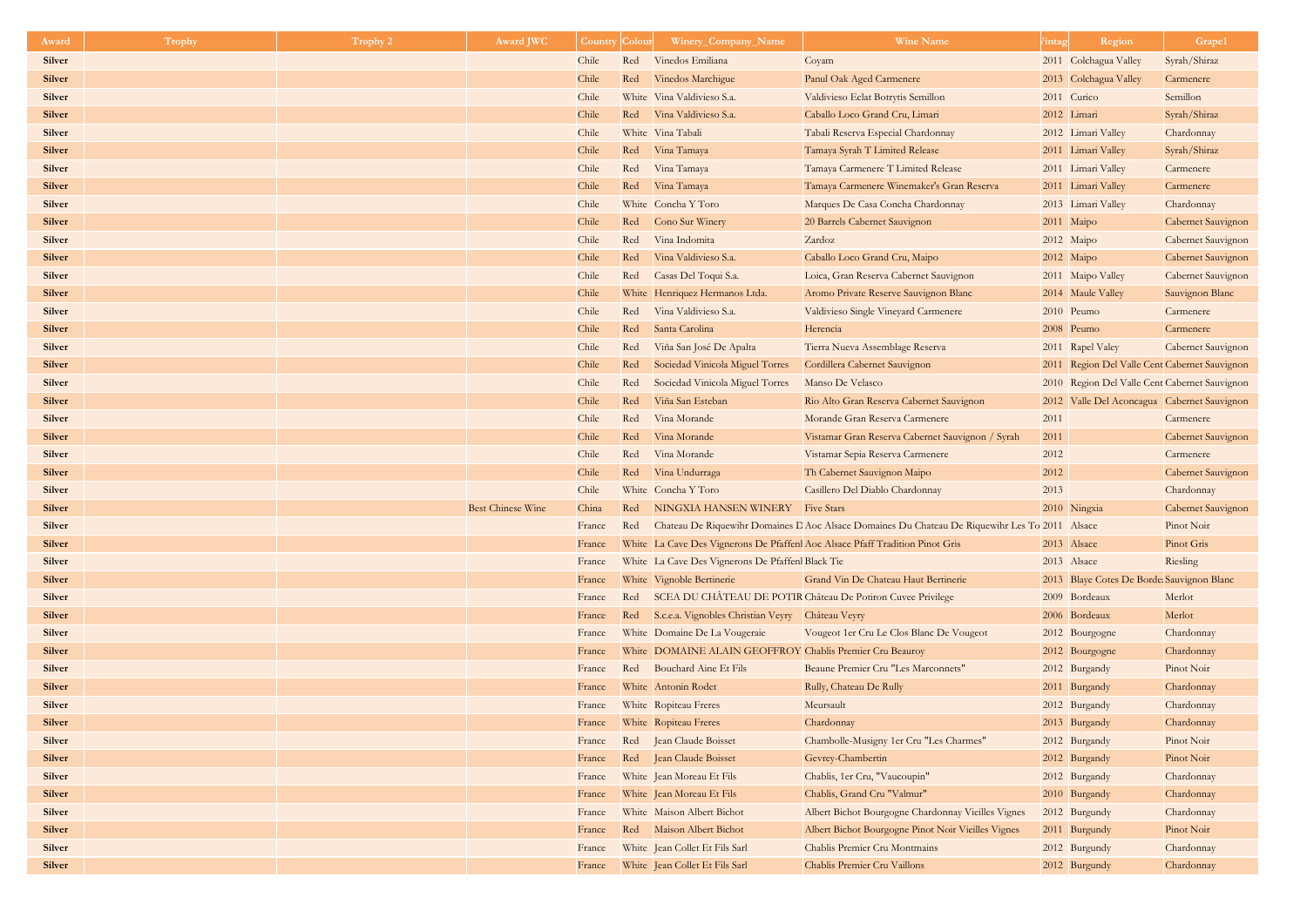| Award                          | Trophy | Trophy 2 | <b>Award JWC</b>        | <b>Country Colour</b> | Winery_Company_Name                                 | <b>Wine Name</b>                                                             | /intag      | Region                                     | Grape1                     |
|--------------------------------|--------|----------|-------------------------|-----------------------|-----------------------------------------------------|------------------------------------------------------------------------------|-------------|--------------------------------------------|----------------------------|
| <b>Silver</b>                  |        |          |                         | France                | White Jean Collet Et Fils Sarl                      | <b>Chablis Les Truffieres</b>                                                |             | 2012 Burgundy                              | Chardonnay                 |
| <b>Silver</b>                  |        |          |                         | France                | White Henri Bourgeois                               | Sancerre Blanc La Bourgeoise                                                 |             | 2012 Centre Loire                          | Sauvignon Blanc            |
| <b>Silver</b>                  |        |          |                         | France                | Rose Champagne Chales Heidsieck                     | <b>Rose Reserve</b>                                                          |             | NV Champagne                               | Pinot Noir                 |
| <b>Silver</b>                  |        |          |                         | France                | White Champagne Philippe Gonet                      | Champagne Blanc De Blancs Grand Cru Milleime                                 |             | 2007 Champagne                             | Chardonnay                 |
| <b>Silver</b>                  |        |          |                         | France                | White De Venoge                                     | Cordon Bleu Brut                                                             |             | 2002 Champagne                             | Pinot Noir                 |
| <b>Silver</b>                  |        |          |                         | France                | Rose Champagne Gh Martel                            | Champagne E. Rapeneau Brut Rose                                              |             | NV Champagne                               | Pinot Noir                 |
| <b>Silver</b>                  |        |          |                         | France                | White Champagne Gh Martel                           | Champagne E. Rapeneau Selection Brut                                         |             | NV Champagne                               | Pinot Noir                 |
| <b>Silver</b>                  |        |          |                         | France                | White Champagne Gh Martel                           | Champagne Charles De Cazanove Vieille France Brut                            |             | NV Champagne                               | Pinot Noir                 |
| <b>Silver</b>                  |        |          |                         | France                | White Champagne Gh Martel                           | Champagne Charles De Cazanove Grand Apparat Brut                             | NV          | Champagne                                  | Pinot Noir                 |
| <b>Silver</b>                  |        |          |                         | France                | White Champagne Beaumont Des Crayere Nostalgie      |                                                                              |             | 2002 Champagne                             | Chardonnay                 |
| <b>Silver</b>                  |        |          |                         | France                | White Champagne Beaumont Des Crayere Grande Reserve |                                                                              |             | NV Champagne                               | Pinot Meunier              |
| <b>Silver</b>                  |        |          |                         | France                | White Champagne J. De Telmont                       | <b>Grand Couronnement</b>                                                    |             | 2002 Champagne                             | Chardonnay                 |
| <b>Silver</b>                  |        |          |                         | France                | White Champagne Gremillet                           | <b>Brut Selection</b>                                                        |             | NV Champagne                               | Pinot Noir                 |
| <b>Silver</b>                  |        |          |                         | France                | White Champagne Collet                              | Millesime                                                                    |             | 2004 Champagne                             | Chardonnay                 |
| <b>Silver</b>                  |        |          |                         | France                | Rose Champagne Jacquart                             | Champagne Jacquart Rosé                                                      |             | NV Champagne                               | Chardonnay                 |
| <b>Silver</b>                  |        |          |                         | France                | White Champagne Montaudon                           | Champagne Montaudon Réserve Première Brut                                    |             | NV Champagne                               | Pinot Noir                 |
| <b>Silver</b>                  |        |          |                         | France                | White Champagne Montaudon                           | Champagne Montaudon Brut Millésime                                           |             | 2006 Champagne                             | Chardonnay                 |
| <b>Silver</b>                  |        |          |                         | France                | Rose Champagne Duval-Leroy                          | Duval-Leroy Rose Prestige Premier Cru                                        |             | NV Champagne                               | Chardonnay                 |
| <b>Silver</b>                  |        |          |                         | France                | White Champagne Duval-Leroy                         | Duval-Leroy Cuvee Des Meilleurs Ouvriers De France ScNV Champagne            |             |                                            | Chardonnay                 |
| <b>Silver</b>                  |        |          |                         | France                | White Champagne Duval-Leroy                         | Duval-Leroy Fleur De Champagne Brut Premier Cru                              |             | NV Champagne                               | Chardonnay                 |
| <b>Silver</b>                  |        |          |                         | France                | Red Les Clos De Paulilles                           | Les Clos De Paulilles                                                        |             | 2013 Collioure                             | Grenache Noir              |
| <b>Silver</b>                  |        |          |                         | France                | White Prieure St Jean De Bebian                     | Prieure St Jean De Bebian Blanc                                              |             | 2012 Languedoc                             | Rousanne                   |
| <b>Silver</b>                  |        |          |                         | France                | Red<br>Chateau Les Ollieux                          | La Grande Cuvee                                                              |             | 2011 Languedoc                             | Carignan                   |
| <b>Silver</b>                  |        |          |                         | France                | Vignobles Jean Marie Bouldy<br>Red                  | Château Des Jacobins                                                         |             | 2009 Pomerol                               | Merlot                     |
| <b>Silver</b>                  |        |          |                         | France                | Rose Chateau Gassier                                | Pas Du Moine                                                                 |             | 2013 Provence                              | Grenache                   |
| <b>Silver</b><br><b>Silver</b> |        |          |                         | France                | Red<br>Amouroux                                     | Clos De L'oratoire                                                           |             | 2012 Rhone                                 |                            |
| <b>Silver</b>                  |        |          |                         | France                | Paul Jaboulet Aîné<br>Red<br>Red<br>Domaine Cazes   | Châteauneuf Du Pape Joël Robuchon<br>Aime Cazes                              |             | 2011 Rhône Valley<br>1978 Rivesaltes       | Grenache<br>Grenache Blanc |
| <b>Silver</b>                  |        |          |                         | France<br>France      | Red<br>Union De Producteurs De Saint En Aurelius    |                                                                              |             | 2009 Saint Emilion                         | Merlot                     |
| <b>Silver</b>                  |        |          |                         | France                | White Chateau Doisy-Vedrines                        | Chateau Doisy-Vedrines                                                       |             | 2011 Sauternes                             | Semillon                   |
| <b>Silver</b>                  |        |          | <b>Best German Wine</b> |                       | Germany White F.w. Langguth Erben, Gmbh             | <b>Erben Riesling Reserve</b>                                                | 2013 Mosel  |                                            |                            |
| <b>Silver</b>                  |        |          | Italy                   |                       | Red<br>Codice Citra                                 | Laus Vitae Montepulciano                                                     |             | 2006 Abruzzo                               | Montepulciano D'abru       |
| <b>Silver</b>                  |        |          | Italy                   |                       | Codice Citra<br>Red                                 | Caroso                                                                       |             | 2010 Abruzzo                               | Montepulciano D'abru       |
| <b>Silver</b>                  |        |          | Italy                   |                       | Caviro Sca<br>Red                                   | Romio - Montepulciano D'abruzzo Doc                                          |             | 2012 Abruzzo                               | Montepulciano              |
| <b>Silver</b>                  |        |          | Italy                   |                       | White Guido Berlucchi & C. Spa                      | Berlucchi Cuvée Imperiale Franciacorta Brut                                  |             | NV Franciacorta                            | Chardonnay                 |
| <b>Silver</b>                  |        |          | Italy                   |                       | White Caviro Sca                                    | Romio - Prosecco Doc Extra Dry                                               |             | N.V. Friuli Venezia Giulia Glera           |                            |
| <b>Silver</b>                  |        |          | Italy                   |                       | White Caviro Sca                                    | Romio - Sauvignon Blanc Friuli Grave Doc                                     |             | 2013 Friuli Venezia Giulia Sauvignon Blanc |                            |
| <b>Silver</b>                  |        |          | Italy                   |                       | Terre Cortesi Moncaro<br>Red                        | Campo Delle Mura - Rosso Piceno Doc Superiore                                |             | 2007 Marche                                | Montepulciano              |
| <b>Silver</b>                  |        |          | Italy                   |                       | Red Fontanafredda Srl                               | Barolo Serralunga D'alba                                                     |             | 2010 Piedmont                              | Nebbiolo                   |
| <b>Silver</b>                  |        |          | Italy                   |                       | White Fontanafredda Srl                             | Le Fronde Moscato D'asti                                                     |             | 2013 Piedmont                              | Moscato D'asti             |
| <b>Silver</b>                  |        |          | Italy                   |                       | Fontanafredda Srl & Mirafiore<br>Red                | Barbera D'alba Doc Superiore                                                 |             | 2011 Piedmont                              | Barbera                    |
| <b>Silver</b>                  |        |          | Italy                   |                       | Arbiola<br>Red                                      | Romilda Xvi Barbera D'asti Superiore Nizza                                   |             | 2011 Piedmont                              | Barbera D'asti             |
| <b>Silver</b>                  |        |          | Italy                   |                       | White Sella Mosca                                   | Vermentino Di Sardegna                                                       |             | 2013 Sardegna                              | Vermentino                 |
| <b>Silver</b>                  |        |          | Italy                   |                       | Red                                                 | Cantine Sardus Pater Soc. Coop. Ag Arruga Carignano Del Sulcis Doc Superiore |             | 2008 Sardinia                              | Carignano                  |
| <b>Silver</b>                  |        |          | Italy                   |                       | Nosio S.p.a. - Feudo Arancio<br>Red                 | Feudo Arancio Cantodoro                                                      | 2012 Sicily |                                            | Nero D'avola               |
| <b>Silver</b>                  |        |          | Italy                   |                       | White Rotari                                        | Rotari Brut                                                                  |             | NV Tolentino                               | Chardonnay                 |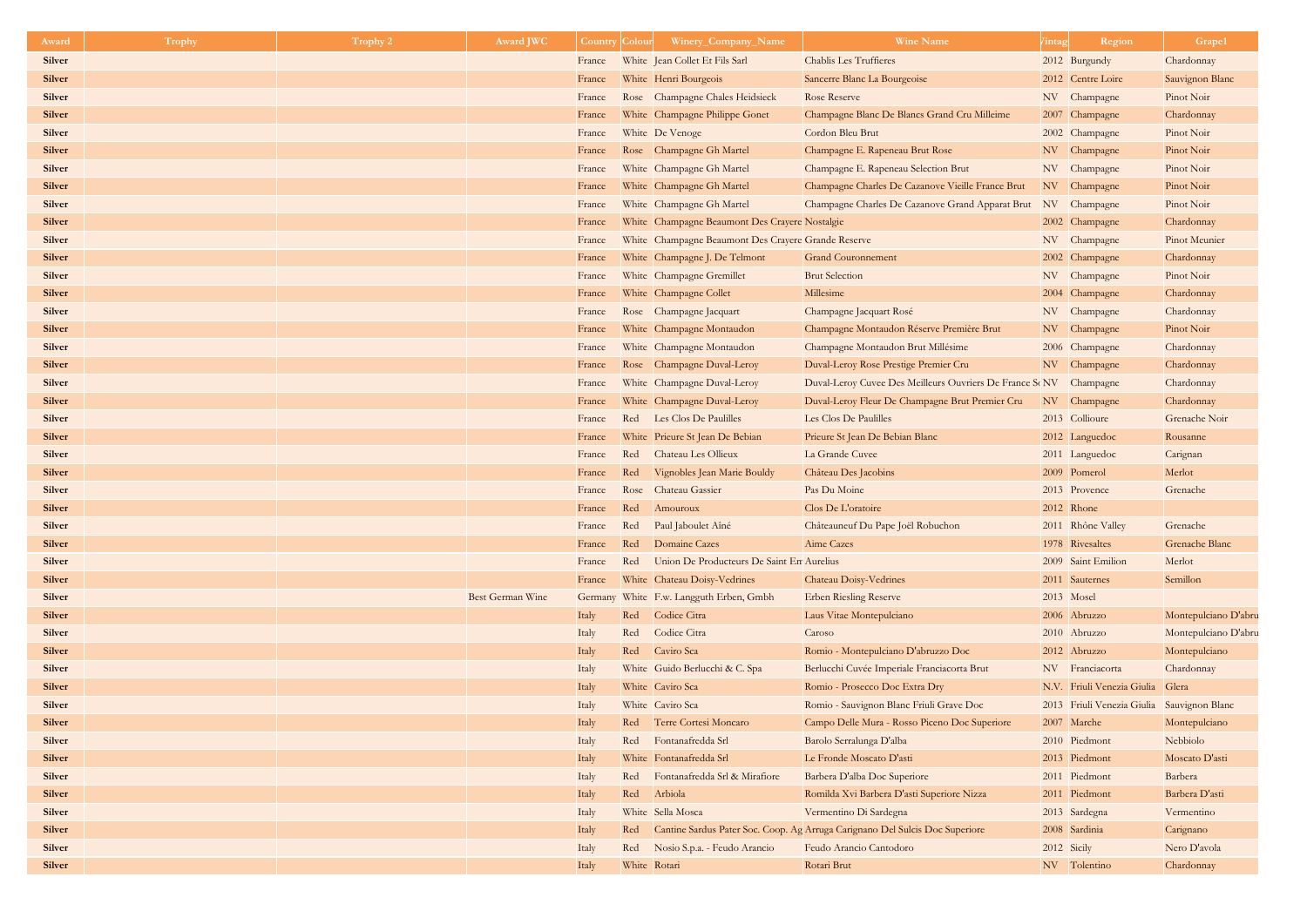| Award         | <b>Trophy</b> | Trophy 2 | <b>Award JWC</b>         | <b>Country</b> | Colour | Winery_Company_Name                      | <b>Wine Name</b>                                               | intag        | Region                | Grape1                |
|---------------|---------------|----------|--------------------------|----------------|--------|------------------------------------------|----------------------------------------------------------------|--------------|-----------------------|-----------------------|
| <b>Silver</b> |               |          |                          | Italy          | Red    | Cavit S.c.                               | Mastri Vernacoli Merlot                                        |              | 2012 Trentino         | Merlot                |
| <b>Silver</b> |               |          |                          | Italy          | Red    | Cavit S.c.                               | Mastri Vernacoli Cabernet Sauvignon                            |              | 2012 Trentino         | Cabernet Sauvignon    |
| <b>Silver</b> |               |          |                          | Italy          | Red    | Castelli Del Grevepesa                   | Clemente Vii Chianti Classico Riserva                          |              | 2010 Tuscany          | Sangiovese            |
| <b>Silver</b> |               |          |                          | Italy          |        | White Castelli Del Grevepesa             | Castelgreve Vin Santo Del Chianti Classico                     |              | 2001 Tuscany          | Trebbiano Toscano     |
| <b>Silver</b> |               |          |                          | Italy          | Red    | Lionello Marchesi S.r.l.                 | Chianti Classico Riserva - Castello Di Monastero               |              | 2010 Tuscany          | Sangiovese            |
| <b>Silver</b> |               |          |                          | Italy          | Red    | Lionello Marchesi S.r.l.                 | Morellino Di Scansano - Poggio Alle Sughere                    |              | 2012 Tuscany          | Sangiovese            |
| <b>Silver</b> |               |          |                          | Italy          | Red    | Cantine Leonardo Da Vinci                | Leonardo Chianti Riserva                                       |              | 2010 Tuscany          | Sangiovese            |
| <b>Silver</b> |               |          |                          | Italy          | Red    | Cantine Salvalai Srl                     | Ejo Armarone Valpolicella Classico Doc                         |              | 2008 Veneto           | Corvina               |
| <b>Silver</b> |               |          |                          | Italy          | Red    | Gerardo Cesari Spa                       | Jema Corvina Veronese Igt                                      |              | 2010 Veneto           | Corvina               |
| <b>Silver</b> |               |          |                          | Italy          |        | White La Gioiosa Spa                     | Valdobbiadene Prosecco Superiore Docg Extra Dry                |              | NV Veneto             | Glera Grape           |
| <b>Silver</b> |               |          |                          | Italy          | Red    | Casa Vinicola Botter                     | Brindisi Doc Riserva                                           |              | 2011 Veneto           | Negroamaro            |
| <b>Silver</b> |               |          |                          | Italy          |        | White Vignalta                           | <b>Brut Nature</b>                                             |              | NV Veneto             | Raboso Piave          |
| <b>Silver</b> |               |          |                          | Italy          | Red    | Casa Vinicola Natale Verga Spa           | <b>Barolo Docg Natale Verga</b>                                | 2010         |                       |                       |
| <b>Silver</b> |               |          |                          | Italy          | Red    | Vesevo                                   | Taurasi Docg                                                   | 2009         |                       | Aglianico             |
| <b>Silver</b> |               |          |                          | Italy          | Red    | Vigneti Zabu                             | Il Passo Nerello Mascalese - Nero D'avola Terre Siciliane 2013 |              |                       |                       |
| <b>Silver</b> |               |          |                          | Italy          | Red    | Vigneti Zabu                             | Impari Nero D'avola Sicilia Igt                                | 2010         |                       |                       |
| <b>Silver</b> |               |          |                          | Italy          | Red    | Casal Thaulero Srl                       | Duca Thaulero Montepulciano D'abruzzo Riserva Doc              | 2010         |                       | Montepulciano         |
| <b>Silver</b> |               |          |                          | Italy          |        | White Casal Thaulero Srl                 | Orsetto Oro Pecorino Terre Di Chieti Igt                       | 2013         |                       | Pecorino              |
| <b>Silver</b> |               |          |                          | Japan          |        | Red Edel Wein Co., Ltd.                  | <b>Silver Cabernet Franc</b>                                   | 2011 Iwate   |                       | <b>Cabernet Franc</b> |
| <b>Silver</b> |               |          |                          | Japan          |        | White Edel Wein Co., Ltd.                | Satsukinaganebudoen                                            | $2013$ Iwate |                       | <b>Riesling Lion</b>  |
| <b>Silver</b> |               |          |                          | Japan          |        | Red Cantine San Marzano                  | Falo' Negroamaro Salento Igp                                   | 2013 Puglia  |                       | Negroamaro            |
| <b>Silver</b> |               |          |                          | Japan          |        | White Shida Corp. Nakaizu Winery         | Shida Chardonnay Premium                                       |              | 2013 Shizuoka         | Chardonnay            |
| <b>Silver</b> |               |          |                          | Japan          |        | Red 株式会社サドヤ                              | シャトーブリヤン 赤                                                     |              | 2009 Yamanashi        | Cabernet Sauvignon    |
| <b>Silver</b> |               |          |                          | Japan          |        | White Grace Wine                         | Grace Gris De Koshu                                            |              | 2013 Yamanashi        | Koshu                 |
| <b>Silver</b> |               |          |                          | Japan          |        | White Chateau Mercian                    | Hosaka Koshu Selected Vineyards                                |              | 2013 Yamanashi        | Koshu                 |
| <b>Silver</b> |               |          |                          | Japan          |        | White Chateau Mercian                    | Koshu Barrel Fermented                                         |              | 2012 Yamanashi        | Koshu                 |
| <b>Silver</b> |               |          |                          | Japan          |        | Red Chateau Mercian                      | Kikyogahara Merlot                                             |              | 2009 Yamanashi        | Merlot                |
| <b>Silver</b> |               |          |                          | Japan          |        | White Chateau Mercian                    | Niizuru Chardonnay                                             |              | 2012 Yamanashi        | Chardonnay            |
| <b>Silver</b> |               |          |                          | Japan          |        | White Chateau Katsunuma Co.ltd.          | Sparkling Koshu                                                |              | 2013 Yamanashi        | Koshu                 |
| <b>Silver</b> |               |          | <b>Best Mexican Wine</b> | Mexico         |        | Red Vinicola San Lorenzo                 | Casa Madero Malbec                                             |              | 2012 Valle De Parras  | Malbec                |
| <b>Silver</b> |               |          |                          |                |        | New Zeal: White Tohu Wines               | Tohu Marlborough Sauvignon Blanc                               |              | 2013 Marlborough      | Sauvignon Blanc       |
| <b>Silver</b> |               |          |                          |                |        | New Zeak Red Saint Clair Family Estate   | Saint Clair Hawkes Bay Premium Merlot                          |              | 2013 Marlborough      | Merlot                |
| <b>Silver</b> |               |          |                          |                |        | New Zeal: White Oyster Bay Wines         | Oyster Bay Marlborough Chardonnay                              |              | 2013 Marlborough      | Chardonnay            |
| <b>Silver</b> |               |          |                          |                |        | New Zeak White Yealands Family Wines     | Yealands Estate Single Vineyard Sauvignon Blanc                |              | 2013 Marlborough      | Sauvignon Blanc       |
| <b>Silver</b> |               |          |                          |                |        | New Zeal: Red Wither Hills               | Wither Hills Pinot Noir                                        |              | 2011 Marlborough      | Pinot Noir            |
| <b>Silver</b> |               |          |                          |                |        | New Zeal: White Framingham Wines Limited | Framingham Sauvignon Blanc                                     |              | 2013 Marlborough      | Sauvignon Blanc       |
| <b>Silver</b> |               |          |                          |                |        | New Zeal: White Friend Of Fish           | Friend Of Fish Sauvignon Blanc Pinot Gris                      |              | 2013 Nelson           | Sauvignon Blanc       |
| <b>Silver</b> |               |          |                          |                |        | New Zeal: White Ohau Wines               | <b>Woven Stone Pinot Gris</b>                                  | 2013 Ohau    |                       | Pinot Gris            |
| <b>Silver</b> |               |          |                          |                |        | New Zeal: White Ohau Wines               | Woven Stone Sauvignon Blanc                                    | 2012 Ohau    |                       | Sauvignon Blanc       |
| <b>Silver</b> |               |          |                          |                |        | South Afri Red   Dgb (Pty) Ltd           | Boschendal 1685 Shiraz                                         |              | 2012 Coastal Region   | Syrah/Shiraz          |
| <b>Silver</b> |               |          |                          |                |        | South Afri White Dgb (Pty) Ltd           | Bernard Series Whole Bunch Roussanne                           | 2014 Paarl   |                       | Rousanne              |
| <b>Silver</b> |               |          |                          |                |        | South Afri Rose   Dgb (Pty) Ltd          | Boschendal Brut Rosé                                           |              | NV Western Cape       | Pinot Noir            |
| <b>Silver</b> |               |          | <b>Best Spanish Wine</b> | Spain          |        | Red Pagos Del Rey                        | Condado De Oriza Reserva                                       |              | 2009 Ribera Del Duero | Tempranillo           |
| <b>Silver</b> |               |          |                          | Spain          |        | Rose Masia Vallformosa, S.l.             | Cava Yate Brut Rosado                                          | N.V. Cava    |                       |                       |
| <b>Silver</b> |               |          |                          | Spain          |        | White Covides Vineyards-Wineries         | <b>Xinius Brut Seleccion</b>                                   | NV Cava      |                       | Macabeo               |
| <b>Silver</b> |               |          |                          | Spain          |        | White Bodega Inurrieta                   | Inurrieta Orchidea                                             |              | 2013 Navarra          | Sauvignon Blanc       |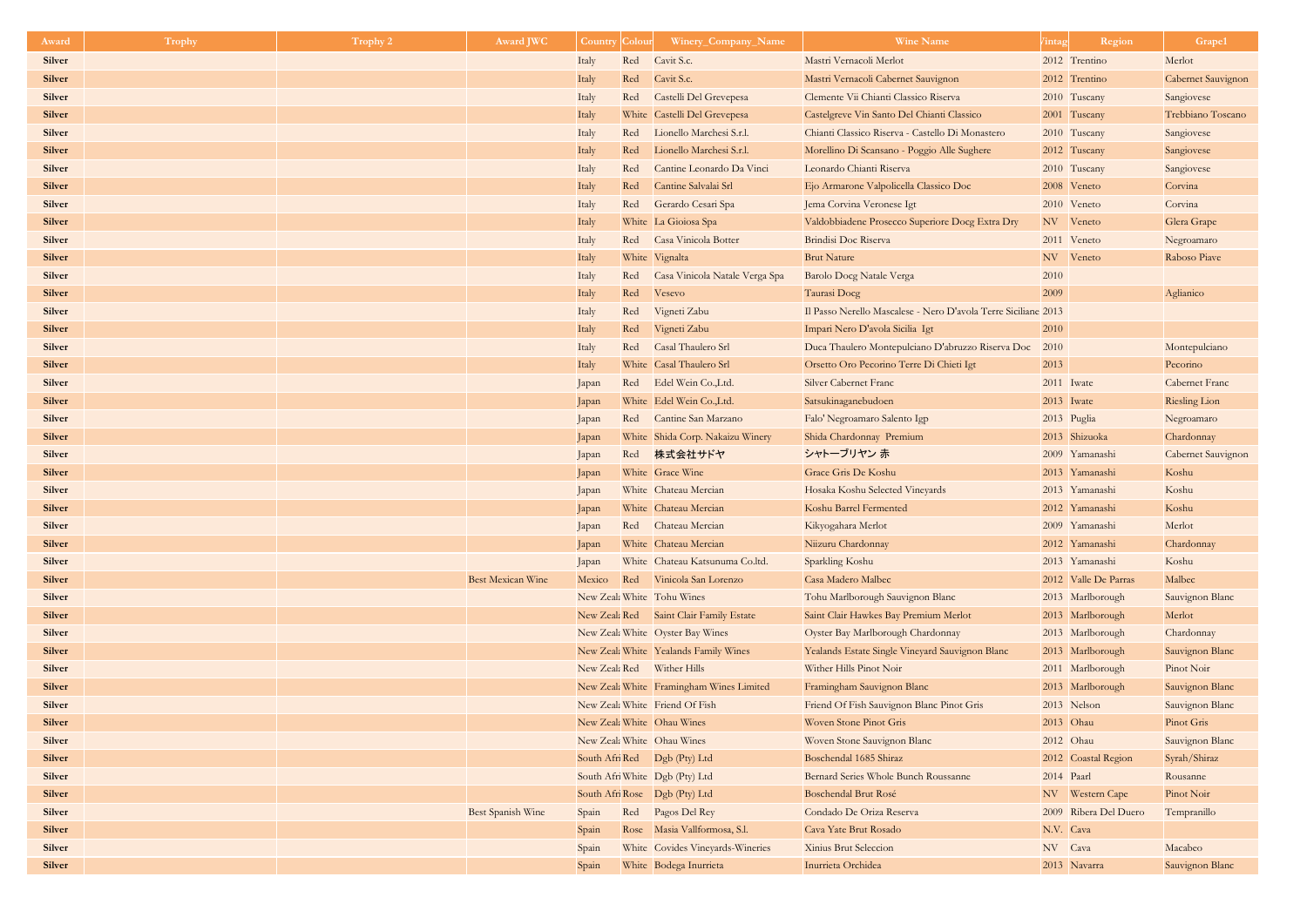| Award         | <b>Trophy</b> | <b>Trophy 2</b> | <b>Award JWC</b> | <b>Country Colour</b>     | Winery_Company_Name                                                                | <b>Wine Name</b>                                                                             | <i>l</i> intag      | Region                                 | Grape1                                      |
|---------------|---------------|-----------------|------------------|---------------------------|------------------------------------------------------------------------------------|----------------------------------------------------------------------------------------------|---------------------|----------------------------------------|---------------------------------------------|
| <b>Silver</b> |               |                 |                  | Spain                     | White Union Vinicola Del Este                                                      | Nasol De Rechenna Brut                                                                       | NV Rechenna         |                                        | Macabeo                                     |
| <b>Silver</b> |               |                 |                  | Spain<br>Red              | Pagos Del Rey                                                                      | Castillo De Albai Reserva                                                                    | 2009 Rioja          |                                        | Tempranillo                                 |
| <b>Silver</b> |               |                 |                  | Red<br>Spain              | Lafou Celler                                                                       | Lafou El Sender                                                                              | 2012 Terra Alta     |                                        | Grenache                                    |
| <b>Silver</b> |               |                 |                  | Red<br>Spain              | Bodegas Beronia                                                                    | Beronia Dos Maderas Reserva                                                                  | 2010                |                                        |                                             |
| <b>Silver</b> |               |                 |                  | Spain<br>Red              | Bodegas Beronia                                                                    | Beronia Reserva                                                                              | 2010                |                                        |                                             |
| <b>Silver</b> |               |                 |                  | <b>USA</b>                | White Quady Winery                                                                 | Essensia                                                                                     | 2012 California     |                                        | <b>Orange Muscat</b>                        |
| <b>Silver</b> |               |                 |                  | <b>USA</b>                | White Fetzer Vineyards                                                             | Fetzer Chardonnay                                                                            | 2012 California     |                                        | Chardonnay                                  |
| <b>Silver</b> |               |                 |                  | <b>USA</b>                | Red Star Lane Winery                                                               | Dierberg Pinot Noir Drum Canyon                                                              | 2011 California     |                                        | Pinot Noir                                  |
| <b>Silver</b> |               |                 |                  | <b>USA</b><br>Red         | Anders-Lane Artisan Wines                                                          | Waterstone Pinot Noir                                                                        | 2011 Carneros       |                                        | Pinot Noir                                  |
| <b>Silver</b> |               |                 |                  | <b>USA</b><br>Red         | <b>Bonterra Vineyards</b>                                                          | Bonterra Zinfandel                                                                           |                     | 2012 Mendocino County                  | Zinfandel                                   |
| <b>Silver</b> |               |                 |                  | <b>USA</b>                | Red Gen's Wine                                                                     | Gen's Wine Cabernet Sauvignon                                                                | 2004 Napa Valley    |                                        | <b>Cabernet Sauvignon</b>                   |
| <b>Silver</b> |               |                 |                  | <b>USA</b><br>Red         | Anders-Lane Artisan Wines                                                          | Waterstone Cabernet Sauvignon                                                                | 2011 Napa Valley    |                                        | Cabernet Sauvignon                          |
| <b>Silver</b> |               |                 |                  | <b>USA</b>                | Red Heitz Wine Cellars                                                             | Martha's Vineyard Cabernet Sauvignon                                                         | 2009 Oakville       |                                        | <b>Cabernet Sauvignon</b>                   |
| <b>Silver</b> |               |                 |                  | <b>USA</b><br>Red         | Rodney Strong Vineyards                                                            | Sonoma County Merlot                                                                         |                     | 2011 Sonoma County                     |                                             |
| <b>Bronze</b> |               |                 |                  | Argentina White Viniterra |                                                                                    | Serie Terra                                                                                  |                     | 2014 Famatina Valley                   | Torrontes                                   |
| <b>Bronze</b> |               |                 |                  |                           | Argentina Red La Riojana Cooperativa Vitivinifruti Ecologica Reserva Malbec        |                                                                                              | 2013 La Rioja       |                                        | Malbec                                      |
| <b>Bronze</b> |               |                 |                  |                           |                                                                                    | Argentina White La Riojana Cooperativa Vitivinifruti Raza Signature Series Torrontes Reserva | 2013 La Rioja       |                                        | Torrontes                                   |
| <b>Bronze</b> |               |                 |                  |                           | Argentina White La Riojana Cooperativa Vitivinifruti Raza Argentina Tardio Otonal  |                                                                                              | 2009 La Rioja       |                                        | Torrontes                                   |
| <b>Bronze</b> |               |                 |                  |                           | Argentina Red La Riojana Cooperativa Vitivinifruti Santa Florentina Malbec Reserva |                                                                                              | $2013$ La Rioja     |                                        | Malbec                                      |
| <b>Bronze</b> |               |                 |                  | Argentina Red             | Altos Las Hormigas                                                                 | Malbec Reserva Valle De Uco                                                                  | 2012 Mendoza        |                                        | Malbec                                      |
| <b>Bronze</b> |               |                 |                  |                           | Argentina Red Bodegas Salentein                                                    | Salentein Reserve Cabernet Sauvignon                                                         |                     |                                        | 2012 Uco Valley, Mendoza Cabernet Sauvignon |
| <b>Bronze</b> |               |                 |                  |                           | Argentina Red Finca Las Moras                                                      | Mora Negra                                                                                   |                     | 2011 Valle De Pedernal                 | Malbec                                      |
| <b>Bronze</b> |               |                 |                  |                           | Argentina Red Trivento Bodegas Y Vinedos Sa                                        | Trivento Tribu Malbec                                                                        | 2013                |                                        | Malbec                                      |
| <b>Bronze</b> |               |                 |                  |                           | Argentina Red Trivento Bodegas Y Vinedos Sa                                        | <b>Trivento Reserve Malbec</b>                                                               | 2013                |                                        | Malbec                                      |
| <b>Bronze</b> |               |                 |                  |                           | Argentina White Trivento Bodegas Y Vinedos Sa                                      | <b>Trivento Reserve Torront?S</b>                                                            | 2013                |                                        | Torrontes                                   |
| <b>Bronze</b> |               |                 |                  |                           | Argentina Red Vina Morande                                                         | Zorzal Field Blend Cabernet / Malbec                                                         | 2011                |                                        | Cabernet Sauvignon                          |
| <b>Bronze</b> |               |                 |                  |                           | Argentina Red Vina Morande                                                         | Zorzal Gran Terroir Pinot Noir                                                               | 2013                |                                        | Pinot Noir                                  |
| <b>Bronze</b> |               |                 |                  |                           | Argentina Red Vina Morande                                                         | Zorzal Terroir Unico Malbec                                                                  | 2013                |                                        | Malbec                                      |
| <b>Bronze</b> |               |                 |                  |                           | Argentina White Bodegas La Rosa                                                    | <b>Besos De Cata Reserve Torrontes</b>                                                       | 2013                |                                        | Torrontes                                   |
| <b>Bronze</b> |               |                 |                  |                           | Argentina Red Bodegas La Rosa                                                      | <b>Besos De Cata Malbec</b>                                                                  | 2014                |                                        | Malbec                                      |
| <b>Bronze</b> |               |                 |                  |                           | Argentina White Bodegas La Rosa                                                    | Finca La Escondida Torrontes                                                                 | 2014                |                                        | Torrontes                                   |
| <b>Bronze</b> |               |                 |                  |                           | Argentina Red Bodegas La Rosa                                                      | Finca La Escondida Malbec                                                                    | 2014                |                                        | Malbec                                      |
| <b>Bronze</b> |               |                 |                  | Australia White           |                                                                                    | Shaw + Smith Sauvignon Blanc                                                                 | 2014 Adelaide Hills |                                        | Sauvignon Blanc                             |
| <b>Bronze</b> |               |                 |                  | Australia Red             | <b>St Hallett Wines</b>                                                            | St Hallett Gamekeepers Shiraz Grenache Touriga                                               | 2013 Barossa        |                                        | Syrah/Shiraz                                |
| <b>Bronze</b> |               |                 |                  | Australia Red             | Château Tanunda                                                                    | Grand Barossa Cabernet Sauvignon                                                             | 2012 Barossa        |                                        | <b>Cabernet Sauvignon</b>                   |
| <b>Bronze</b> |               |                 |                  | Australia Red             | Château Tanunda                                                                    | The Château Single Vineyard Shiraz                                                           | 2011 Barossa        |                                        | Syrah/Shiraz                                |
| <b>Bronze</b> |               |                 |                  | Australia Red             | <b>Gatt Wines</b>                                                                  | Gatt Shiraz                                                                                  | 2010 Barossa Valley |                                        | Syrah/Shiraz                                |
| <b>Bronze</b> |               |                 |                  | Australia Red             |                                                                                    | <b>Glaetzer Wallace</b>                                                                      | 2013 Barossa Valley |                                        | Syrah/Shiraz                                |
| <b>Bronze</b> |               |                 |                  | Australia Red             | <b>Taylors Wines</b>                                                               | Taylors Winemakers Project                                                                   | 2013 Clare Valley   |                                        | <b>Cabernet Sauvignon</b>                   |
| <b>Bronze</b> |               |                 |                  | Australia Red             | <b>Taylors Wines</b>                                                               | Taylors Shiraz                                                                               | 2013 Clare Valley   |                                        | Syrah/Shiraz                                |
| <b>Bronze</b> |               |                 |                  | Australia Red             | <b>Taylors Wines</b>                                                               | St Andrews Cabernet Sauvignon                                                                | 2012 Clare Valley   |                                        | <b>Cabernet Sauvignon</b>                   |
| <b>Bronze</b> |               |                 |                  | Australia Red             | <b>Taylors Wines</b>                                                               | Taylors Cabernet Sauvignon                                                                   | 2013 Clare Valley   |                                        | Cabernet Sauvignon                          |
| <b>Bronze</b> |               |                 |                  | Australia Red             | Jacob's Creek Wines                                                                | Jacob's Creek Reserve Coonawarra Cabernet Sauvignon                                          | 2012 Coonawarra     |                                        | <b>Cabernet Sauvignon</b>                   |
| <b>Bronze</b> |               |                 |                  | Australia White           |                                                                                    | Alkoomi Riesling                                                                             |                     | 2013 Frankland River                   | Riesling                                    |
| <b>Bronze</b> |               |                 |                  | Australia Red             |                                                                                    | Plantagenet Shiraz                                                                           |                     | 2012 Great Southern Weste Syrah/Shiraz |                                             |
| <b>Bronze</b> |               |                 |                  | Australia Red             |                                                                                    | Plantagenet Omrah Shiraz                                                                     |                     | 2012 Great Southern Weste Syrah/Shiraz |                                             |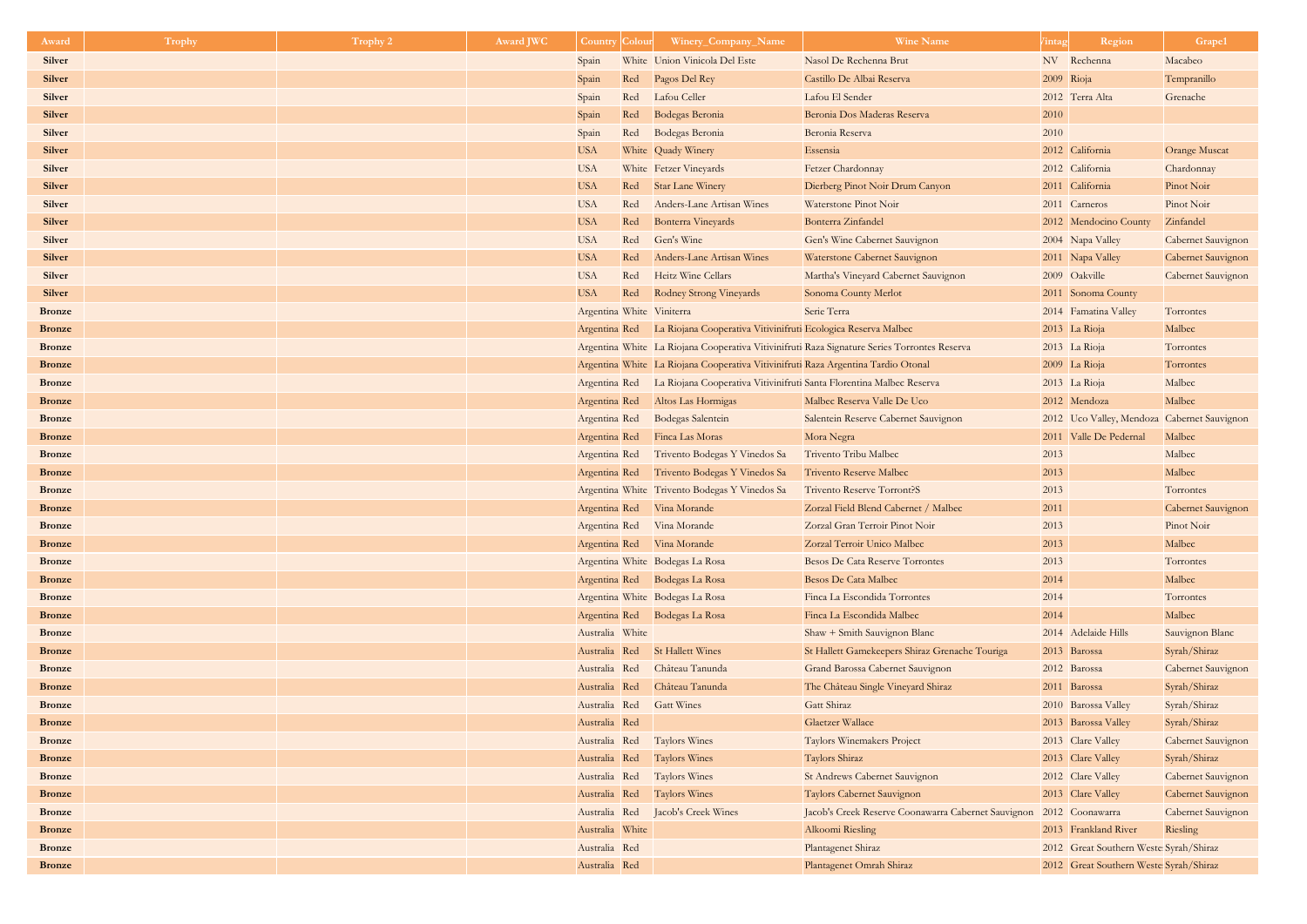| Award                          | Trophy | Trophy 2 | <b>Award JWC</b> | <b>Country Colour</b>      | Winery_Company_Name                              | <b>Wine Name</b>                                                        | intag | Region                                        | Grape1                       |
|--------------------------------|--------|----------|------------------|----------------------------|--------------------------------------------------|-------------------------------------------------------------------------|-------|-----------------------------------------------|------------------------------|
| <b>Bronze</b>                  |        |          |                  | Australia White            |                                                  | Plantagenet Omrah Sauvignon Blanc                                       |       | 2013 Great Southern Weste Sauvignon Blanc     |                              |
| <b>Bronze</b>                  |        |          |                  | Australia Red              |                                                  | Windy Peak Shiraz                                                       |       | 2013 Heathcote                                | Syrah/Shiraz                 |
| <b>Bronze</b>                  |        |          |                  | Australia Red              | <b>Greenstone Vineyard Pty Ltd</b>               | Heathcote Shiraz                                                        |       | 2012 Heathcote, Victoria                      | Syrah/Shiraz                 |
| <b>Bronze</b>                  |        |          |                  | Australia White Gatt Wines |                                                  | Gatt High Eden Riesling                                                 |       | 2014 High Eden                                | Riesling                     |
| <b>Bronze</b>                  |        |          |                  | Australia White Gatt Wines |                                                  | <b>Gatt High Eden Riesling</b>                                          |       | 2013 High Eden                                | Riesling                     |
| <b>Bronze</b>                  |        |          |                  | Australia Red Gatt Wines   |                                                  | Gatt High Eden Shiraz                                                   |       | 2010 High Eden                                | Syrah/Shiraz                 |
| <b>Bronze</b>                  |        |          |                  | Australia Red              |                                                  | Heartland Directors' Cut Shiraz                                         |       | 2012 Langhorne Creek                          | Syrah/Shiraz                 |
| <b>Bronze</b>                  |        |          |                  | Australia Red              |                                                  | Heartland Cabernet Sauvignon                                            |       | 2012 Langhorne Creek                          | Cabernet Sauvignon           |
| <b>Bronze</b>                  |        |          |                  | Australia White            |                                                  | Sandalford Estate Reserve Chardonnay                                    |       | 2013 Margaret River                           | Chardonnay                   |
| <b>Bronze</b>                  |        |          |                  | Australia Red              |                                                  | Sandalford Prendiville Reserve Shiraz                                   |       | 2011 Margaret River                           | Syrah/Shiraz                 |
| <b>Bronze</b>                  |        |          |                  | Australia Red              |                                                  | Cabernet Sauvignon "Alex"                                               |       | 2011 Margaret River                           | <b>Cabernet Sauvignon</b>    |
| <b>Bronze</b>                  |        |          |                  | Australia Red              |                                                  | Woodlands 'Margaret'                                                    |       | 2012 Margaret River                           | Cabernet Sauvignon           |
| <b>Bronze</b>                  |        |          |                  | Australia Red              |                                                  | Fox Creek Red Baron Shiraz                                              |       | 2013 Mclaren Vale                             | Syrah/Shiraz                 |
| <b>Bronze</b>                  |        |          |                  | Australia Red              |                                                  | Fox Creek Jsm Shiraz-Cabernet Sauvignon-Cabernet Frar 2012 Mclaren Vale |       |                                               | Syrah/Shiraz                 |
| <b>Bronze</b>                  |        |          |                  | Australia Red              |                                                  | Fox Creek Reserve Shiraz                                                |       | 2012 Mclaren Vale                             | Syrah/Shiraz                 |
| <b>Bronze</b>                  |        |          |                  | Australia Red              |                                                  | Fox Creek Duet Cabernet Sauvignon-Merlot                                |       | 2012 Mclaren Vale                             | Cabernet Sauvignon           |
| <b>Bronze</b>                  |        |          |                  | Australia Red              | Logan Wines Pty Ltd                              | Idge Of Tears Shiraz 870m Orange                                        |       | 2012 Orange                                   | Syrah/Shiraz                 |
| <b>Bronze</b>                  |        |          |                  | Australia Red              | Logan Wines Pty Ltd                              | Weemala Pinot Noir                                                      |       | 2013 Orange                                   | Pinot Noir                   |
| <b>Bronze</b>                  |        |          |                  |                            | Australia White Logan Wines Pty Ltd              | Weemala Riesling                                                        |       | 2014 Orange                                   | Riesling                     |
| <b>Bronze</b>                  |        |          |                  |                            | Australia Red Blue Pyrenees Estate               | <b>Blue Pyrenees Shiraz</b>                                             |       | 2012 Pyrenees                                 | Syrah/Shiraz                 |
| <b>Bronze</b>                  |        |          |                  |                            | Australia White Blue Pyrenees Estate             | <b>Blue Pyrenees Luna</b>                                               |       | NV Pyrenees                                   | Chardonnay                   |
| <b>Bronze</b>                  |        |          |                  |                            | Australia Rose Blue Pyrenees Estate              | <b>Blue Pyrenees Brut Rose</b>                                          |       | 2008 Pyrenees                                 | Pinot Noir                   |
| <b>Bronze</b>                  |        |          |                  |                            | Australia Red Blue Pyrenees Estate               | Blue Pyrenees Sparkling Shiraz                                          |       | NV Pyrenees                                   | Syrah/Shiraz                 |
| <b>Bronze</b>                  |        |          |                  | Australia White            |                                                  | Deen Vat 5 Botrytis Semillon                                            |       | 2009 Riverina                                 | Semillon                     |
| <b>Bronze</b>                  |        |          |                  |                            | Australia White Wyndham Estate                   | Wyndham Estate Bin 222 Chardonnay                                       |       | 2013 South Eastern Australi Chardonnay        |                              |
| <b>Bronze</b>                  |        |          |                  |                            | Australia Rose Jacob's Creek Wines               | Jacob's Creek Sparkling Moscato Rose                                    |       | NV South Eastern Australi Gordo               |                              |
| <b>Bronze</b>                  |        |          |                  | Australia Rose             |                                                  | Emeri Pink Moscato                                                      |       | NV South Eastern Australi Muscat Gordo Blanco |                              |
| <b>Bronze</b>                  |        |          |                  | Australia Red              | Deakin Estate                                    | Deakin Estate Merlot                                                    |       | 2013 Victoria                                 | Merlot                       |
| <b>Bronze</b>                  |        |          |                  |                            | Australia Red Deakin Estate                      | Deakin Estate Shiraz                                                    |       | 2013 Victoria                                 | Syrah/Shiraz                 |
| <b>Bronze</b>                  |        |          |                  |                            | Australia White Deakin Estate                    | Deakin Estate Moscato                                                   |       | 2013 Victoria                                 | Muscat Gordo Blanco          |
| <b>Bronze</b>                  |        |          |                  | Australia Red              |                                                  | Paul Conti Wines Mariginiup Shiraz                                      |       | 2011 Western Australia                        | Syrah/Shiraz                 |
| <b>Bronze</b>                  |        |          |                  | Australia Red              |                                                  | Paul Conti Wines Medici Ridge Pinot Noir                                |       | 2012 Western Australia                        | Pinot Noir                   |
| <b>Bronze</b>                  |        |          |                  | Australia Rose             |                                                  | La Boheme Pinot Noir Rose                                               |       | 2014 Yarra Valley                             | Pinot Noir                   |
| <b>Bronze</b>                  |        |          |                  | Australia White            |                                                  | La Boheme Pinot Gris & Friends                                          |       | 2013 Yarra Valley                             | Pinot Gris                   |
| <b>Bronze</b>                  |        |          |                  | Australia Red              |                                                  | Windy Peak Pinot Noir                                                   |       | 2013 Yarra Valley                             | Pinot Noir                   |
| <b>Bronze</b>                  |        |          |                  | Australia White            |                                                  | Yarra Valley Estate Grown Chardonnay                                    |       | 2013 Yarra Valley                             | Chardonnay                   |
| <b>Bronze</b>                  |        |          |                  | Australia Red              |                                                  | Yarra Valley Estate Grown Pinot Noir                                    |       | 2013 Yarra Valley                             | Pinot Noir                   |
| <b>Bronze</b>                  |        |          |                  |                            | Austria White Laurenz Five Fine Wine             | <b>Charming Gruner Veltliner</b>                                        |       | 2012 Kamptal                                  | Grunerveltliner              |
| <b>Bronze</b>                  |        |          |                  | Austria                    | White Laurenz Five Fine Wine                     | <b>Silver Bullet Gruner</b>                                             |       | 2012 Kamptal                                  | Grunerveltliner              |
| <b>Bronze</b>                  |        |          |                  |                            | Canada Red Pillitteri Estates Winery             | Vita Cabernet Franc Icewine<br>Vita Vidal Icewine                       |       | 2012 Niagara Peninsula                        | Cabernet Franc<br>Vidal      |
| <b>Bronze</b>                  |        |          |                  | Canada                     | White Pillitteri Estates Winery                  |                                                                         |       | 2012 Niagara Peninsula                        | <b>Cabernet Franc</b>        |
| <b>Bronze</b><br><b>Bronze</b> |        |          |                  | Canada<br>Chile            | Red Pillitteri Estates Winery<br>White Agustinos | Hello Kitty Cabernet Franc Icewine                                      |       | 2012 Niagara Peninsula<br>2013 Bio Bio        |                              |
| <b>Bronze</b>                  |        |          |                  | Chile<br>Red               | Cono Sur Winery                                  | Llai Llai Sauvignon Blanc<br><b>Single Vineyard Carmenere</b>           |       | 2011 Cachapoal                                | Sauvignon Blanc<br>Carmenere |
| <b>Bronze</b>                  |        |          |                  | Chile<br>Red               | Casas Del Toqui S.a.                             | Loica, Private Edition Syrah                                            |       | 2012 Cachapoal Valley                         | Syrah/Shiraz                 |
| <b>Bronze</b>                  |        |          |                  | Chile                      | Red Casas Del Toqui S.a.                         | Casas Del Toqui, Terroir Selection Gran Reserva Syrah                   |       | 2012 Cachapoal Valley                         | Syrah/Shiraz                 |
|                                |        |          |                  |                            |                                                  |                                                                         |       |                                               |                              |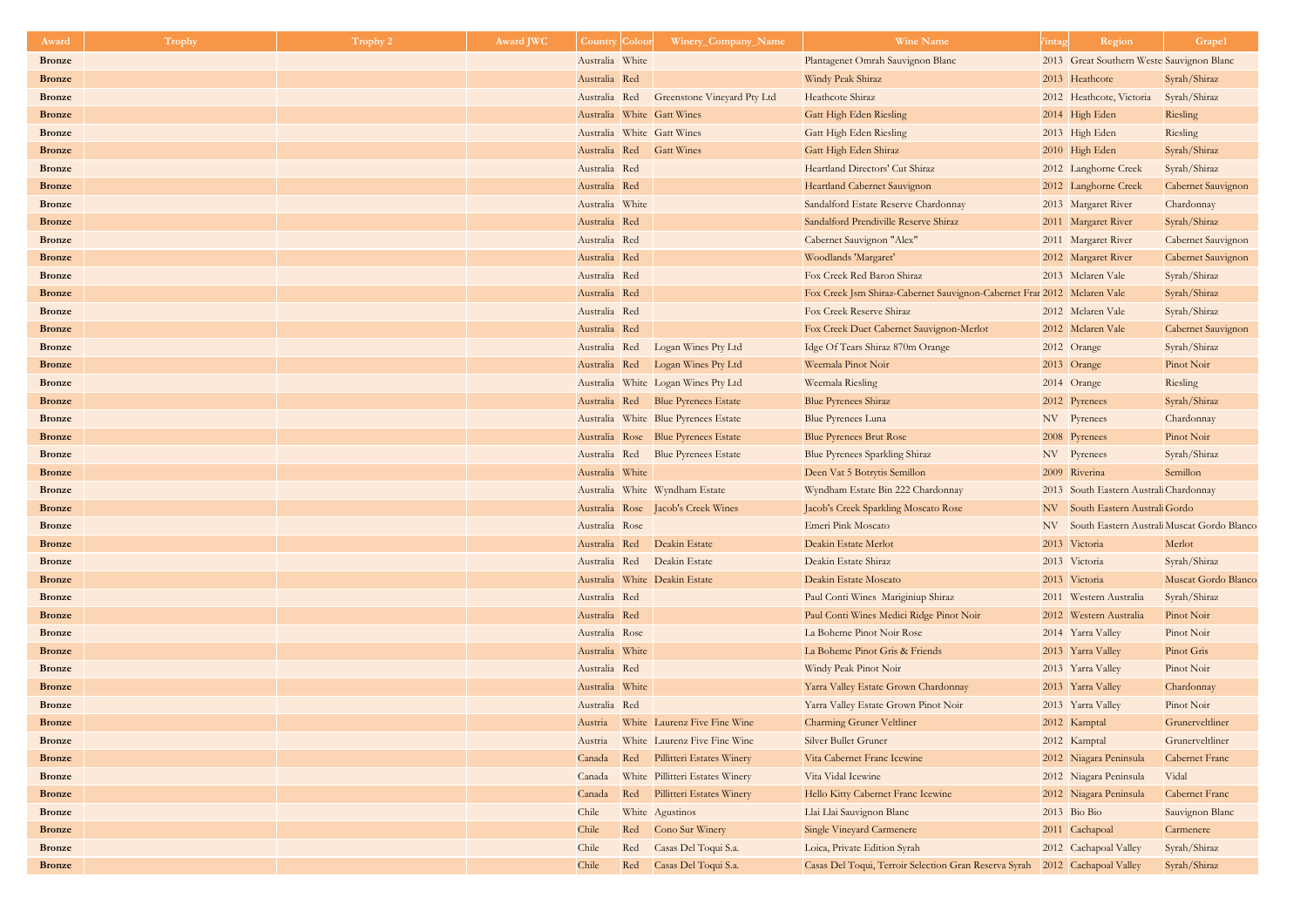| Award         | Trophy | Trophy 2 | Award JWC | <b>Country</b> | Colour | Winery_Company_Name            | <b>Wine Name</b>                                                            | Region<br><i>l</i> intag               | Grape1                    |
|---------------|--------|----------|-----------|----------------|--------|--------------------------------|-----------------------------------------------------------------------------|----------------------------------------|---------------------------|
| <b>Bronze</b> |        |          |           | Chile          | Red    | Casas Del Toqui S.a.           | Casas Del Toqui, Gran Toqui Cabernet Sauvignon                              | 2010 Cachapoal Valley                  | Cabernet Sauvignon        |
| <b>Bronze</b> |        |          |           | Chile          | Red    | Casas Del Toqui S.a.           | Leyenda Del Toqui                                                           | 2009 Cachapoal Valley                  | Cabernet Sauvignon        |
| <b>Bronze</b> |        |          |           | Chile          | Red    | Concha Y Toro                  | Terrunyo Carmenere Cabernet Sauvignon                                       | 2011 Cachapoal Valley                  | Carmenere                 |
| <b>Bronze</b> |        |          |           | Chile          |        | White Vina La Rosa             | La Capitana Chardonnay                                                      | 2013 Cachapoal Valley, Peur Chardonnay |                           |
| <b>Bronze</b> |        |          |           | Chile          |        | Red Vina La Rosa               | La Palma Reserva Carmenere                                                  | 2013 Cachapoal Valley, Peur Carmenere  |                           |
| <b>Bronze</b> |        |          |           | Chile          |        | White Cono Sur Winery          | Reserva Especial Sauvignon Blanc                                            | 2013 Casablanca                        | Sauvignon Blanc           |
| <b>Bronze</b> |        |          |           | Chile          |        | White Cono Sur Winery          | Reserva Especial Chardonnay                                                 | 2013 Casablanca                        | Chardonnay                |
| <b>Bronze</b> |        |          |           | Chile          |        | White Cono Sur Winery          | Reserva Especial Gewurztraminer                                             | 2013 Casablanca                        | Gewurztraminer            |
| <b>Bronze</b> |        |          |           | Chile          |        | Rose Vina Indomita             | Sparkling Indomita Rose                                                     | 2013 Casablanca                        | Pinot Noir                |
| <b>Bronze</b> |        |          |           | Chile          |        | White Vina Casas Del Bosque    | Sauvignon Blanc Gran Reserva                                                | 2014 Casablanca                        | Sauvignon Blanc           |
| <b>Bronze</b> |        |          |           | Chile          |        | Red Vina Casas Del Bosque      | Cabernet Sauvignon Gran Reserva                                             | 2012 Casablanca                        | <b>Cabernet Sauvignon</b> |
| <b>Bronze</b> |        |          |           | Chile          |        | White Vina Casas Del Bosque    | Sauvignon Blanc Reserva                                                     | 2014 Casablanca                        | Sauvignon Blanc           |
| <b>Bronze</b> |        |          |           | Chile          |        | Red Vinedos Emiliana           | Novas Gran reserva Pinot Noir                                               | 2011 Casablanca Valley                 | Pinot Noir                |
| <b>Bronze</b> |        |          |           | Chile          | Red    | Done Wines                     | Softly Done                                                                 | 2012 Casablanca Valley                 | Pinot Noir                |
| <b>Bronze</b> |        |          |           | Chile          |        | White Concha Y Toro            | Terrunyo Sauvignon Blanc                                                    | 2013 Casablanca Valley                 | Sauvignon Blanc           |
| <b>Bronze</b> |        |          |           | Chile          |        |                                | White Bodegas Y Vinedos De Aguirre S.a. Gran Araucaria Reserva Chardonnay   | 2012 Central                           | Chardonnay                |
| <b>Bronze</b> |        |          |           | Chile          | Red    |                                | Bodegas Y Vinedos De Aguirre S.a. Gran Araucaria Reserva Cabernet Sauvignon | 2012 Central                           | <b>Cabernet Sauvignon</b> |
| <b>Bronze</b> |        |          |           | Chile          | Red    | Vina Valdivieso S.a.           | Caballo Loco No 15                                                          | NV Central Valley                      | Cabernet Sauvignon        |
| <b>Bronze</b> |        |          |           | Chile          | Red    | Porta                          | Veranda Cabernet Sauvignon Carmenere                                        | 2013 Colchagua                         | <b>Cabernet Sauvignon</b> |
| <b>Bronze</b> |        |          |           | Chile          | Red    | Bisquertt                      | Petirrojo Carmenere                                                         | 2013 Colchagua                         | Carmenere                 |
| <b>Bronze</b> |        |          |           | Chile          |        | White Bisquertt                | La Joya Chardonnay                                                          | 2013 Colchagua                         | Chardonnay                |
| <b>Bronze</b> |        |          |           | Chile          | Red    | Vina Valdivieso S.a.           | Valdivieso Single Valley Lot Gran Reserva Syrah                             | 2012 Colchagua                         | Syrah/Shiraz              |
| <b>Bronze</b> |        |          |           | Chile          | Red    | Vinedos Marchigue              | Marchigue Liebre                                                            | 2012 Colchagua Valley                  | Cabernet Sauvignon        |
| <b>Bronze</b> |        |          |           | Chile          | Red    | Vinedos Marchigue              | Panul Oak Aged Cabernet Sauvignon                                           | 2013 Colchagua Valley                  | <b>Cabernet Sauvignon</b> |
| <b>Bronze</b> |        |          |           | Chile          | Red    | Vina Siegel S.a.               | Siegel Single Vineyard Los Lingues Carmenere                                | 2012 Colchagua Valley                  | Carmenere                 |
| <b>Bronze</b> |        |          |           | Chile          | Red    | Vina Siegel S.a.               | Siegel Single Vineyard Los Lingues Cabernet Sauvignon                       | 2012 Colchagua Valley                  | Cabernet Sauvignon        |
| <b>Bronze</b> |        |          |           | Chile          |        | White Vina Valdivieso S.a.     | Valdivieso Blanc De Blancs Sparkling Wine                                   | 2010 Curico                            | Chardonnay                |
| <b>Bronze</b> |        |          |           | Chile          | Red    | Terramater S.A.                | Altum TerraMater Cabernet Sauvignon                                         | 2011 Curico Valley                     | Cabernet Sauvignon        |
| <b>Bronze</b> |        |          |           | Chile          | Red    | Terramater S.A.                | Limited Reserve TerraMater Carmenere                                        | 2011 Curico Valley                     | Carmenere                 |
| <b>Bronze</b> |        |          |           | Chile          | Red    | Vinedos Puertas Ltda.          | Matapenquero 3 Premium Wine Limited Edition                                 | 2009 Curico Valley                     | Carmenere                 |
| <b>Bronze</b> |        |          |           | Chile          | Red    | Vinedos Puertas Ltda.          | Puertas Icon Wine                                                           | 2010 Curico Valley                     | Merlot                    |
| <b>Bronze</b> |        |          |           | Chile          | Red    | Vinedos Puertas Ltda.          | Caballo Azul Reserva Especial                                               | 2011 Curico Valley                     | Cabernet Sauvignon        |
| <b>Bronze</b> |        |          |           | Chile          |        | White Vina Luis Felipe Edwards | Lfe Marea Sauvignon Blanc                                                   | 2013 Leyda                             | Sauvignon Blanc           |
| <b>Bronze</b> |        |          |           | Chile          | Red    | Vina Tabali                    | Tabali Reserva Especial Pinot Noir                                          | 2012 Limari Valley                     | Pinot Noir                |
| <b>Bronze</b> |        |          |           | Chile          | Red    | Vina Tabali                    | Tabali Reserva Especial Syrah                                               | 2011 Limari Valley                     | Syrah/Shiraz              |
| <b>Bronze</b> |        |          |           | Chile          | Red    | Vina Tabali                    | Talinay Pinot Noir                                                          | 2012 Limari Valley                     | Pinot Noir                |
| <b>Bronze</b> |        |          |           | Chile          |        | White Vina Tamaya              | Tamaya Sparkling Wine T Limited Release Brut Nature B 2011 Limari Valley    |                                        | Chardonnay                |
| <b>Bronze</b> |        |          |           | Chile          |        | White Vina Tamaya              | Tamaya Chardonnay T Limited Release                                         | 2012 Limari Valley                     | Chardonnay                |
| <b>Bronze</b> |        |          |           | Chile          |        | Red Vina Tamaya                | Tamaya Cabernet Sauvignon Winemaker's Gran Reserva                          | 2011 Limari Valley                     | <b>Cabernet Sauvignon</b> |
| <b>Bronze</b> |        |          |           | Chile          | Red    | Cono Sur Winery                | Single Vineyard Cabernet Sauvignon                                          | $2011$ Maipo                           | Cabernet Sauvignon        |
| <b>Bronze</b> |        |          |           | Chile          | Red    | Cono Sur Winery                | Reserva Especial Cabernet Sauvignon                                         | 2012 Maipo                             | <b>Cabernet Sauvignon</b> |
| <b>Bronze</b> |        |          |           | Chile          | Red    | Vina Santa Alicia              | Santa Alicia Gran Reserva Cabernet Sauvignon                                | 2012 Maipo                             | Cabernet Sauvignon        |
| <b>Bronze</b> |        |          |           | Chile          | Red    | Vina Santa Alicia              | Santa Alicia Reserva Cabernet Sauvignon                                     | 2013 Maipo                             | <b>Cabernet Sauvignon</b> |
| <b>Bronze</b> |        |          |           | Chile          | Red    | Porta                          | Porta Reserva Cabernet Sauvignon                                            | 2013 Maipo                             | Cabernet Sauvignon        |
| <b>Bronze</b> |        |          |           | Chile          | Red    | Vina Indomita                  | Gran Reserva Cabernet Sauvignon                                             | 2013 Maipo                             | <b>Cabernet Sauvignon</b> |
| <b>Bronze</b> |        |          |           | Chile          | Red    | Terramater S.A.                | Unusual TerraMater Cabernet Zinfandel Shiraz                                | 2011 Maipo Valley                      | <b>Cabernet Sauvignon</b> |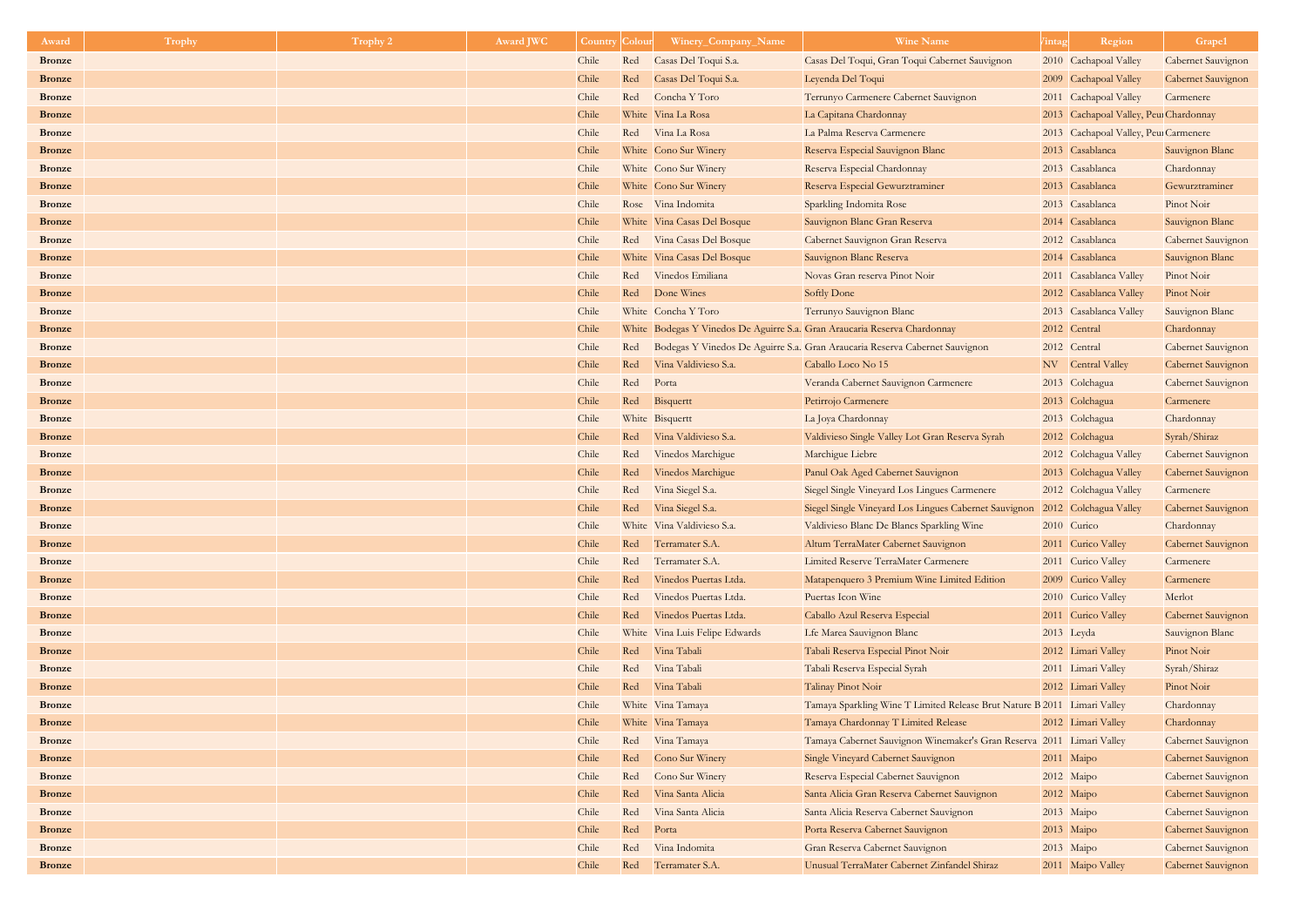| Award         | <b>Trophy</b> | Trophy 2 | <b>Award JWC</b> | <b>Country Colour</b> |     | Winery_Company_Name                                            | <b>Wine Name</b>                                                                                     | Region<br><i>l</i> intag            | Grape1                    |
|---------------|---------------|----------|------------------|-----------------------|-----|----------------------------------------------------------------|------------------------------------------------------------------------------------------------------|-------------------------------------|---------------------------|
| <b>Bronze</b> |               |          |                  | Chile                 | Red | Concha Y Toro                                                  | Terrunyo Cabernet Sauvignon                                                                          | 2012 Maipo Valley                   | Cabernet Sauvignon        |
| <b>Bronze</b> |               |          |                  | Chile                 | Red | Henriquez Hermanos Ltda.                                       | Aromo Private Reserve Carmenere                                                                      | 2012 Maule Valley                   | Carmenere                 |
| <b>Bronze</b> |               |          |                  | Chile                 | Red | Henriquez Hermanos Ltda.                                       | Aromo Barrel Selection                                                                               | 2011 Maule Valley                   | <b>Cabernet Sauvignon</b> |
| <b>Bronze</b> |               |          |                  | Chile                 | Red | Vina Palo Alto                                                 | <b>Wine Makers Selection</b>                                                                         | 2010 Maule Valley                   | Syrah/Shiraz              |
| <b>Bronze</b> |               |          |                  | Chile                 | Red | Concha Y Toro                                                  | Marques De Casa Concha Merot Cabernet Sauvignon                                                      | 2012 Peumo                          | Merlot                    |
| <b>Bronze</b> |               |          |                  | Chile                 | Red | Concha Y Toro                                                  | Marques De Casa Concha Cabernet Sauvignon Syrah                                                      | 2012 Puente Alto                    | Cabernet Sauvignon        |
| <b>Bronze</b> |               |          |                  | Chile                 | Red | Santa Carolina                                                 | Reserva De Familia                                                                                   | 2011 Rapel Valley                   | Carmenere                 |
| <b>Bronze</b> |               |          |                  | Chile                 |     | White Sociedad Vinicola Miguel Torres                          | Cordillera Brut                                                                                      | NV Region Del Valle Cent Pinot Noir |                           |
| <b>Bronze</b> |               |          |                  | Chile                 | Red | Vina Valdivieso S.a.                                           | Caballo Loco Grand Cru, Sagrada Familia                                                              | 2008 Sagrada Familia                | Carmenere                 |
| <b>Bronze</b> |               |          |                  | Chile                 |     | Red Cono Sur Winery                                            | Single Vineyard Pinot Noir                                                                           | 2012 San Antonio                    | Pinot Noir                |
| <b>Bronze</b> |               |          |                  | Chile                 |     | White Vinedos Emiliana                                         | Adobe Reserva Viognier                                                                               | 2013 Valle Caablanca                | Viognier                  |
| <b>Bronze</b> |               |          |                  | Chile                 |     | White Vinedos Emiliana                                         | Natura Chardonnay                                                                                    | 2013 Valle De Casablanca Chardonnay |                           |
| <b>Bronze</b> |               |          |                  | Chile                 | Red | Vina Hugo Casanova                                             | Faily Reserve Malbec Carmenere                                                                       | 2012 Valle De Maule                 | Malbec                    |
| <b>Bronze</b> |               |          |                  | Chile                 | Red | Vina Hugo Casanova                                             | Reserva Cabernet Sauvignon                                                                           | 2013 Valle De Maule                 | Cabernet Sauvignon        |
| <b>Bronze</b> |               |          |                  | Chile                 | Red | Vitivinicola Cremaschi Barriga S.a. Altue Gran Reserva         |                                                                                                      | 2012 Valle Del Maule                |                           |
| <b>Bronze</b> |               |          |                  | Chile                 | Red | Vinedos Emiliana                                               | Adobe Reserva Cabaernet Sauvignon                                                                    | 2013 Valle Del Rapel                | Cabernet Sauvignon        |
| <b>Bronze</b> |               |          |                  | Chile                 | Red | Vina Morande                                                   | Morande Edicionlimitada Syrah / Cabernet Sauvignon                                                   | 2010                                | Syrah/Shiraz              |
| <b>Bronze</b> |               |          |                  | Chile                 | Red | Vina Morande                                                   | Morande Gran Reserva Cabernet Sauvignon                                                              | 2011                                | Cabernet Sauvignon        |
| <b>Bronze</b> |               |          |                  | Chile                 |     | White Vina Morande                                             | Morande Reserva Chardonnay                                                                           | 2013                                | Chardonnay                |
| <b>Bronze</b> |               |          |                  | Chile                 |     | Red Vina Morande                                               | Morande Reserva Cabernet Sauvignon                                                                   | 2011                                | Cabernet Sauvignon        |
| <b>Bronze</b> |               |          |                  | Chile                 |     | White Vina Morande                                             | Vistamar Sepia Reserva Sauvignon Blanc                                                               | 2013                                | Sauvignon Blanc           |
| <b>Bronze</b> |               |          |                  | Chile                 |     | Rose Vina Morande                                              | Mancura Brut Rose                                                                                    | 2013                                |                           |
| <b>Bronze</b> |               |          |                  | Chile                 |     | Red Vina Morande                                               | Mancura Guardian Reserva Cabernet Sauvignon                                                          | 2012                                | <b>Cabernet Sauvignon</b> |
| <b>Bronze</b> |               |          |                  | Chile                 | Red | Vina Morande                                                   | Mancura Guardian Reserva Sauvignon Blanc                                                             | 2013                                | Cabernet Sauvignon        |
| <b>Bronze</b> |               |          |                  | Chile                 | Red | Bodega Volcanes De Chile                                       | Summit Reserva Cabernet Sauvignon                                                                    | 2013                                | <b>Cabernet Sauvignon</b> |
| <b>Bronze</b> |               |          |                  | Chile                 |     | White Bodega Volcanes De Chile                                 | Summit Reserva Sauvignon Blanc                                                                       | 2013                                | Sauvignon Blanc           |
| <b>Bronze</b> |               |          |                  | Chile                 |     | White Sociedad Vinicola Miguel Torres                          | Cordillera Chardonnay                                                                                | 2013                                | Chardonnay                |
| <b>Bronze</b> |               |          |                  | Chile                 | Red | Concha Y Toro                                                  | Casillero Del Diablo Carmenere Cabernet Sauvignon                                                    | 2013                                | Carmenere                 |
| <b>Bronze</b> |               |          |                  | Chile                 |     | Red Concha Y Toro                                              | Casillero Del Diablo Reserva Privada                                                                 | 2012                                | <b>Cabernet Sauvignon</b> |
| <b>Bronze</b> |               |          |                  | Chile                 |     | White Concha Y Toro                                            | Devils Brut                                                                                          | 2013                                | Chardonnay                |
| <b>Bronze</b> |               |          |                  | Chile                 |     | Red Vina Maipo                                                 | Gran Devoción                                                                                        | 2011                                | <b>Cabernet Sauvignon</b> |
| <b>Bronze</b> |               |          |                  | Chile                 | Red | Vina Maipo                                                     | Vitral Cabernet Sauvignon Syrah Carmenere                                                            | 2013                                | Cabernet Sauvignon        |
| <b>Bronze</b> |               |          |                  | Chile                 | Red | Vina Maipo                                                     | Vitral Carmenere Cabernet Sauvignon                                                                  | 2013                                | Carmenere                 |
| <b>Bronze</b> |               |          |                  | Chile                 | Red | Concha Y Toro                                                  | Casillero Del Diablo Devils Collection                                                               | 2013                                | Syrah/Shiraz              |
| <b>Bronze</b> |               |          |                  | China                 | Red | NINGXIA HANSEN WINERY                                          | <b>Cabernet Gernischt</b>                                                                            | 2012 Ningxia                        | <b>Cabernet Gernischt</b> |
| <b>Bronze</b> |               |          |                  | China                 | Red | NINGXIA HANSEN WINERY Merlot Selection                         |                                                                                                      | 2009 Ningxia                        | Merlot                    |
| <b>Bronze</b> |               |          |                  | France                |     | White Chateau De Riquewihr Domaines D Aoc Alsace Les Tourelles |                                                                                                      | 2012 Alsace                         | Gewurztraminer            |
| <b>Bronze</b> |               |          |                  | France                |     |                                                                | White Chateau De Riquewihr Domaines D Aoc Alsace Domaines Du Chateau De Riquewihr Les Mu 2010 Alsace |                                     | Riesling                  |
| <b>Bronze</b> |               |          |                  | France                |     | White La Cave Des Vignerons De Pfaffenl Steingold Riesling     |                                                                                                      | 2012 Alsace                         | Riesling                  |
| <b>Bronze</b> |               |          |                  | France                |     | White La Cave Des Vignerons De Pfaffenl Ancestrum Pinot Gris   |                                                                                                      | 2012 Alsace                         | Pinot Gris                |
| <b>Bronze</b> |               |          |                  | France                |     | Red Les Vins Georges Duboeuf / Louis Moulin A Vent             |                                                                                                      | 2011 Beaujolais                     | Gamay                     |
| <b>Bronze</b> |               |          |                  | France                | Red | Les Vins Georges Duboeuf / Louis Fleurie                       |                                                                                                      | 2011 Beaujolais                     | Gamay                     |
| <b>Bronze</b> |               |          |                  | France                | Red | Les Vins Georges Duboeuf / Louis Saint Amour                   |                                                                                                      | 2011 Beaujolais                     | Gamay                     |
| <b>Bronze</b> |               |          |                  | France                | Red | Les Vins Georges Duboeuf / Louis Beaujolais                    |                                                                                                      | 2013 Beaujolais                     | Gamay                     |
| <b>Bronze</b> |               |          |                  | France                | Red | Societe Civile Salvert                                         | Chateau Le Cedre D'arthus                                                                            | 2011 Bordeaux                       | <b>Cabernet Franc</b>     |
| <b>Bronze</b> |               |          |                  | France                | Red | Vignerons De Puisseguin Lussac Sai Premya                      |                                                                                                      | 2011 Bordeaux                       | Merlot                    |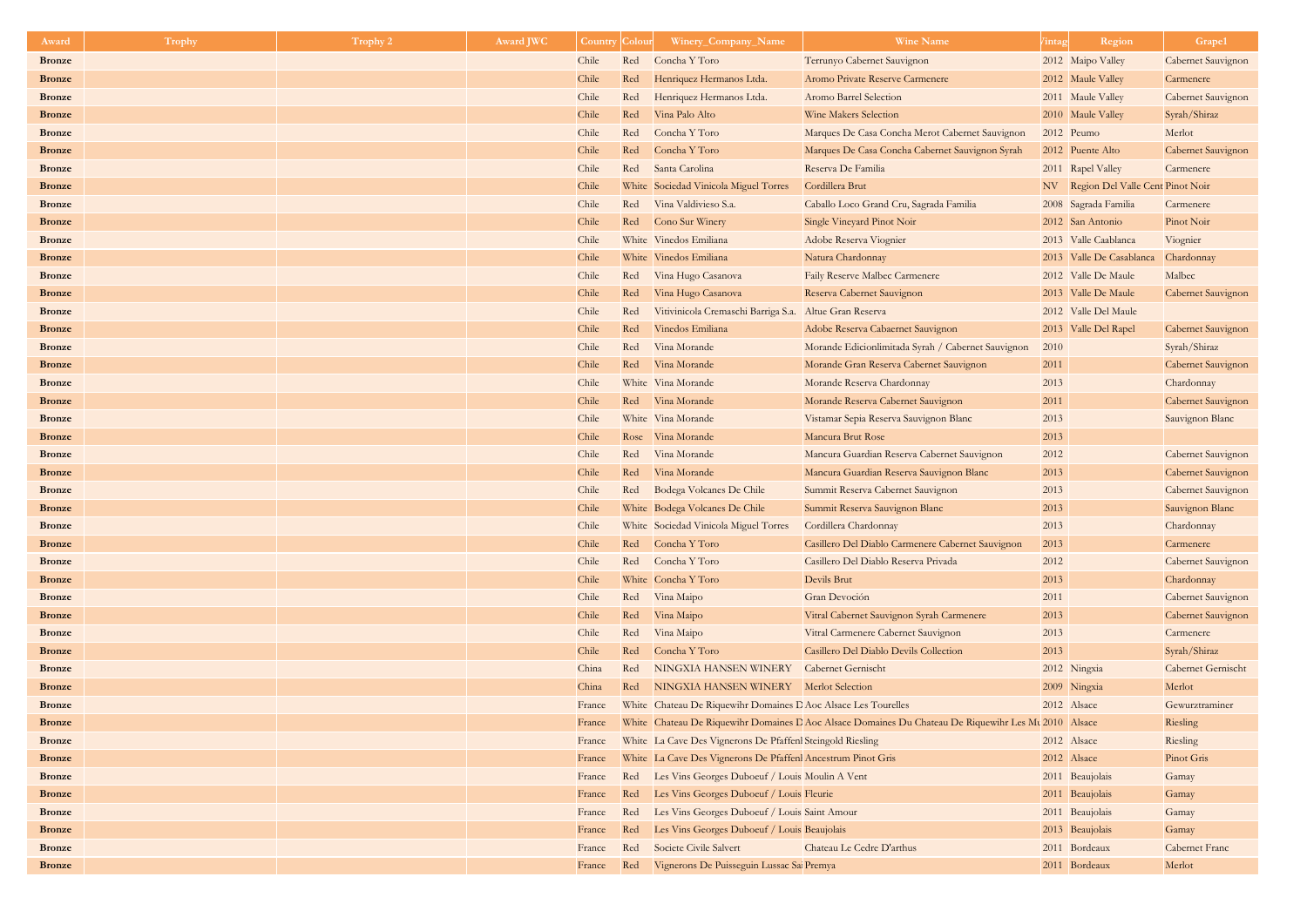| Award                          | <b>Trophy</b> | Trophy 2 | <b>Award JWC</b> | <b>Country Colour</b> |     | Winery_Company_Name                                    | <b>Wine Name</b>                                 | <i>l</i> intag | Region                                     | Grape1                   |
|--------------------------------|---------------|----------|------------------|-----------------------|-----|--------------------------------------------------------|--------------------------------------------------|----------------|--------------------------------------------|--------------------------|
| <b>Bronze</b>                  |               |          |                  | France                | Red | Chateau La Faviere                                     | Muse De La Faviere                               |                | 2010 Bordeaux                              | Merlot                   |
| <b>Bronze</b>                  |               |          |                  | France                |     | White Sc Chateau De Fontenille                         | Chateau De Fontenille White                      |                | 2013 Bordeaux                              | Sauvignon Blanc          |
| <b>Bronze</b>                  |               |          |                  | France                |     | Red Sc Chateau De Fontenille                           | Chateau De Fontenille Red                        |                | 2010 Bordeaux                              | Merlot                   |
| <b>Bronze</b>                  |               |          |                  | France                | Red | Chateau Bonalgue                                       | Chateau Bonalgue                                 |                | 2008 Bordeaux                              | Merlot                   |
| <b>Bronze</b>                  |               |          |                  | France                | Red | Chateau Bonalgue                                       | Chateau Du Courlat Cuvee Jean Baptsite           |                | 2011 Bordeaux                              | Merlot                   |
| <b>Bronze</b>                  |               |          |                  | France                | Red | Chateau Franc Mayne                                    | Chateau Franc Mayne                              |                | 2011 Bordeaux                              | Merlot                   |
| <b>Bronze</b>                  |               |          |                  | France                |     | White Chateau Tour De Mirambeau                        | <b>Reserve Entre Deux Mers</b>                   |                | 2013 Bordeaux                              | Sauvignon Blanc          |
| <b>Bronze</b>                  |               |          |                  | France                | Red | Sarl Jean Noel Herve                                   | Chateau Moulin Haut Laroque                      |                | 2010 Bordeaux                              | Merlot                   |
| <b>Bronze</b>                  |               |          |                  | France                | Red | Sarl Jean Noel Herve                                   | Chateau Moulin Haut Laroque                      |                | 2004 Bordeaux                              | Merlot                   |
| <b>Bronze</b>                  |               |          |                  | France                | Red | Pascal Sirat                                           | Château Panchille "Cuvée Alix"                   |                | 2010 Bordeaux                              | Merlot                   |
| <b>Bronze</b>                  |               |          |                  | France                |     | White Robert Giraud                                    | Ch Timberlay                                     |                | 2013 Bordeaux                              | Semillon                 |
| <b>Bronze</b>                  |               |          |                  | France                |     | Red Chateau Grand Renom                                | Chateau Grand Renom Bordeaux Supeieur            |                | 2012 Bordeaux Sup?Rieur Cabernet Sauvignon |                          |
| <b>Bronze</b>                  |               |          |                  | France                |     | White DOMAINE ALAIN GEOFFROY Chablis Domaine Le Verger |                                                  |                | 2013 Bourgogne                             | Chardonnay               |
| <b>Bronze</b>                  |               |          |                  | France                |     | White Vignerons De Buxy                                | Montagny 1er Cru                                 |                | 2012 Bourgogne                             | Chardonnay               |
| <b>Bronze</b>                  |               |          |                  | France                |     | White Domaine Laroche                                  | Les Blanchots                                    |                | 2009 Bourgogne                             | Chardonnay               |
| <b>Bronze</b>                  |               |          |                  | France                |     | White Domaine Laroche                                  | Les Vaudevey                                     |                | 2011 Bourgogne                             | Chardonnay               |
| <b>Bronze</b>                  |               |          |                  | France                |     | Red Domaine De La Vougeraie                            | Nuits St. Georges 1er Cru Clos De Thorey         |                | 2012 Bourgogne                             | Pinot Noir               |
| <b>Bronze</b>                  |               |          |                  | France                | Red | Bouchard Aine Et Fils                                  | <b>Grand Conseiller Pinot Noir</b>               |                | 2013 Burgandy                              | Pinot Noir               |
| <b>Bronze</b>                  |               |          |                  | France                |     | Red Antonin Rodet                                      | Mercurey, Chateau De Mercey                      |                | 2012 Burgandy                              | Pinot Noir               |
| <b>Bronze</b>                  |               |          |                  | France                |     | Red Jean Claude Boisset                                | Bourgogne Pinot Noir " Les Ursulines"            |                | 2012 Burgandy                              | Pinot Noir               |
| <b>Bronze</b>                  |               |          |                  | France                |     | White Jean Moreau Et Fils                              | Chablis                                          |                | 2013 Burgandy                              | Chardonnay               |
| <b>Bronze</b>                  |               |          |                  | France                |     | White Jean Collet Et Fils Sarl                         | Chablis Grand Cru Valmur                         |                | 2012 Burgundy                              | Chardonnay               |
| <b>Bronze</b>                  |               |          |                  | France                |     | White Jean Collet Et Fils Sarl                         | Chablis Ac                                       |                | 2013 Burgundy                              | Chardonnay               |
| <b>Bronze</b>                  |               |          |                  | France                | Red | Chateau Chambert                                       | Chateau Chambert Grand Vin                       |                | 2009 Cahors                                | Malbec                   |
| <b>Bronze</b>                  |               |          |                  | France                |     | White La Chatellenie                                   | La Chatellenie                                   |                | 2013 Centre Loire                          | Sauvignon Blanc          |
| <b>Bronze</b>                  |               |          |                  | France                |     | White Henri Bourgeois                                  | Sancerre Blanc La Vigne Blanche                  |                | 2013 Centre Loire                          | Sauvignon Blanc          |
| <b>Bronze</b>                  |               |          |                  | France                |     | White Domaine Billaud Simon                            | Chablis Cuvee Tete D'or                          |                | 2012 Chablis                               | Chardonnay               |
| <b>Bronze</b>                  |               |          |                  | France                |     | White Champagne Chales Heidsieck                       | <b>Brut Reserve</b>                              |                | NV Champagne                               | Pinot Noir               |
| <b>Bronze</b>                  |               |          |                  | France                |     | White Champagne Piper Heidsieck                        | Piper-Heidsieck Brut                             |                | NV Champagne                               | Pinot Noir               |
| <b>Bronze</b>                  |               |          |                  | France                |     | White Champagne Piper Heidsieck                        | Rare Millesime                                   |                | 2002 Champagne                             | Pinot Noir               |
| <b>Bronze</b>                  |               |          |                  | France                |     | White Champagne Philippe Gonet                         | Champagne Blanc de Blancs Extra Brut 3210        |                | NV Champagne                               | Chardonnay               |
| <b>Bronze</b>                  |               |          |                  | France                |     | White Champagne Philippe Gonet                         | Champagne Signature Blanc De Blancs Brut         |                | NV Champagne                               | Chardonnay               |
| <b>Bronze</b>                  |               |          |                  | France                |     | White Champagne Lanson                                 | Noble Cuvee Brut                                 |                | 2000 Champagne                             | Chardonnay               |
| <b>Bronze</b>                  |               |          |                  | France                |     | Rose Champagne Lanson                                  | <b>Rose Label Brut Rose</b>                      |                | NV Champagne                               | Chardonnay               |
| <b>Bronze</b>                  |               |          |                  | France                |     | White Champagne Chanoine                               | <b>Tsarine Brut Vintage</b>                      |                | 2008 Champagne                             | Pinot Noir               |
| <b>Bronze</b>                  |               |          |                  | France                |     | Rose Champagne Chanoine                                | <b>Tsarine Brut Rose</b>                         |                | NV Champagne                               | Pinot Noir               |
| <b>Bronze</b>                  |               |          |                  | France                |     | White Champagne Chateau De Bligny                      | Champagne Chateau De Bligny Grande Reserve Brut  |                | NV Champagne                               | Chardonnay               |
| <b>Bronze</b>                  |               |          |                  | France                |     | White Champagne Paul Louis Martin                      | Champagne Paul Louis Martin Brut                 |                | NV Champagne                               | Pinot Noir               |
| <b>Bronze</b>                  |               |          |                  | France                |     | White Champagne Charles Orban                          | Champagne Charles Orban Blanc De Noirs           |                | NV Champagne                               | Pinot Noir               |
| <b>Bronze</b>                  |               |          |                  | France                |     | White Champagne Gh Martel                              | Champagne E. Rapeneau Grande Reserve Premier Cru |                | NV Champagne                               | Pinot Noir               |
| <b>Bronze</b><br><b>Bronze</b> |               |          |                  | France                |     | White Champagne Gh Martel<br>Rose Champagne Gh Martel  | Champagne Victoire Premier Cru Brut              |                | NV Champagne                               | Pinot Noir<br>Pinot Noir |
| <b>Bronze</b>                  |               |          |                  | France                |     | White Champagne Gh Martel                              | Champagne Victoire Rose Brut                     |                | NV Champagne<br>NV Champagne               | Chardonnay               |
| <b>Bronze</b>                  |               |          |                  | France<br>France      |     | White Champagne Beaumont Des Crayere Fleur Blanche     | Champagne Victoire Prestige Brut                 |                | 2007 Champagne                             | Chardonnay               |
| <b>Bronze</b>                  |               |          |                  | France                |     | White Champagne Beaumont Des Crayere Fleur De Prestige |                                                  |                | 2006 Champagne                             | Chardonnay               |
| <b>Bronze</b>                  |               |          |                  | France                |     | White Champagne J. De Telmont                          | O.r 1735                                         |                | 2002 Champagne                             | Chardonnay               |
|                                |               |          |                  |                       |     |                                                        |                                                  |                |                                            |                          |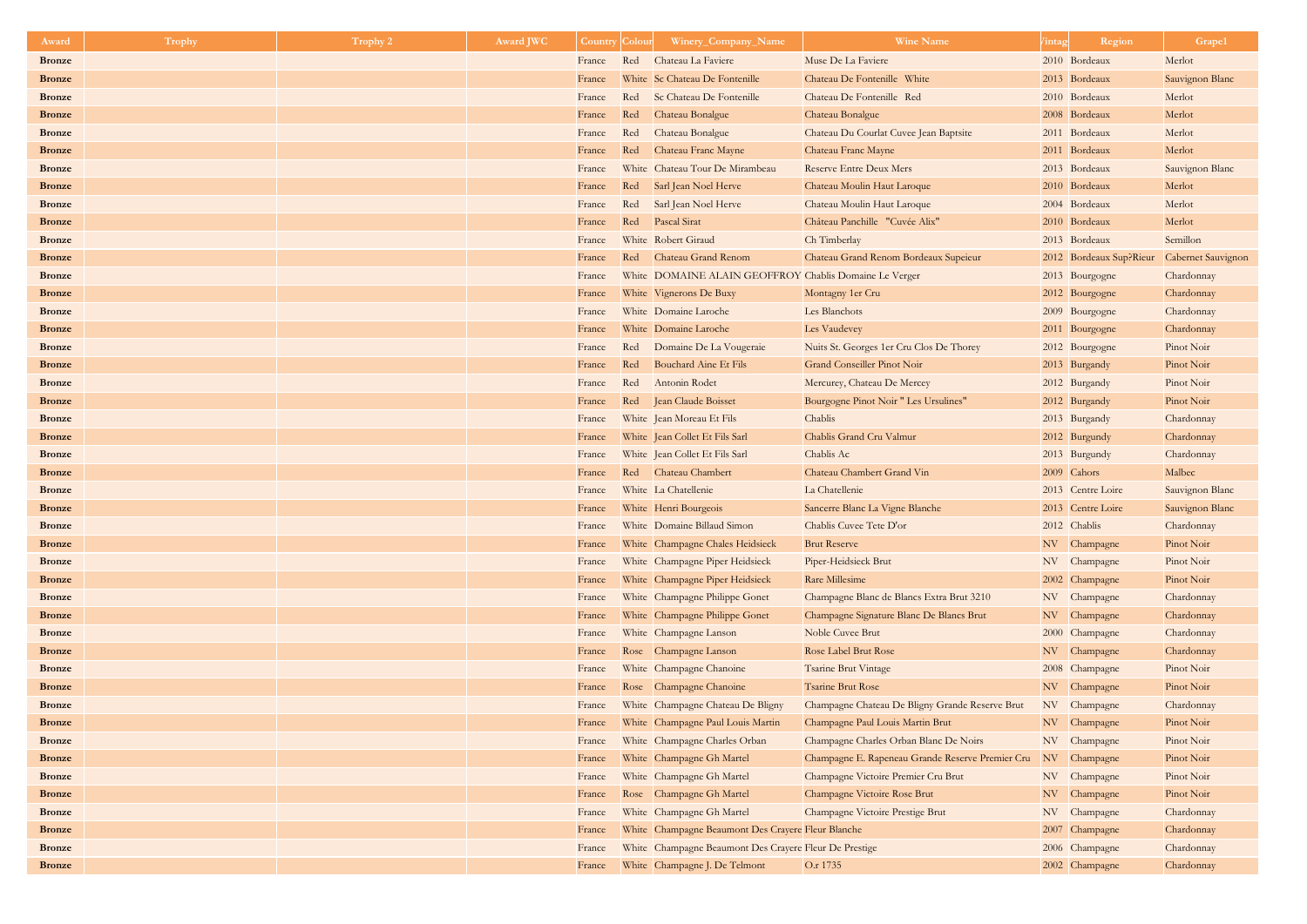| Award         | <b>Trophy</b> | Trophy 2 | <b>Award JWC</b> | <b>Country Colour</b> |     | Winery_Company_Name                                      | <b>Wine Name</b>                                                      | Region<br><i>l</i> intag             | Grape1                    |
|---------------|---------------|----------|------------------|-----------------------|-----|----------------------------------------------------------|-----------------------------------------------------------------------|--------------------------------------|---------------------------|
| <b>Bronze</b> |               |          |                  | France                |     | White Champagne J. De Telmont                            | <b>Grande Reserve</b>                                                 | NV Champagne                         | Chardonnay                |
| <b>Bronze</b> |               |          |                  | France                |     | White Champagne Gremillet                                | <b>Blanc De Noirs</b>                                                 | NV Champagne                         | Pinot Noir                |
| <b>Bronze</b> |               |          |                  | France                |     | Rose Champagne Collet                                    | Rose                                                                  | NV Champagne                         | Chardonnay                |
| <b>Bronze</b> |               |          |                  | France                |     | White Champagne Collet                                   | <b>Esprit Couture</b>                                                 | NV Champagne                         | Pinot Noir                |
| <b>Bronze</b> |               |          |                  | France                |     | White Champagne Jean Milan                               | <b>Symhorine Selection</b>                                            | 2009 Champagne                       | Chardonnay                |
| <b>Bronze</b> |               |          |                  | France                |     | White Champagne Jean Milan                               | <b>Brut Reserve</b>                                                   | NV Champagne                         | Chardonnay                |
| <b>Bronze</b> |               |          |                  | France                |     | White Champagne Jacquart                                 | Champagne Jacquart Blanc De Blancs                                    | 2006 Champagne                       | Chardonnay                |
| <b>Bronze</b> |               |          |                  | France                |     | White Champagne Jacquart                                 | Champagne Jacquart Cuvée Alpha                                        | 2006 Champagne                       | Chardonnay                |
| <b>Bronze</b> |               |          |                  | France                |     | White Champagne Montaudon                                | Champagne Montaudon Classe M                                          | NV Champagne                         | Pinot Noir                |
| <b>Bronze</b> |               |          |                  | France                |     | White Barton & Guestier                                  | Barton & Guestier Reserve Sauvignon Blanc                             | 2013 Gascogne                        | Sauvignon Blanc           |
| <b>Bronze</b> |               |          |                  | France                |     | Red Littoral Fortant Skalli                              | <b>Cabernet Sauvignon</b>                                             | 2013 Languedoc                       | Cabernet Sauvignon        |
| <b>Bronze</b> |               |          |                  | France                | Red | Mommessin                                                | Merlot "Palet D'or"                                                   | 2013 Languedoc                       | Merlot                    |
| <b>Bronze</b> |               |          |                  | France                | Red | Barton & Guestier                                        | Barton & Guestier Reserve Cabernet Sauvignon                          | 2013 Languedoc                       | <b>Cabernet Sauvignon</b> |
| <b>Bronze</b> |               |          |                  | France                | Red | Vignobles Jeanjean                                       | <b>Grand Devois</b>                                                   | 2011 Languedoc                       | Syrah/Shiraz              |
| <b>Bronze</b> |               |          |                  | France                |     | White Les Domaines De Fontcaude                          | Manny O. Discipulus Blanc                                             | 2011 Languedoc                       | Ugni Blanc                |
| <b>Bronze</b> |               |          |                  | France                | Red | Les Domaines De Fontcaude                                | Manny O. Discipulus Syrah                                             | 2012 Languedoc                       | Syrah/Shiraz              |
| <b>Bronze</b> |               |          |                  | France                | Red | Prieure St Jean De Bebian                                | <b>Autre Versant</b>                                                  | 2010 Languedoc                       | Cabernet Sauvignon        |
| <b>Bronze</b> |               |          |                  | France                | Red | Prieure St Jean De Bebian                                | Prieure St Jean De Bebian Rouge                                       | 2007 Languedoc                       | Syrah/Shiraz              |
| <b>Bronze</b> |               |          |                  | France                | Red | Chateau De Gourgazaud                                    | Chateau Du Petit Plo - Grand Marius                                   | 2011 Languedoc                       | Syrah/Shiraz              |
| <b>Bronze</b> |               |          |                  | France                | Red | Vignobles Lorgeril                                       | Chateau De Pennautier, Terroirs D'altitude                            | 2011 Languedoc                       | Cabernet Sauvignon        |
| <b>Bronze</b> |               |          |                  | France                |     | White Jean-Claude Mas                                    | Les Tannes En Occitanie Sauvignon Blanc                               | 2013 Languedoc                       | Sauvignon Blanc           |
| <b>Bronze</b> |               |          |                  | France                |     | Red La Forge                                             | Ile La Forge Merlot                                                   | 2013 Languedoc                       | Merlot                    |
| <b>Bronze</b> |               |          |                  | France                |     | White Domaine Des Rosiers                                | Manny O. Celebrus, Cuvee, Blanquette De Limoux                        | NV Limoux                            | Mauzac                    |
| <b>Bronze</b> |               |          |                  | France                |     | White Maison Albert Bichot                               | Pierre & Remy Gauthier Selection Albert Bichot Chardor 2013 Pays D'oc |                                      | Chardonnay                |
| <b>Bronze</b> |               |          |                  | France                | Red | Maison Albert Bichot                                     | Pierre & Remy Gauthier Selection Albert Bichot Caberne 2012 Pays D'oc |                                      | Cabernet Sauvignon        |
| <b>Bronze</b> |               |          |                  | France                | Red | Vignobles Jeanjean                                       | Maison Du Sud Cabernet Sauvignon                                      | 2013 Pays D'oc                       | Cabernet Sauvignon        |
| <b>Bronze</b> |               |          |                  | France                | Red | Vignobles Jean Marie Bouldy                              | Château Bellegrave Pomerol                                            | 2007 Pomerol                         | Merlot                    |
| <b>Bronze</b> |               |          |                  | France                | Red | <b>Caves Saint Pierre</b>                                | Cru Du Rhone Gigondas                                                 | 2012 Rhone                           | Grenache                  |
| <b>Bronze</b> |               |          |                  | France                | Red | Leplan-Vermeersch                                        | Gt-S                                                                  | 2012 Rhone                           | Syrah/Shiraz              |
| <b>Bronze</b> |               |          |                  | France                |     | Red Notre Dame De Cousignac                              | Notre Dame De Cousignac Cotes Du Rhone                                | 2012 Rhone                           |                           |
| <b>Bronze</b> |               |          |                  | France                |     | White Dauvergne Ranvier                                  | Dauvergne Ranvier Vin Gourmand White                                  | 2013 Rhone Valley                    | Grenache White            |
| <b>Bronze</b> |               |          |                  | France                |     | Red Dauvergne Ranvier                                    | Dauvergne Ranvier Vin Gourmand Red Luberou                            | 2013 Rhone Valley                    | Syrah/Shiraz              |
| <b>Bronze</b> |               |          |                  | France                | Red | Dauvergne Ranvier                                        | Dauvergne Ranvier Vin Gourmand Red Cote Du Rhone 2013 Rhone Valley    |                                      | Grenache                  |
| <b>Bronze</b> |               |          |                  | France                |     | Red Paul Jaboulet Aîné                                   | Côtes Du Rhône Joël Robuchon                                          | 2012 Rhône Valley                    | Grenache                  |
| <b>Bronze</b> |               |          |                  | France                |     | White Domaine Cazes                                      | Canon Du Marechal                                                     | 2012 Roussillon                      | Muscat D'alexandre        |
| <b>Bronze</b> |               |          |                  | France                |     | Red Union De Producteurs De Saint En Chateau Tour De Yon |                                                                       | 2011 Saint Emilion                   | Merlot                    |
| <b>Bronze</b> |               |          |                  | France                |     | White Les Domaines Grassa Sas                            | <b>Bordeneuve Blanc</b>                                               | 2013 South West Of France Ugni Blanc |                           |
| <b>Bronze</b> |               |          |                  | France                |     | Red Maison Rigal                                         | L'instant Truffier                                                    | 2012 Sud Ouest                       | Malbec                    |
| <b>Bronze</b> |               |          |                  |                       |     | Germany White Weingut Louis Guntrum                      | Riesling Spätlese Trocken   Nierstein Oelberg                         | 2013 Rheinhessen                     | Riesling                  |
| <b>Bronze</b> |               |          |                  |                       |     | Hungary Red Csányi Pincészet Zrt.                        | Chateau Teleki Villanyi Merlot                                        | 2011 Villany                         | Merlot                    |
| <b>Bronze</b> |               |          |                  | Italy                 |     | Red Umani Ronchi                                         | Podere Montepulciano D'abruzzo                                        | 2012 Abruzzo                         | Montepulciano             |
| <b>Bronze</b> |               |          |                  | Italy                 |     | Red Umani Ronchi                                         | Jorio Montepulciano D'abruzzo                                         | 2011 Abruzzo                         | Montepulciano             |
| <b>Bronze</b> |               |          |                  | Italy                 |     | White Agriverde                                          | Eikos                                                                 | 2013 Abruzzo                         | Pecorino                  |
| <b>Bronze</b> |               |          |                  | Italy                 |     | Red Agriverde                                            | Eikos                                                                 | 2012 Abruzzo                         | Montepulciano D'abru      |
| <b>Bronze</b> |               |          |                  | Italy                 |     | White Codice Citra                                       | Passerina Brut                                                        | NV Abruzzo                           | Passerina                 |
| <b>Bronze</b> |               |          |                  | Italy                 |     | Red Codice Citra                                         | I Solchi Montepulciano                                                | 2013 Abruzzo                         | Montepulciano D'abru      |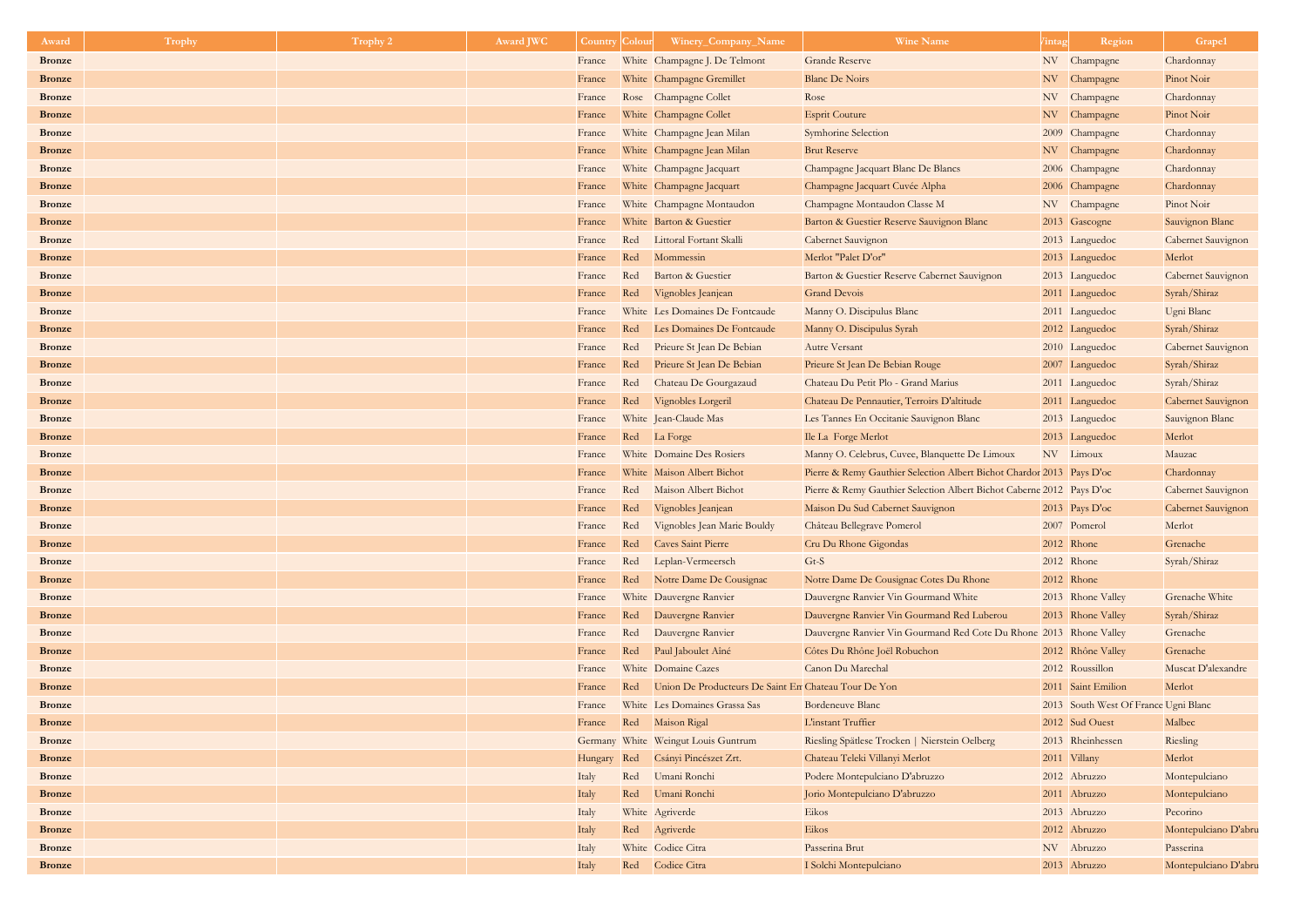| Award         | <b>Trophy</b> | <b>Trophy 2</b> | <b>Award JWC</b> | Country | <b>Colour</b> | Winery_Company_Name                                                | <b>Wine Name</b>                                                         | Region<br>/intag                          | Grape1                |
|---------------|---------------|-----------------|------------------|---------|---------------|--------------------------------------------------------------------|--------------------------------------------------------------------------|-------------------------------------------|-----------------------|
| <b>Bronze</b> |               |                 |                  | Italy   |               | Red Codice Citra                                                   | Sistina Montepulciano                                                    | 2012 Abruzzo                              | Montepulciano D'abru  |
| <b>Bronze</b> |               |                 |                  | Italy   |               | White Codice Citra                                                 | Palio Pecorino                                                           | 2013 Abruzzo                              | Pecorino              |
| <b>Bronze</b> |               |                 |                  | Italy   | Red           | Codice Citra                                                       | Palio Montepulciano                                                      | 2012 Abruzzo                              | Montepulciano D'abru  |
| <b>Bronze</b> |               |                 |                  | Italy   | Red           | Codice Citra                                                       | Niro Montepulciano                                                       | 2011 Abruzzo                              | Montepulciano D'abru  |
| <b>Bronze</b> |               |                 |                  | Italy   | Red           | Caviro Sca                                                         | Terre Forti - Montepulciano D'abruzzo Doc                                | 2012 Abruzzo                              | Montepulciano         |
| <b>Bronze</b> |               |                 |                  | Italy   |               | Red Farnese Vini                                                   | Edizione Cinque Autoctoni                                                | NV Abruzzo                                | Montepulciano         |
| <b>Bronze</b> |               |                 |                  | Italy   |               | White Farnese Vini                                                 | Fantini Cuvee Cococciola                                                 | NV Abruzzo-Puglia                         | Cococciola            |
| <b>Bronze</b> |               |                 |                  | Italy   |               | Red Cantina San Donaci                                             | Anticaia Salice Salentino Riserva                                        | 2010 Apulia                               | Negroamaro            |
| <b>Bronze</b> |               |                 |                  | Italy   | Red           | Cantina San Donaci                                                 | Anticaia Salice Salentino                                                | 2011 Apulia                               | Negroamaro            |
| <b>Bronze</b> |               |                 |                  | Italy   | Red           | Cantina San Donaci                                                 | Primius Dop Manduria                                                     | 2012 Apulia                               | Primitivo Di Manduria |
| <b>Bronze</b> |               |                 |                  | Italy   | Red           | Martino                                                            | Aglianico Del Vulture Oraziano                                           | 2007 Basilicata                           | Aglianico Del Vulture |
| <b>Bronze</b> |               |                 |                  | Italy   |               | White Librandi                                                     | Ciro Bianco                                                              | 2013 Calabria                             | Greco Bianco          |
| <b>Bronze</b> |               |                 |                  | Italy   | Red           | Caviro Sca                                                         | Rubicaia Leonardo - Romagna Doc Sangiovese Superiore 2013 Emilia Romagna |                                           | Sangiovese            |
| <b>Bronze</b> |               |                 |                  | Italy   | Red           | Cantine Ceci Spa                                                   | Otello Nero Di Lambrusco                                                 | NV Emilia Romagna                         | Lambrusco Maestri     |
| <b>Bronze</b> |               |                 |                  | Italy   |               | Red Cantine Ceci Spa                                               | Otellon'ice - On'i                                                       | NV Emilia Romagna                         | Lambrusco Maestri     |
| <b>Bronze</b> |               |                 |                  | Italy   |               | White Guido Berlucchi & C. Spa                                     | Berlucchi Cuvée Imperiale Vintage Franciacorta                           | 2007 Franciacorta                         | Chardonnay            |
| <b>Bronze</b> |               |                 |                  | Italy   |               | White Caviro Sca                                                   | Romio - Pinot Grigio Friuli Grave Doc                                    | 2013 Friuli Venezia Giulia Pinot Grigio   |                       |
| <b>Bronze</b> |               |                 |                  | Italy   |               | White Piera Martellozzo Spa                                        | Prosecco D.o.c. - 075 Carati                                             | 2013 Friuli Venezia Giulia Glera          |                       |
| <b>Bronze</b> |               |                 |                  | Italy   |               | White Piera Martellozzo Spa                                        | Ribolla Gialla - 075 Carati                                              | 2013 Friuli Venezia Giulia Ribolla Gialla |                       |
| <b>Bronze</b> |               |                 |                  | Italy   |               | White Piera Martellozzo Spa                                        | Moscato Cuve'e - 075 Carati                                              | 2013 Friuli Venezia Giulia Moscato Giallo |                       |
| <b>Bronze</b> |               |                 |                  | Italy   |               | White Fontana Candida                                              | Frascati Secco                                                           | 2013 Lazio                                | Malvasia              |
| <b>Bronze</b> |               |                 |                  | Italy   |               | Red Omina Romana                                                   | Diana Nemorensis I                                                       | 2011 Lazium                               | Merlot                |
| <b>Bronze</b> |               |                 |                  | Italy   |               | Red Omina Romana                                                   | Merlot                                                                   | 2011 Lazium                               | Merlot                |
| <b>Bronze</b> |               |                 |                  | Italy   | Red           | Azienda Agricola Provenza                                          | Negresco                                                                 | 2010 Lombardia                            | Groppello             |
| <b>Bronze</b> |               |                 |                  | Italy   | Red           | Terre Cortesi Moncaro                                              | Marche Sangiovese Igt                                                    | 2013 Marche                               | Sangiovese            |
| <b>Bronze</b> |               |                 |                  | Italy   |               | White Terre Cortesi Moncaro                                        | Verdicchio Dei Castelli Di Jesi Doc Classico                             | 2013 Marche                               | Verdicchio            |
| <b>Bronze</b> |               |                 |                  | Italy   |               | White Terre Cortesi Moncaro                                        | Verde Ca'ruptre - Verdicchio Dei Castelli Di Jesi Doc Cla 2013 Marche    |                                           | Verdicchio            |
| <b>Bronze</b> |               |                 |                  | Italy   |               | Red Umani Ronchi                                                   | San Lorenzo Rosso Conero                                                 | 2011 Marche                               | Montepulciano         |
| <b>Bronze</b> |               |                 |                  | Italy   |               | Red Fontanafredda Srl                                              | <b>Barolo Silver Label</b>                                               | 2010 Piedmont                             | Nebbiolo              |
| <b>Bronze</b> |               |                 |                  | Italy   |               | Red Fontanafredda Srl                                              | Langhe Nebbiolo                                                          | 2012 Piedmont                             | Nebbiolo              |
| <b>Bronze</b> |               |                 |                  | Italy   |               | White Fontanafredda Srl                                            | Ampelio                                                                  | 2012 Piedmont                             | Chardonnay            |
| <b>Bronze</b> |               |                 |                  | Italy   | Red           | Fontanafredda Srl & Mirafiore                                      | Paiagallo Barolo                                                         | 2010 Piedmont                             | Nebbiolo              |
| <b>Bronze</b> |               |                 |                  | Italy   | Red           | Fontanafredda Srl & Mirafiore                                      | Langhe Doc Nebbiolo                                                      | 2011 Piedmont                             | Nebbiolo              |
| <b>Bronze</b> |               |                 |                  | Italy   |               | White Castellari Bergaglio                                         | Gavi Docg Del Comune Di Gavi Rolona                                      | 2013 Piedmont                             | Cortese Di Gavi       |
| <b>Bronze</b> |               |                 |                  | Italy   |               | White Santero F.lli & C Ivass Spa                                  | Pinot Chardonnay-Vino Spumante Brut Santero                              | NV Piemonte                               | Pinot Bianco          |
| <b>Bronze</b> |               |                 |                  | Italy   |               | White Santero F.lli & C Ivass Spa                                  | Asti Degli Angeli Santero                                                | NV Piemonte                               | Moscato               |
| <b>Bronze</b> |               |                 |                  | Italy   | Red           | Poderi Moretti Di Moretti Francesc Nebbiolo D'alba D.o.c. Occhetti |                                                                          | 2008 Piemonte                             | Nebbiolo              |
| <b>Bronze</b> |               |                 |                  | Italy   | Red           | Tenute Girolamo                                                    | Monte Dei Cocci Negroamaro Igp Puglia                                    | 2012 Puglia                               |                       |
| <b>Bronze</b> |               |                 |                  | Italy   | Red           | Tenute Girolamo                                                    | Conte Giangirolamo Rosso Igp Puglia                                      | 2011 Puglia                               | Primitivo             |
| <b>Bronze</b> |               |                 |                  | Italy   | Red           | Azienda Agricola Conti Zecca                                       | Donna Marzia Aglianico                                                   | 2013 Puglia                               | Aglianico             |
| <b>Bronze</b> |               |                 |                  | Italy   | Red           | Sella Mosca                                                        | Cannonau Di Sardegna                                                     | 2010 Sardegna                             | Cannonau              |
| <b>Bronze</b> |               |                 |                  | Italy   | Red           | Cantine Sardus Pater Soc. Coop. Ag Nur Carignano Del Sulcis Doc    |                                                                          | 2011 Sardinia                             | Carignano             |
| <b>Bronze</b> |               |                 |                  | Italy   | Red           | Nosio S.p.a. - Feudo Arancio                                       | Feudo Arancio Nero D'avola                                               | 2013 Sicily                               | Nero D'avola          |
| <b>Bronze</b> |               |                 |                  | Italy   | Red           | Nosio S.p.a. - Feudo Arancio                                       | Feudo Arancio Syrah                                                      | 2013 Sicily                               | Syrah/Shiraz          |
| <b>Bronze</b> |               |                 |                  | Italy   |               | White Nosio S.p.a. - Feudo Arancio                                 | Feudo Arancio Dalila                                                     | 2013 Sicily                               | Grillo                |
| <b>Bronze</b> |               |                 |                  | Italy   |               | Red Le Chianti Giane                                               | Chianti Classico Loggia Del Conte                                        | 2011 Toscana                              | Sangiovese            |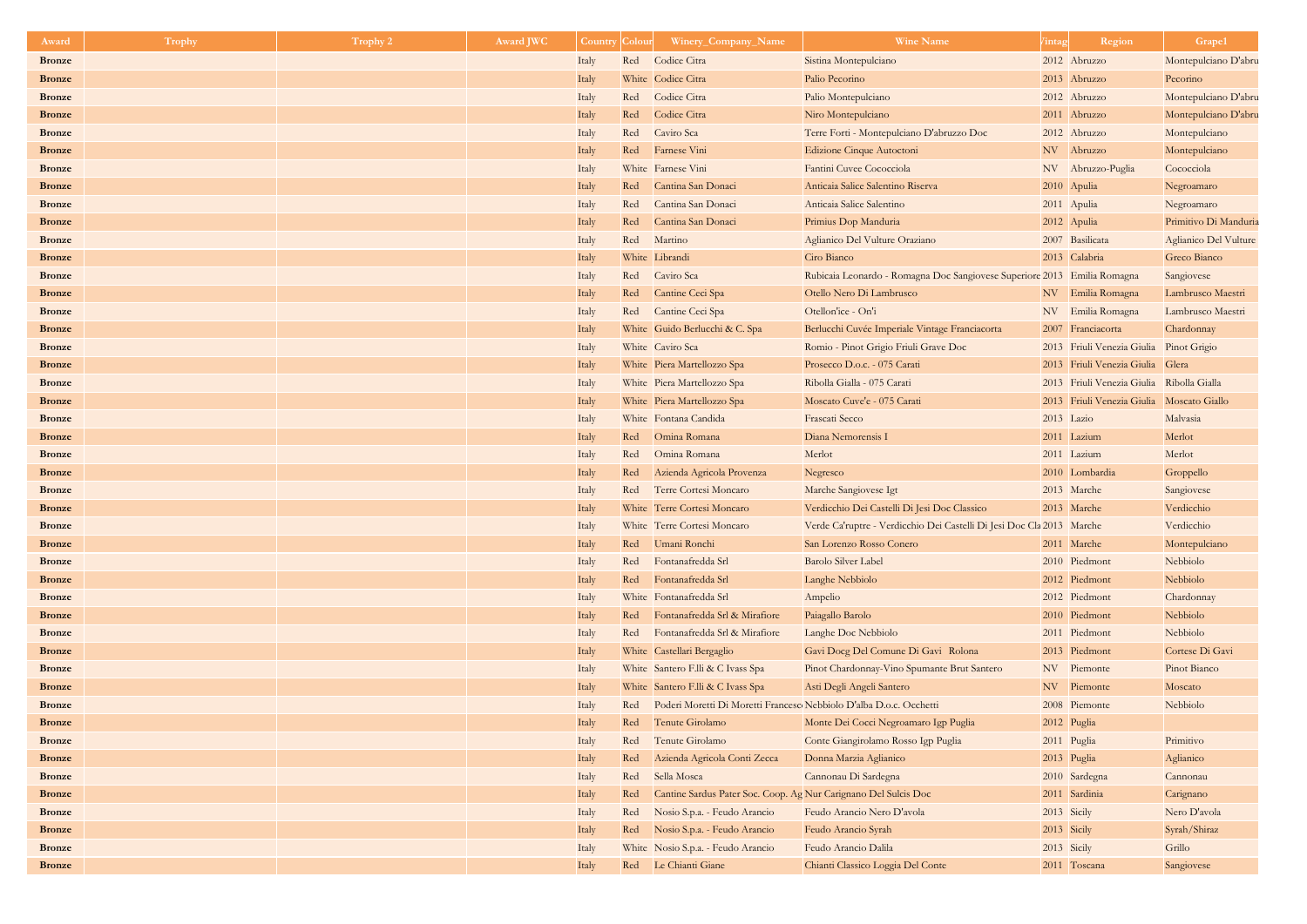| Award                          | Trophy | Trophy 2 | Award JWC | <b>Country</b> | Colour | Winery_Company_Name                                                   | <b>Wine Name</b>                                                               | Region<br><i>l</i> intag                     | Grape1                           |
|--------------------------------|--------|----------|-----------|----------------|--------|-----------------------------------------------------------------------|--------------------------------------------------------------------------------|----------------------------------------------|----------------------------------|
| <b>Bronze</b>                  |        |          |           | Italy          |        | Red Le Chianti Giane                                                  | Chianti Logga Del Conte                                                        | 2012 Toscana                                 | Sangiovese                       |
| <b>Bronze</b>                  |        |          |           | Italy          |        | White Cavit S.c.                                                      | Accento Spumante                                                               | NV Trentino                                  | Chardonnay                       |
| <b>Bronze</b>                  |        |          |           | Italy          | Red    |                                                                       | Nosio S.p.a. - Cantina Mezzacorona Castel Firmian Teroldego Rotaliano Riserva  | 2010 Trentino Alto-Adige Teroldego Rotaliano |                                  |
| <b>Bronze</b>                  |        |          |           | Italy          | Red    |                                                                       | Nosio S.p.a. - Cantina Mezzacorona Mezzacorona Nos Teroldego Rotaliano Riserva | 2007 Trentino Alto-Adige Teroldego Rotaliano |                                  |
| <b>Bronze</b>                  |        |          |           | Italy          | Red    | Castelli Del Grevepesa                                                | Castello Di Bibbione Chianti Classico Gran Selezione                           | 2010 Tuscany                                 | Sangiovese                       |
| <b>Bronze</b>                  |        |          |           | Italy          | Red    | Melini                                                                | Terrarossa Chianti Classico                                                    | 2011 Tuscany                                 | Sangiovese                       |
| <b>Bronze</b>                  |        |          |           | Italy          | Red    | Balzini Societe Agricola Sas Di An I Balzini White Label              |                                                                                | 2010 Tuscany                                 | Sangiovese                       |
| <b>Bronze</b>                  |        |          |           | Italy          | Red    | Lionello Marchesi S.r.l.                                              | Brunello Di Montalcino - Coldisole                                             | 2008 Tuscany                                 | Sangiovese                       |
| <b>Bronze</b>                  |        |          |           | Italy          | Red    | Caviro Sca                                                            | Romio - Chianti Docg                                                           | 2013 Tuscany                                 | Sangiovese                       |
| <b>Bronze</b>                  |        |          |           | Italy          | Red    | Cantine Salvalai Srl                                                  | Amarone Della Valpolicella Classico Docg                                       | 2010 Veneto                                  | Corvina                          |
| <b>Bronze</b>                  |        |          |           | Italy          | Red    | Gerardo Cesari Spa                                                    | Bosan Amarone Valpolicella Classico Doc Riserva                                | 2006 Veneto                                  | Corvina                          |
| <b>Bronze</b>                  |        |          |           | Italy          | Red    | Gerardo Cesari Spa                                                    | Mara Valpolicella Ripasso Superiore Doc                                        | 2012 Veneto                                  | Corvina                          |
| <b>Bronze</b>                  |        |          |           | Italy          | Red    | Gerardo Cesari Spa                                                    | Amarone Valpolicella Classico Docg                                             | 2010 Veneto                                  | Corvina                          |
| <b>Bronze</b>                  |        |          |           | Italy          | Red    | Gerardo Cesari Spa                                                    | Ripasso Bosan Valpolicella Superiore Doc                                       | 2011 Veneto                                  | Corvina                          |
| <b>Bronze</b>                  |        |          |           | Italy          |        | White Carpenè Malvolti S.p.a.                                         | 1868 Extra Dry Docg                                                            | 2013 Veneto                                  | Glera                            |
| <b>Bronze</b>                  |        |          |           | Italy          |        | White Ca' Di Rajo                                                     | Prosecco Superiore                                                             | 2013 Veneto                                  | Glera                            |
| <b>Bronze</b>                  |        |          |           | Italy          |        | Red Ca' Di Rajo                                                       | Marino'                                                                        | 2010 Veneto                                  | Merlot                           |
| <b>Bronze</b>                  |        |          |           | Italy          |        | White Anna Spinato Azienda Vinicola                                   | Prosecco Brut D.o.c. Anna Spinato                                              | NV Veneto                                    | Glera                            |
| <b>Bronze</b>                  |        |          |           | Italy          |        | White Bellenda                                                        | San Fermo Prosecco Superiore Conegliano Valdobbiaden 2013 Veneto               |                                              | Glera                            |
| <b>Bronze</b>                  |        |          |           | Italy          |        | White Le Oselle (Giv)                                                 | Soave                                                                          | 2012 Veneto                                  | Garganega                        |
| <b>Bronze</b>                  |        |          |           | Italy          |        | White Cantina Beato Bartolomeo Sca                                    | Breganze Torcolato Classico                                                    | 2010 Veneto                                  |                                  |
| <b>Bronze</b>                  |        |          |           | Italy          | Red    | Cantina Beato Bartolomeo Sca                                          | Breganze Cabernet Bosco Grande                                                 | 2011 Veneto                                  | Cabernet Sauvignon               |
| <b>Bronze</b>                  |        |          |           | Italy          |        | White Cantina Sociale Di Gambellara S.r.l. Prime Brume Soave Classico |                                                                                | 2013 Veneto                                  | Gargamega                        |
| <b>Bronze</b>                  |        |          |           | Italy          | Red    | Casa Vinicola Botter                                                  | Merlot Igt Veneto Brrique                                                      | 2013 Veneto                                  | Merlot                           |
| <b>Bronze</b>                  |        |          |           | Italy          | Red    | Cantina Beato Bartolomeo Sca                                          | Breganze Pinot Nero Superiore Savardo                                          | 2012                                         |                                  |
| <b>Bronze</b>                  |        |          |           | Italy          |        | White Vesevo                                                          | Vesevo Beneventano Falanghina                                                  | 2013                                         |                                  |
| <b>Bronze</b>                  |        |          |           | Italy          |        | Red Vigneti Del Salento                                               | Zolla Primitivo Di Manduria Dop                                                | 2013                                         |                                  |
| <b>Bronze</b>                  |        |          |           | Italy          |        | White Casal Thaulero Srl                                              | Voila' Moscato Dolce Spumante                                                  | NV                                           | Moscato                          |
| <b>Bronze</b>                  |        |          |           | Italy          |        | Red Casal Thaulero Srl                                                | Orsetto Oro Montepulciano D'abruzzo Dop                                        | 2011                                         | Montepulciano                    |
| <b>Bronze</b>                  |        |          |           | Italy          |        | White Santero F.lli & C Ivass Spa                                     | Prosecco Extra- Dry Santero                                                    | NV Veneto                                    | Glera                            |
| <b>Bronze</b><br><b>Bronze</b> |        |          |           | Japan          |        | White Sun Mamoru Winery                                               | Shimokita Wine Sarah<br><b>Benediction Rouge</b>                               | 2013 Aomori                                  | Schonburger                      |
| <b>Bronze</b>                  |        |          |           | Japan          |        | Red Kobe Winery<br>White Kobe Winery                                  | <b>Benediction Blanc</b>                                                       | $2012$ Hyogo<br>$2013$ Hyogo                 | Cabernet Sauvignon<br>Chardonnay |
| <b>Bronze</b>                  |        |          |           | Japan<br>Japan |        | Red Edel Wein Co., Ltd.                                               | Hayachine Seele Merlot Tarujukusei                                             | 2011 Iwate                                   | Merlot                           |
| <b>Bronze</b>                  |        |          |           | Japan          |        | White Asaya Winery Co.,Ltd                                            | Asaya Koshu Tokubetsu Gentei Jouzou Sur Lie                                    | 2013 Katsunuma                               | Koshu                            |
| <b>Bronze</b>                  |        |          |           | Japan          |        | White Asaya Winery Co.,Ltd                                            | Asaya Katsunuma Koshu Sur Lie                                                  | 2013 Katsunuma                               | Koshu                            |
| <b>Bronze</b>                  |        |          |           | Japan          |        | White Shida Corp. Nakaizu Winery                                      | Shida Chardonnay Azumino-Shida Noujyou                                         | 2012 Nagano                                  | Chardonnay                       |
| <b>Bronze</b>                  |        |          |           | Japan          |        | Red Suntory Shiojiri Winery                                           | Suntory Japan Premium Iwadarehara Merlot                                       | 2011 Nagano                                  | Merlot                           |
| <b>Bronze</b>                  |        |          |           | Japan          |        | White Ajimu Budoshu Kobo                                              | Ajimu Sparkling Wine                                                           | 2012 Oita                                    | Chardonnay                       |
| <b>Bronze</b>                  |        |          |           | Japan          |        | White Asuka Winery                                                    | Asuka Delaware Dry                                                             | 2013 Osaka                                   |                                  |
| <b>Bronze</b>                  |        |          |           | Japan          |        | Red Cantine San Marzano                                               | Anniversario 62 Primitivo Di Manduria Dop Riserva                              | 2010 Puglia                                  | Primitivo                        |
| <b>Bronze</b>                  |        |          |           | Japan          | Red    | Cantine San Marzano                                                   | Sessantanni Primitivo Di Manduria Dop                                          | 2011 Puglia                                  | Primitivo                        |
| <b>Bronze</b>                  |        |          |           | Japan          | Red    | Cantine San Marzano                                                   | Falo' Malvasia Nera Salento Igp                                                | 2013 Puglia                                  | Malvasia Nera                    |
| <b>Bronze</b>                  |        |          |           | Japan          | Red    | Cantine San Marzano                                                   | Falo' Primitivo Merlot Tarantino Igp                                           | 2013 Puglia                                  | Merlot                           |
| <b>Bronze</b>                  |        |          |           | Japan          |        | White Cantine San Marzano                                             | Falo' Verdeca Puglia Igp                                                       | 2013 Puglia                                  | Verdeca                          |
| <b>Bronze</b>                  |        |          |           | Japan          | Red    | Cantine San Marzano                                                   | Il Pumo Rosso Salento Igp                                                      | 2013 Puglia                                  | Sangiovese                       |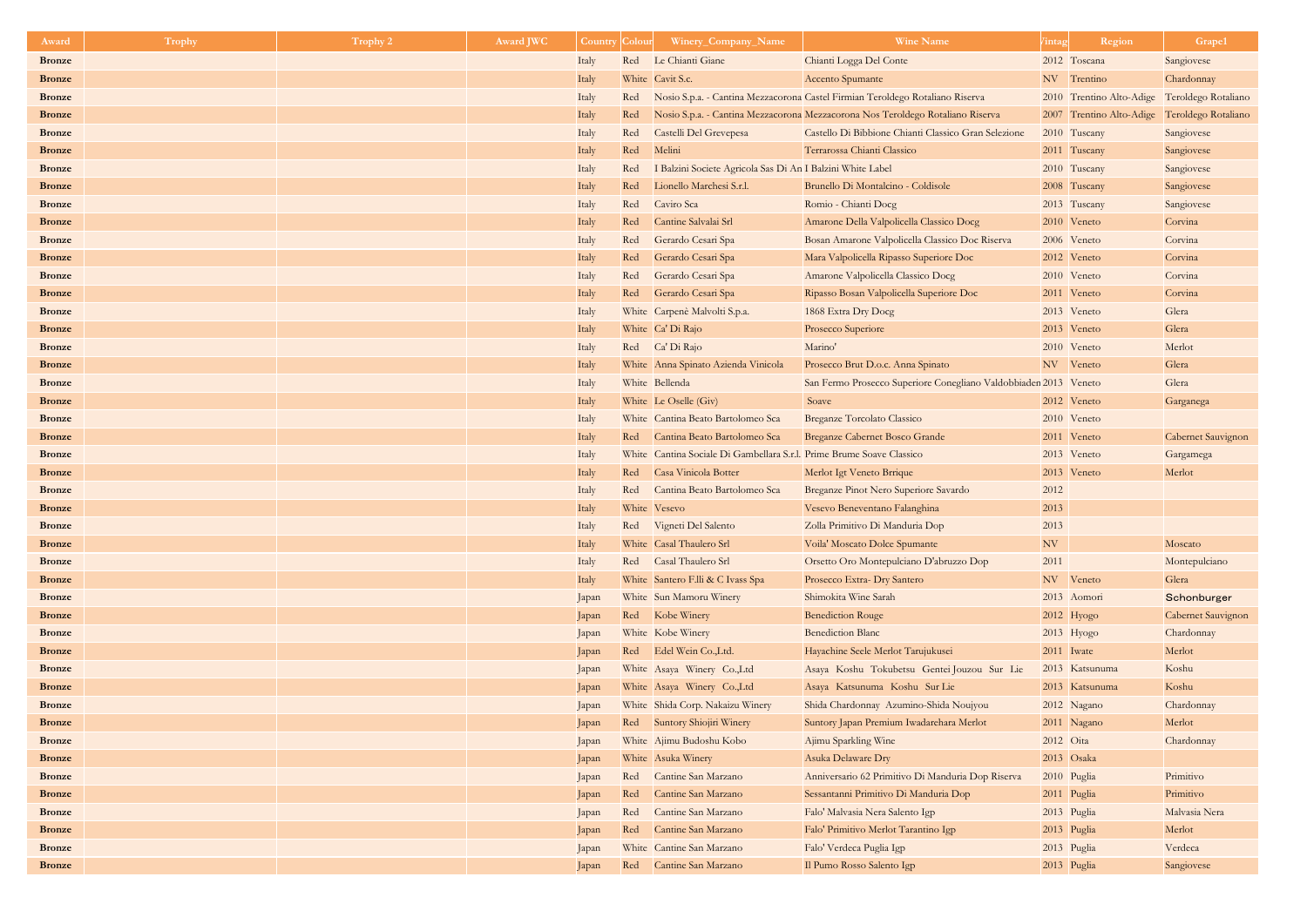| Award         | Trophy | Trophy 2 | <b>Award JWC</b> | <b>Country</b> | <b>Colour</b> | Winery_Company_Name                       | <b>Wine Name</b>                                                  | Region<br><i>l</i> intag                   | Grape1                    |
|---------------|--------|----------|------------------|----------------|---------------|-------------------------------------------|-------------------------------------------------------------------|--------------------------------------------|---------------------------|
| <b>Bronze</b> |        |          |                  | Japan          |               | White Cantine San Marzano                 | Il Pumo Sauvignon Malvasia Bianco Salento Igp                     | 2013 Puglia                                | Sauvignon Blanc           |
| <b>Bronze</b> |        |          |                  | Japan          |               | White Shida Corp. Nakaizu Winery          | Shida Chardonnay                                                  | 2013 Shizuoka                              | Chardonnay                |
| <b>Bronze</b> |        |          |                  | Japan          |               | Red St Neige Wine Co Ltd                  | Excellent Kamino-Yama Cabernet Sauvignon                          | NV Yamagata                                | <b>Cabernet Sauvignon</b> |
| <b>Bronze</b> |        |          |                  | Japan          |               | White Gassan Wine                         | Soleil Levant S-9110 Semi Dry ソレイユ・ルバン S-911 2013 Yamagata        |                                            |                           |
| <b>Bronze</b> |        |          |                  | Japan          |               | Red Takahata Wine Co.ltd.                 | Takahata Winery Barrique Cabernet Sauvignon                       | 2012 Yamagata                              | Cabernet Sauvignon        |
| <b>Bronze</b> |        |          |                  | Japan          |               | White Sato Budoushu                       | Kinkei Apple Selection Blanc                                      | 2013 Yamagata                              | Apple                     |
| <b>Bronze</b> |        |          |                  | Japan          |               | White Shida Corp. Nakaizu Winery          | Eldorado Koshu                                                    | 2013 Yamanashi                             | Koshu                     |
| <b>Bronze</b> |        |          |                  | Japan          |               | White Haramo Wine Co., Inc                | Haramo Vintage Koshu Barrel Aged                                  | 2013 Yamanashi                             | Koshu                     |
| <b>Bronze</b> |        |          |                  | Japan          |               | White Haramo Wine Co., Inc.               | Haramo Vintage Koshu Sur Lie                                      | 2013 Yamanashi                             | Koshu                     |
| <b>Bronze</b> |        |          |                  | Japan          |               | White Grace Wine                          | Koshu Toriibira Vineyard Private Reserve                          | 2013 Yamanashi                             | Koshu                     |
| <b>Bronze</b> |        |          |                  | Japan          |               | White Marquis Winery                      | Yuzu Wine                                                         | NV Yamanashi                               |                           |
| <b>Bronze</b> |        |          |                  | Japan          |               | White Marquis Winery                      | Iro Koshu Karakuchi                                               | 2013 Yamanashi                             | Koshu                     |
| <b>Bronze</b> |        |          |                  | Japan          |               | Red Marquis Winery                        | Lafille Barrel Kai Noir                                           | 2012 Yamanashi                             | Kai Noir                  |
| <b>Bronze</b> |        |          |                  | Japan          |               | White Chateau Mercian                     | Hokushin Chardonnay                                               | 2012 Yamanashi                             | Chardonnay                |
| <b>Bronze</b> |        |          |                  | Japan          |               | Red Chateau Mercian                       | Mariko Vineyard Merlot                                            | 2011 Yamanashi                             | Merlot                    |
| <b>Bronze</b> |        |          |                  | Japan          |               | White Soryu Winery Co., Ltd.              | Katsunuma Koshu Barrel Fermented                                  | 2013 Yamanashi                             | Koshu                     |
| <b>Bronze</b> |        |          |                  | Japan          |               | White Soryu Winery Co., Ltd.              | Traditional Rich Taste Koshu                                      | 2013 Yamanashi                             | Koshu                     |
| <b>Bronze</b> |        |          |                  | Japan          |               | Red Soryu Winery Co., Ltd.                | Premium Merlot And Cabernet Sauvignon                             | 2012 Yamanashi                             | Merlot                    |
| <b>Bronze</b> |        |          |                  | Japan          |               | White Chateau Katsunuma Co.ltd.           | Toriivilla Imamura Katsunuma Blanc                                | 2013 Yamanashi                             | Koshu                     |
| <b>Bronze</b> |        |          |                  | Japan          |               | White Morita Koshu Winery Co., Ltd        | Chanmoris Yamanashi / Limited Brewage Koshu / Kats 2013 Yamanashi |                                            | Koshu                     |
| <b>Bronze</b> |        |          |                  | Japan          |               | White Suntory Tominooka Winery            | Suntory Japan Premiun Koshu                                       | 2013 Yamanashi                             | Koshu                     |
| <b>Bronze</b> |        |          |                  | Japan          |               | White Suntory Tominooka Winery            | Tominooka Koshu                                                   | 2013 Yamanashi                             | Koshu                     |
| <b>Bronze</b> |        |          |                  | Japan          | Red           | Suntory Tominooka Winery                  | Tominooka Red                                                     | 2012 Yamanashi                             | Merlot                    |
| <b>Bronze</b> |        |          |                  | Mexico Red     |               | Vinicola L.a. Cetto                       | L.a. Cetto Cabernet Sauvignon                                     | 2012 Valle De Guadalupe Cabernet Sauvignon |                           |
| <b>Bronze</b> |        |          |                  | Mexico         | Red           | Vinicola San Lorenzo                      | Casa Madero Cabernet Sauvignon                                    | 2012 Valle De Parras                       | Cabernet Sauvignon        |
| <b>Bronze</b> |        |          |                  | Mexico         | Red           | Vinicola San Lorenzo                      | Casa Madero Shiraz                                                | 2012 Valle De Parras                       | Syrah/Shiraz              |
| <b>Bronze</b> |        |          |                  | Mexico         |               | Rose Vinicola San Lorenzo                 | Casa Madero V Rosado                                              | 2013 Valle De Parras                       | Cabernet Sauvignon        |
| <b>Bronze</b> |        |          |                  |                |               | Mexico White Vinicola San Lorenzo         | Casa Madero Chenin Blanc                                          | 2013 Valle De Parras                       | Chenin Blanc              |
| <b>Bronze</b> |        |          |                  |                |               | Morocco White Les Celliers De Meknès      | La Perle Du Sud                                                   | 2010 Mecnes-Maroc                          | Chardonnay                |
| <b>Bronze</b> |        |          |                  |                |               | Morocco Rose Les Celliers De Meknès       | Le Clos Des Vignes Rose                                           | 2013 Mecnes-Maroc                          | Syrah/Shiraz              |
| <b>Bronze</b> |        |          |                  |                |               | New Zeal: White Osawa Wines               | Flying Sheep Chardonnay                                           | 2011 Hawke's Bay                           | Chardonnay                |
| <b>Bronze</b> |        |          |                  |                |               | New Zeal: Red Tohu Wines                  | Tohu Marlborough Pinot Noir                                       | 2013 Marlborough                           | Pinot Noir                |
| <b>Bronze</b> |        |          |                  |                |               | New Zeal: Red Giesen Wine                 | Giesen Brothers Pinot Noir                                        | 2012 Marlborough                           | Pinot Noir                |
| <b>Bronze</b> |        |          |                  |                |               | New Zeal: White Giesen Wine               | Giesen Brothers Sauvignon Blanc                                   | 2013 Marlborough                           | Sauvignon Blanc           |
| <b>Bronze</b> |        |          |                  |                |               | New Zeal: White Saint Clair Family Estate | Saint Clair Pioneer Block 11 Cell Block Chardonnay                | 2013 Marlborough                           | Chardonnay                |
| <b>Bronze</b> |        |          |                  |                |               | New Zeal: White Saint Clair Family Estate | Saint Clair Marlborough Premium Sauvignon Blanc                   | 2013 Marlborough                           | Sauvignon Blanc           |
| <b>Bronze</b> |        |          |                  |                |               | New Zeal: White Saint Clair Family Estate | Saint Clair Marlborough Premium Riesling                          | 2013 Marlborough                           | Riesling                  |
| <b>Bronze</b> |        |          |                  |                |               | New Zeal: Red Saint Clair Family Estate   | Saint Clair Marlborough Premium Pinot Noir                        | 2013 Marlborough                           | Pinot Noir                |
| <b>Bronze</b> |        |          |                  |                |               | New Zeal: White Alpine Mist               | Viognier                                                          | 2013 Marlborough                           | Viognier                  |
| <b>Bronze</b> |        |          |                  |                |               | New Zeal: White Alpine Mist               | Pinot Gris                                                        | 2013 Marlborough                           | Pinot Gris                |
| <b>Bronze</b> |        |          |                  |                |               | New Zeal: Red Alpine Mist                 | Pinot Noir                                                        | 2013 Marlborough                           | Pinot Noir                |
| <b>Bronze</b> |        |          |                  |                |               | New Zeal: Red Alpine Mist                 | Pinot Noir                                                        | 2012 Marlborough                           | Pinot Noir                |
| <b>Bronze</b> |        |          |                  |                |               | New Zeal: White Oyster Bay Wines          | Oyster Bay Marlborough Sauvignon Blanc                            | 2014 Marlborough                           | Sauvignon Blanc           |
| <b>Bronze</b> |        |          |                  |                |               | New Zeal: Red Yealands Family Wines       | Yealands Estate Single Vineyard Pinot Noir                        | 2013 Marlborough                           | Pinot Noir                |
| <b>Bronze</b> |        |          |                  | New Zeak Red   |               | Whitehaven Wine Co Ltd                    | Whitehaven Marlborough Pinot Noir                                 | 2012 Marlborough                           | Pinot Noir                |
| <b>Bronze</b> |        |          |                  | New Zeak Red   |               | Whitehaven Wine Co Ltd                    | Whitehaven Marlborough Greg Pinot Noir                            | 2012 Marlborough                           | Pinot Noir                |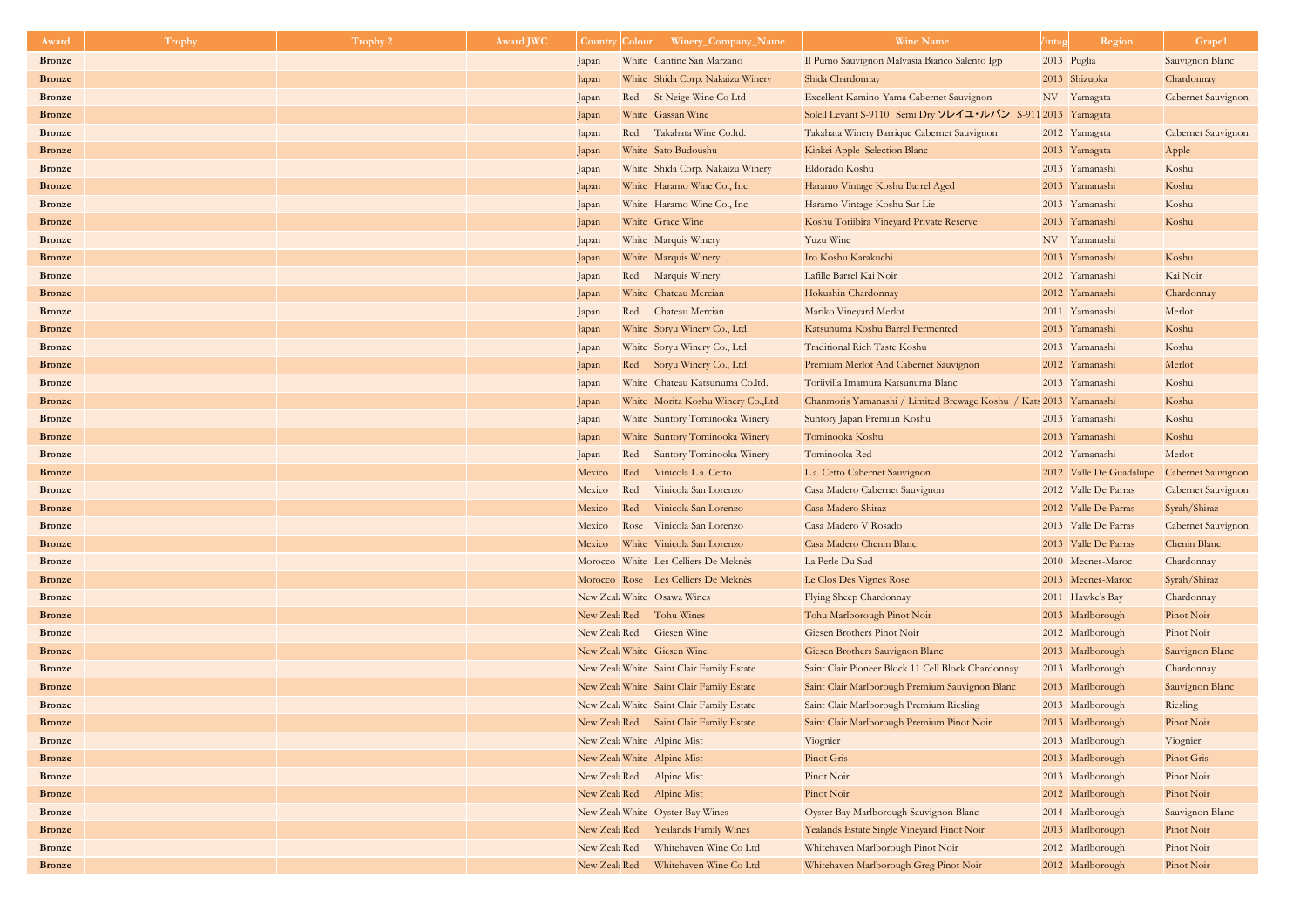| Award         | Trophy | Trophy 2 | <b>Award JWC</b> | <b>Country Colour</b>   |     | Winery_Company_Name                                                                  | <b>Wine Name</b>                                                                           | <i>l</i> intag | Region                   | Grape1                  |
|---------------|--------|----------|------------------|-------------------------|-----|--------------------------------------------------------------------------------------|--------------------------------------------------------------------------------------------|----------------|--------------------------|-------------------------|
| <b>Bronze</b> |        |          |                  |                         |     | New Zeal: White Wither Hills                                                         | Kapuka Sauvignon Blanc                                                                     |                | 2013 Marlborough         | Sauvignon Blanc         |
| <b>Bronze</b> |        |          |                  |                         |     | New Zeal: White Friend Of Fish                                                       | Friend Of Fish Sauvignon Blanc Pinot Gris                                                  |                | 2012 Nelson              | Sauvignon Blanc         |
| <b>Bronze</b> |        |          |                  |                         |     | New Zeal: White Seifried Estate                                                      | Winemakers Collection 'Sweet Agnes' Riesling                                               |                | 2014 Nelson              | Riesling                |
| <b>Bronze</b> |        |          |                  | Portugal Red            |     |                                                                                      | Adega Cooperativa De Cantanhede, Marquês De Marialva - Colheita Seleccionada               |                | 2010 Bairrada            | Baga                    |
| <b>Bronze</b> |        |          |                  | Portugal Red            |     | <b>Vinhos Borges</b>                                                                 | Meia Encosta                                                                               | 2012 Dao       |                          | Touriga Nacional        |
| <b>Bronze</b> |        |          |                  | Portugal Red            |     | Vinhos Borges                                                                        | Borges Douro Reserva Tinto                                                                 | 2011 Douro     |                          | Tinta Roriz             |
| <b>Bronze</b> |        |          |                  | Portugal Red            |     | Sogrape Vinhos S.a.                                                                  | Casa Ferreirinha Vinha Grande Red                                                          |                | 2011 Douro               | Touriga Franca          |
| <b>Bronze</b> |        |          |                  | Portugal Red            |     | Cooperativa Agricola Santo Isidro I Adega De Pegoes Syrah                            |                                                                                            |                | 2012 Peninsula Setubal   | Syrah/Shiraz            |
| <b>Bronze</b> |        |          |                  | Portugal Red            |     |                                                                                      | Cooperativa Agricola Santo Isidro I Adega De Pegoes Alicant Bousche                        |                | 2010 Peninsula Setubal   | <b>Alicant Bousche</b>  |
| <b>Bronze</b> |        |          |                  | Portugal Red            |     |                                                                                      | Cooperativa Agricola Santo Isidro I Adega De Pegoes Selected Harvest Red                   |                | 2010 Peninsula Setubal   | Touriga Nacional        |
| <b>Bronze</b> |        |          |                  |                         |     | Portugal White Cooperativa Agricola Santo Isidro I Std. 25 Vino Sparkling Extra Brut |                                                                                            |                | NV Peninsula Setubal     | Ferna Pines             |
| <b>Bronze</b> |        |          |                  | Portugal                |     | Red Cooperativa Agricola Santo Isidro I Fontanario De Pegoes Red                     |                                                                                            |                | 2012 Peninsula Setubal   | Castel                  |
| <b>Bronze</b> |        |          |                  | Portugal                |     |                                                                                      | White Cooperativa Agricola Santo Isidro I Adega De Pegoes Selected Harvest White           |                | 2013 Peninsula Setubal   | Chardonnay              |
| <b>Bronze</b> |        |          |                  |                         |     |                                                                                      | Portugal White Cooperativa Agricola Santo Isidro I Adega De Pegoes Arinto Chardonnay White |                | 2013 Peninsula Setubal   | Arinto                  |
| <b>Bronze</b> |        |          |                  |                         |     | Portugal White Vinhos Borges                                                         | <b>GATAO</b>                                                                               |                | NV Vinhos Verdes         | Azal                    |
| <b>Bronze</b> |        |          |                  |                         |     | Portugal White Sogrape Vinhos S.a.                                                   | Gazela Vinho Verde White                                                                   |                | N.V. Vinhos Verdes       | Loureiro                |
| <b>Bronze</b> |        |          |                  |                         |     | Portugal Rose Sogrape Vinhos S.a.                                                    | Mateus Rose Original                                                                       | N.V.           |                          | Baga                    |
| <b>Bronze</b> |        |          |                  |                         |     | Slovenia Red Vinska Klet Goriska Brda                                                | Merlot Bagueri                                                                             |                | 2009 Goriska Brda        | Merlot                  |
| <b>Bronze</b> |        |          |                  |                         |     | Slovenia White Vinska Klet Goriska Brda                                              | Rebula Quercus                                                                             |                | 2013 Goriska Brda        | Rebula / Ribolla Gialla |
| <b>Bronze</b> |        |          |                  |                         |     | Slovenia White Vinska Klet Goriska Brda                                              | Sauvignon Blanc Quercus                                                                    |                | 2013 Goriska Brda        | Sauvignon Blanc         |
| <b>Bronze</b> |        |          |                  |                         |     | South Afri White Graham Beck Wines                                                   | Graham Beck Brut Blanc De Blancs                                                           |                | 2009 Blader River Valley | Chardonnay              |
| <b>Bronze</b> |        |          |                  |                         |     | South Afri Red De Grendel Wines                                                      | De Grendel Shiraz                                                                          |                | 2013 Coastal Region      | Syrah/Shiraz            |
| <b>Bronze</b> |        |          |                  |                         |     | South Afri White Dgb (Pty) Ltd                                                       | Boschendal Vin D' Or                                                                       |                | 2012 Coastal Region      | Riesling                |
| <b>Bronze</b> |        |          |                  |                         |     | South Afri Red    Dgb (Pty) Ltd                                                      | Bernard Series Bush Vine Pinotage                                                          |                | 2013 Coastal Region      | Pinotage                |
| <b>Bronze</b> |        |          |                  | South Afri Red          |     | Thelema Mountain Vineyards                                                           | Sutherland Cabnernet Sauvignon Petit Verdot                                                | 2010 Elgin     |                          | Cabernet Sauvignon      |
| <b>Bronze</b> |        |          |                  |                         |     | South Afri Red Man Vintners                                                          | Tormentoso Bush Vine Pinotage                                                              | 2013 Pearl     |                          | Pinotage                |
| <b>Bronze</b> |        |          |                  |                         |     | South Afri White Noble Hill Wine Estate                                              | Noble Hill Chardonnay                                                                      |                | 2012 Simonsberg-Paarl    | Chardonnay              |
| <b>Bronze</b> |        |          |                  |                         |     | South Afri White Spier Wines (Pty) Ltd                                               | Spier 21 Gables Chenin Blanc                                                               |                | 2013 Tygerberg           | Chenin Blanc            |
| <b>Bronze</b> |        |          |                  | South Afri Red La Motte |     |                                                                                      | La Motte Syrah                                                                             |                | 2011 Western Cape        | Syrah/Shiraz            |
| <b>Bronze</b> |        |          |                  |                         |     | South Afri Red De Grendel Wines                                                      | De Grendel Pinot Noir                                                                      |                | 2011 Western Cape        | Pinot Noir              |
| <b>Bronze</b> |        |          |                  |                         |     | South Afri White Noble Hill Wine Estate                                              | Noble Hill Sauvignon Blanc                                                                 |                | 2013 Western Cape        | Sauvignon Blanc         |
| <b>Bronze</b> |        |          |                  |                         |     | South Afri Red Man Vintners                                                          | Okha Pinotage                                                                              |                | 2013 Western Cape        | Pinotage                |
| <b>Bronze</b> |        |          |                  |                         |     | South Afri White   Dgb (Pty) Ltd                                                     | Boschendal Classic Chenin Blanc                                                            |                | 2013 Western Cape        | Chenin Blanc            |
| <b>Bronze</b> |        |          |                  | Spain                   | Red | Bodegas Y Vinedos Contralto                                                          | Bodegas Olarra                                                                             |                | 2012 Castilla La Mancha  | Tempranillo             |
| <b>Bronze</b> |        |          |                  | Spain                   | Red | Bodegas Y Vinedos Contralto                                                          | Orquestal Reserva                                                                          |                | 2009 Castilla La Mancha  | Tempranillo             |
| <b>Bronze</b> |        |          |                  | Spain                   | Red | Celler Pinol                                                                         | Raig De Raim Tinto                                                                         |                | 2012 Catalunia           | Grenache                |
| <b>Bronze</b> |        |          |                  | Spain                   |     | Rose Mont Marcal Vinicola, S.a                                                       | Mont Marcal Cava Brut Rosado                                                               | NV Cava        |                          | Trepat                  |
| <b>Bronze</b> |        |          |                  | Spain                   |     | White Mont Marcal Vinicola, S.a                                                      | Cava Palau Brut                                                                            | NV Cava        |                          | Xarel.lo                |
| <b>Bronze</b> |        |          |                  | Spain                   |     | White Mont Marcal Vinicola, S.a                                                      | Montmarcalcava Brut Reserva                                                                | NV Cava        |                          | Xarel.lo                |
| <b>Bronze</b> |        |          |                  | Spain                   |     | White Masia Vallformosa, S.l.                                                        | Mvsa Cava Brut Nature                                                                      | N.V. Cava      |                          |                         |
| <b>Bronze</b> |        |          |                  | Spain                   | Red | Bodegas Olarra                                                                       | Ursa Maior                                                                                 |                | 2012 La Rioja            | Tempranillo             |
| <b>Bronze</b> |        |          |                  | Spain                   | Red | Bodega Inurrieta                                                                     | Inurrieta Sur, Tinto Roble                                                                 |                | 2011 Navarra             | Garnacha                |
| <b>Bronze</b> |        |          |                  | Spain                   |     | Rose Bodega Inurrieta                                                                | Inurrieta Mediodia                                                                         |                | 2013 Navarra             | Garnacha                |
| <b>Bronze</b> |        |          |                  | Spain                   | Red | Mont Marcal Vinicola, S.a                                                            | Garnacha Mas Marcal                                                                        |                | 2012 Penedes             | Grenache                |
| <b>Bronze</b> |        |          |                  | Spain                   | Red | Miguel Torres                                                                        | Salmos                                                                                     | 2011 Priorat   |                          | Carignan                |
| <b>Bronze</b> |        |          |                  | Spain                   |     | Red Miguel Torres                                                                    | Perpetual                                                                                  | 2011 Priorat   |                          | Carignan                |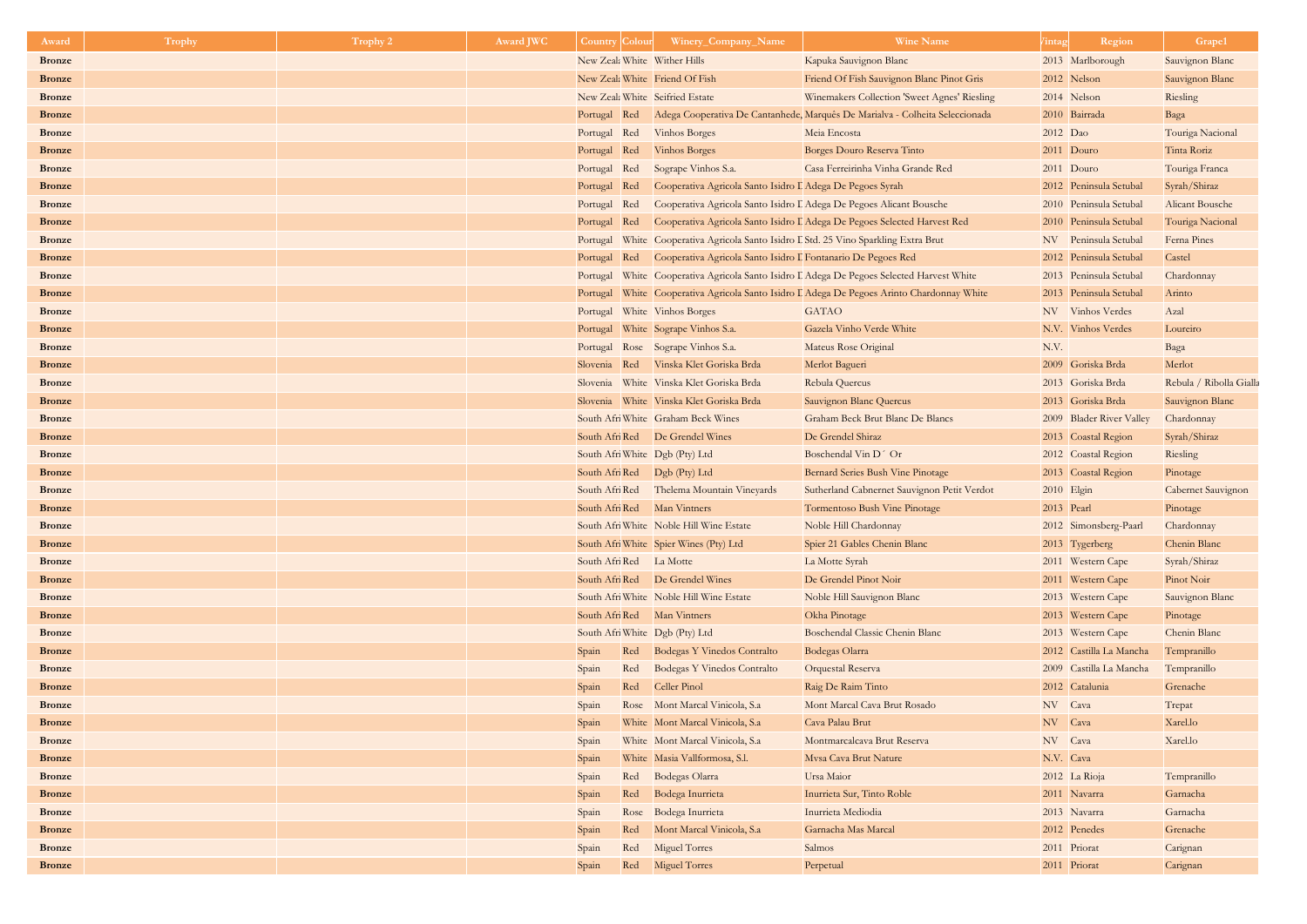| Award                                | Trophy | Trophy 2 | <b>Award JWC</b> | <b>Country</b>                 |      | Winery_Company_Name                                                                   | <b>Wine Name</b>                                                              | <i>l</i> intag | Region                          | Grape1                |
|--------------------------------------|--------|----------|------------------|--------------------------------|------|---------------------------------------------------------------------------------------|-------------------------------------------------------------------------------|----------------|---------------------------------|-----------------------|
| <b>Bronze</b>                        |        |          |                  | Spain                          | Red  | Eguren Ugarte, S.a.                                                                   | <b>Ugarte Cosecha</b>                                                         | 2012 Rioja     |                                 | Tempranillo           |
| <b>Bronze</b>                        |        |          |                  | Spain                          | Red  | Bodegas Crin Roja                                                                     | Crin Roja Tempranillo                                                         |                | 2013 Tierra De Castilla         | Tempranillo           |
| <b>Bronze</b>                        |        |          |                  | Spain                          | Red  | Bodega Monte La Reina                                                                 | Castillo De Monte La Reina Roble                                              | 2012 Toro      |                                 | Tempranillo           |
| <b>Bronze</b>                        |        |          |                  | Spain                          | Red  | Bodegas Finca La Estacada                                                             | La Estacada Syrah Merlot                                                      | 2012 Ucles     |                                 | Syrah/Shiraz          |
| <b>Bronze</b>                        |        |          |                  | Spain                          | Red  | <b>Felix Solis</b>                                                                    | Vina Albali Gran Reserva                                                      |                | 2008 Valdepenas                 | Tempranillo           |
| <b>Bronze</b>                        |        |          |                  | Spain                          | Red  | Bodegas Murviedro, S.a.                                                               | Murviedro Coleccion Crianza                                                   |                | 2011 Valencia                   | Tempranillo           |
| <b>Bronze</b>                        |        |          |                  | Spain                          | Red  | Bodegas Murviedro, S.a.                                                               | Murviedro Coleccion Reserva                                                   |                | 2010 Valencia                   | Tempranillo           |
| <b>Bronze</b>                        |        |          |                  | Spain                          | Red  | Finca Constancia                                                                      | Altos De La Finca                                                             | 2012           |                                 |                       |
| <b>Bronze</b>                        |        |          |                  | Spain                          | Red  | Bodegas Beronia                                                                       | Beronia Gran Reserva                                                          | 2007           |                                 |                       |
| <b>Bronze</b>                        |        |          |                  | Spain                          | Red  | Bodegas Beronia                                                                       | Beronia Crianza                                                               | 2011           |                                 |                       |
| <b>Bronze</b>                        |        |          |                  | Spain                          |      | White Finca Constancia                                                                | Finca Constancia Parcela 52                                                   | 2012           |                                 |                       |
| <b>Bronze</b>                        |        |          |                  | Spain                          | Red  | Finca Constancia                                                                      | Finca Constancia Seleccion                                                    | 2012           |                                 |                       |
| <b>Bronze</b>                        |        |          |                  | Spain                          | Red  | Vinas Del Vero                                                                        | Vinas Del Vero Syrah Coleccion                                                | 2011           |                                 |                       |
| <b>Bronze</b>                        |        |          |                  | Spain                          |      | White Masia Vallformosa, S.l.                                                         | Mvsa Cava Brut                                                                | N.V.           |                                 |                       |
| <b>Bronze</b>                        |        |          |                  |                                |      | Thailand Rose Siam Winery                                                             | Monsoon Valley Blended Rose                                                   |                | 2013 Chao Phraya Delta          | Colombard             |
| <b>Bronze</b>                        |        |          |                  |                                |      | Thailand Other Siam Winery                                                            | Monsoon Valley White Shiraz                                                   |                | 2013 Prachuap Kirikhan          | Syrah/Shiraz          |
| <b>Bronze</b>                        |        |          |                  |                                |      | Thailand White Siam Winery                                                            | Monsoon Valley Colombard                                                      |                | 2013 Prachuap Kirikhan          | Colombard             |
| <b>Bronze</b>                        |        |          |                  | Turkey                         | Red  | La Organik Bağcılık Ve Şarapçılık A Mon Rêve Tempranillo                              |                                                                               |                | 2012 Aegean                     |                       |
| <b>Bronze</b>                        |        |          |                  | <b>USA</b>                     | Red  | Rodney Strong Vineyards                                                               | Reserve Cabernet Sauvignon                                                    |                | 2011 Alexander Valley           |                       |
| <b>Bronze</b>                        |        |          |                  | <b>USA</b>                     | Rose | Quady Winery                                                                          | Elysium                                                                       |                | 2012 California                 | <b>Black Muscat</b>   |
| <b>Bronze</b>                        |        |          |                  | <b>USA</b>                     | Red  | <b>Fetzer Vineyards</b>                                                               | <b>Fetzer Merlot</b>                                                          |                | 2011 California                 | Merlot                |
| <b>Bronze</b>                        |        |          |                  | <b>USA</b>                     | Red  | <b>Fetzer Vineyards</b>                                                               | Fetzer Zinfandel                                                              |                | 2012 California                 | Zinfandel             |
| <b>Bronze</b>                        |        |          |                  | <b>USA</b>                     |      | White Pine Ridge Vineyards                                                            | Chenin Blanc+Viognier                                                         |                | 2013 California                 | Chenin Blanc          |
| <b>Bronze</b>                        |        |          |                  | <b>USA</b>                     |      | White Waterstone                                                                      | Waterstone Chardonnay                                                         |                | 2013 Carneros                   | Chardonnay            |
| <b>Bronze</b>                        |        |          |                  | <b>USA</b>                     | Red  | Emilio Guglielmo Winery                                                               | Tre Cabernet Sauvignon                                                        |                | 2011 Central Coast              | Cabernet Sauvignon    |
| <b>Bronze</b>                        |        |          |                  | <b>USA</b>                     | Red  | Emilio Guglielmo Winery                                                               | Tre Pinot Noir                                                                |                | 2012 Central Coast              | Pinot Noir            |
| <b>Bronze</b>                        |        |          |                  | <b>USA</b>                     |      | White Bonterra Vineyards                                                              | Bonterra Chardonnay                                                           |                | 2012 Mendocino County           | Chardonnay            |
| <b>Bronze</b>                        |        |          |                  | <b>USA</b>                     | Red  | Bonterra Vineyards                                                                    | Bonterra Merlot                                                               |                | 2012 Mendocino County           | Merlot                |
| <b>Bronze</b>                        |        |          |                  | <b>USA</b>                     | Red  | Gen's Wine                                                                            | Gen's Wine Cabernet Franc                                                     |                | 2005 Napa Valley                | <b>Cabernet Franc</b> |
| <b>Bronze</b>                        |        |          |                  | <b>USA</b>                     | Red  | Anders-Lane Artisan Wines                                                             | Waterstone Merlot                                                             |                | 2011 Napa Valley                | Merlot                |
| <b>Bronze</b>                        |        |          |                  | <b>USA</b>                     | Red  | Rodney Strong Vineyards                                                               | Sonoma County Cabernet Sauvignon                                              |                | 2011 Sonoma County              |                       |
| <b>Bronze</b>                        |        |          |                  | <b>USA</b>                     |      | White Rodney Strong Vineyards                                                         | Sonoma County Chardonnay                                                      |                | 2012 Sonoma County              |                       |
| <b>Bronze</b>                        |        |          |                  | <b>USA</b>                     | Red  | Haywood Estate Winery                                                                 | Haywood Estate Terra Red Wine                                                 |                | 2011 Sonoma County              | Primitivo             |
| <b>Bronze</b>                        |        |          |                  |                                | Red  |                                                                                       | Cantine Sardus Pater Soc. Coop. Ag Is Arenas Carignano Del Sulcis Doc Riserva |                | 2009 Sardinia                   | Carignano             |
| Seal of Approval                     |        |          |                  | Argentina Red                  |      |                                                                                       | La Riojana Cooperativa Vitivinifruti Raza Argentina Gran Reserva Malbec       |                | 2012 Famatina Valley            | Malbec                |
| Seal of Approval                     |        |          |                  |                                |      | Argentina White La Riojana Cooperativa Vitivinifruti Raza Argentina Brut De Torrontes |                                                                               |                | 2014 La Rioja                   | Torrontes             |
| Seal of Approval                     |        |          |                  | Argentina Red                  |      |                                                                                       | La Riojana Cooperativa Vitivinifruti Raza Signature Series Malbec Reserva     |                | 2011 La Rioja                   | Malbec                |
| <b>Seal of Approval</b>              |        |          |                  | Argentina Red                  |      | Viniterra                                                                             | Select                                                                        |                | 2012 Lujan De Cuyo              | Malbec                |
| Seal of Approval                     |        |          |                  | Argentina Red                  |      |                                                                                       | Condor Andino Reserva Malbec                                                  |                | 2012 Mendoza                    | Malbec                |
| Seal of Approval                     |        |          |                  | Argentina Red                  |      |                                                                                       | Condor Andino Shiraz                                                          |                | 2013 Mendoza                    | Syrah/Shiraz          |
| Seal of Approval                     |        |          |                  | Argentina White                |      |                                                                                       | <b>Condor Andino Torrontes</b>                                                |                | 2013 Mendoza                    | Torrontes             |
| Seal of Approval                     |        |          |                  | Argentina White                |      |                                                                                       | Condor Andino Sparkling Extra Brut                                            |                | NV Mendoza                      | Ugni Blanc            |
| Seal of Approval                     |        |          |                  | Argentina Red                  |      | Alpamanta Estate Wines                                                                | Alpamanta Natal Cabernet Sauvignon                                            |                | 2010 Mendoza                    | Cabernet Sauvignon    |
| Seal of Approval                     |        |          |                  | Argentina Red                  |      | Finca Flichman S.a.                                                                   | Misterio Cabernet Sauvignon<br>Numina Gran Corte                              |                | 2013 Mendoza                    | Cabernet Sauvignon    |
| Seal of Approval<br>Seal of Approval |        |          |                  | Argentina Red<br>Argentina Red |      | <b>Bodegas Salentein</b><br>Trivento Bodegas Y Vinedos Sa                             | Trivento Tribu Cabernet Sauvignon                                             | 2013           | 2012 Uco Valley, Mendoza Malbec | Cabernet Sauvignon    |
|                                      |        |          |                  |                                |      |                                                                                       |                                                                               |                |                                 |                       |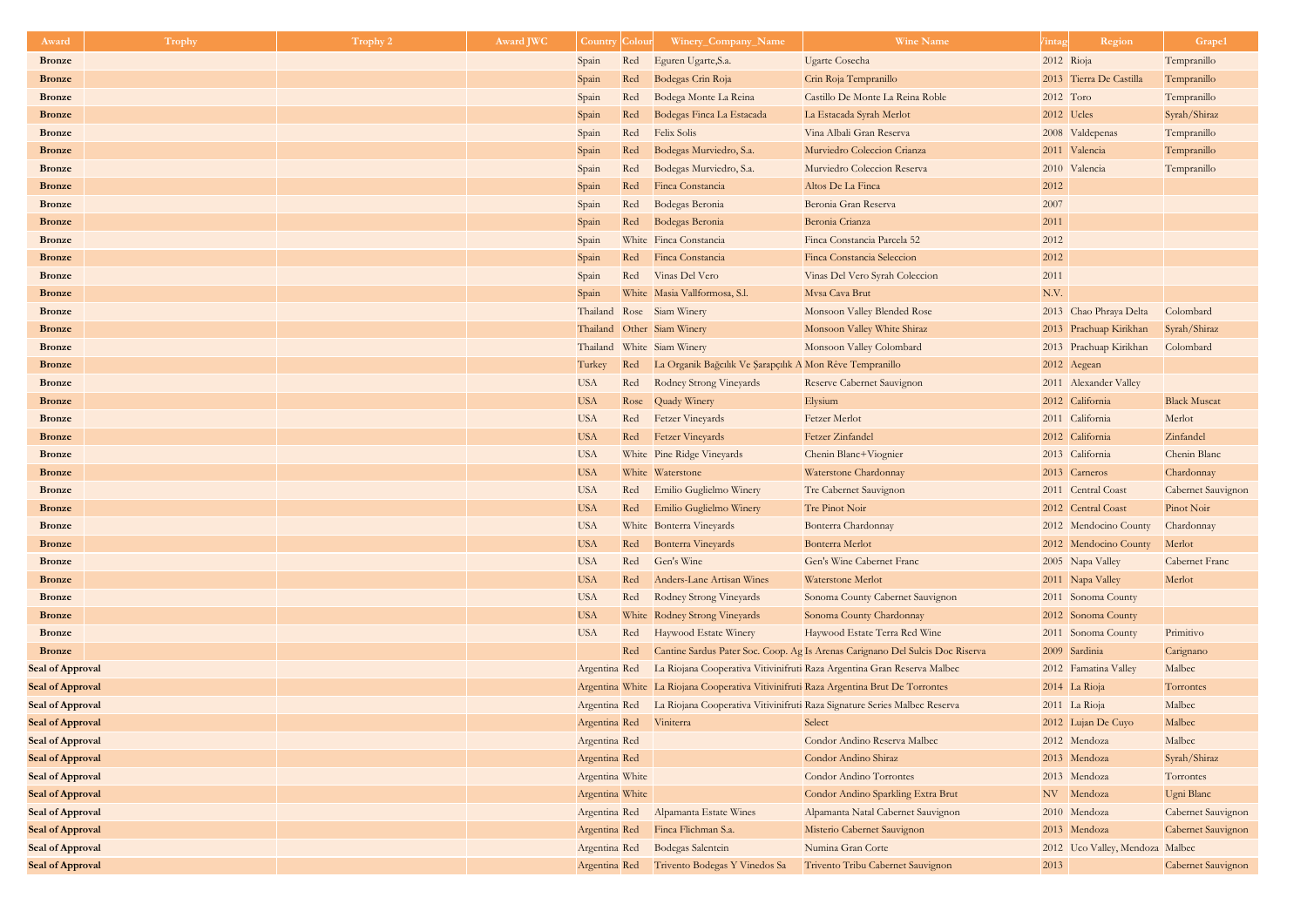| Award                   | Trophy | Trophy 2 | Award JWC | <b>Country Colour</b> | Winery_Company_Name                           | <b>Wine Name</b>                                | intag          | Region                                      | Grape1          |
|-------------------------|--------|----------|-----------|-----------------------|-----------------------------------------------|-------------------------------------------------|----------------|---------------------------------------------|-----------------|
| <b>Seal of Approval</b> |        |          |           |                       | Argentina White Trivento Bodegas Y Vinedos Sa | Trivento Tribu Torront?S                        | 2013           |                                             | Torrontes       |
| <b>Seal of Approval</b> |        |          |           |                       | Argentina White Trivento Bodegas Y Vinedos Sa | Trivento Amado Sur Torront?S                    | 2013           |                                             | Torrontes       |
| <b>Seal of Approval</b> |        |          |           |                       | Argentina Red Vina Morande                    | Zorzal Gran Terroir Malbec                      | 2012           |                                             | Malbec          |
| <b>Seal of Approval</b> |        |          |           |                       | Argentina Red Vina Morande                    | Zorzal Terroir Unico Pinot Noir                 | 2013           |                                             | Pinot Noir      |
| <b>Seal of Approval</b> |        |          |           |                       | Argentina White Bodegas La Rosa               | <b>Besos De Cata Torrontes</b>                  | 2014           |                                             | Torrontes       |
| <b>Seal of Approval</b> |        |          |           |                       | Australia Red Conte Estate Wines              | 'Lacrima Di Terra' Lagrein (Preservative Free)  |                | 2014 South Australia                        | Lagrein         |
| <b>Seal of Approval</b> |        |          |           |                       | Australia White Jacob's Creek Wines           | Jacob's Creek Reserve Adelaide Hills Chardonnay |                | 2013 Adelaide Hills                         | Chardonnay      |
| <b>Seal of Approval</b> |        |          |           | Australia White       |                                               | Shaw + Smith M3 Chardonnay                      |                | 2013 Adelaide Hills                         | Chardonnay      |
| <b>Seal of Approval</b> |        |          |           |                       | Australia White Jacob's Creek Wines           | Jacob's Creek Reserve Barossa Riesling          | 2013 Barossa   |                                             | Riesling        |
| <b>Seal of Approval</b> |        |          |           |                       | Australia Red Château Tanunda                 | 100 Year Old Vines Shiraz                       | 2012 Barossa   |                                             | Syrah/Shiraz    |
| <b>Seal of Approval</b> |        |          |           |                       | Australia Red Gatt Wines                      | Gatt Old Vine Shiraz                            |                | 2010 Barossa Valley                         | Syrah/Shiraz    |
| <b>Seal of Approval</b> |        |          |           | Australia Red         |                                               | Glaetzer Bishop                                 |                | 2013 Barossa Valley                         | Syrah/Shiraz    |
| <b>Seal of Approval</b> |        |          |           | Australia Red         | Logan Wines Pty Ltd                           | Weemala Shiraz Viognier                         |                | 2012 Central Ranges                         | Syrah/Shiraz    |
| <b>Seal of Approval</b> |        |          |           | Australia Red         | Logan Wines Pty Ltd                           | Weemala Merlot                                  |                | 2012 Central Ranges                         | Merlot          |
| <b>Seal of Approval</b> |        |          |           | Australia Red         | <b>Taylors Wines</b>                          | Taylors Merlot                                  |                | 2013 Clare Valley                           | Merlot          |
| <b>Seal of Approval</b> |        |          |           | Australia Red         | Taylors Wines                                 | Jaraman Shiraz                                  |                | 2013 Clare Valley                           | Syrah/Shiraz    |
| <b>Seal of Approval</b> |        |          |           | Australia White       |                                               | <b>Plantagenet Riesling</b>                     |                | 2013 Great Southern Weste Riesling          |                 |
| <b>Seal of Approval</b> |        |          |           | Australia White       |                                               | Woodlands Chardonnay                            |                | 2013 Margaret River                         | Chardonnay      |
| <b>Seal of Approval</b> |        |          |           | Australia White       |                                               | Woodlands 'Chloe'                               |                | 2013 Margaret River                         | Chardonnay      |
| <b>Seal of Approval</b> |        |          |           | Australia White       |                                               | Fox Creek Chardonnay                            |                | 2013 Mclaren Vale                           | Chardonnay      |
| <b>Seal of Approval</b> |        |          |           | Australia Red         |                                               | Mitolo G.a.m.                                   |                | 2010 Mclaren Vale                           | Syrah/Shiraz    |
| <b>Seal of Approval</b> |        |          |           |                       | Australia Red Logan Wines Pty Ltd             | Ridge Of Tears Shiraz 564m Mudgee               | 2012 Mudgee    |                                             | Syrah/Shiraz    |
| <b>Seal of Approval</b> |        |          |           |                       | Australia White Taltarni Vineyards            | Tltarni T-Series Sparkling                      | NV Pryenees    |                                             | Chardonnay      |
| <b>Seal of Approval</b> |        |          |           |                       | Australia White Blue Pyrenees Estate          | <b>Blue Pyrenees Vintage Brut</b>               | 2011 Pyrenees  |                                             | Chardonnay      |
| <b>Seal of Approval</b> |        |          |           |                       | Australia Rose Blue Pyrenees Estate           | <b>Blue Pyrenees Cuvee Riche</b>                | 2008 Pyrenees  |                                             | Pinot Noir      |
| <b>Seal of Approval</b> |        |          |           |                       | Australia White Angove Family Winemakers      | Long Row Riesling                               |                | 2014 South Australia                        | Riesling        |
| <b>Seal of Approval</b> |        |          |           |                       | Australia Red Wyndham Estate                  | Wyndham Estate Bin 555 Shiraz                   |                | 2012 South Eastern Australi Syrah/Shiraz    |                 |
| <b>Seal of Approval</b> |        |          |           |                       | Australia White Jacob's Creek Wines           | Jacob's Creek Wah (White)                       |                | 2013 South Eastern Australi Chardonnay      |                 |
| <b>Seal of Approval</b> |        |          |           |                       | Australia White Jacob's Creek Wines           | Jacob's Creek Classic Sauvignon Blanc           |                | 2014 South Eastern Australi Sauvignon Blanc |                 |
| <b>Seal of Approval</b> |        |          |           | Australia White       |                                               | Deen Vat 2 Sauvignon Blanc                      |                | 2013 South Eastern Australi Sauvignon Blanc |                 |
| <b>Seal of Approval</b> |        |          |           | Australia Red         |                                               | Deen Vat 184 Masterblend                        |                | 2012 South Eastern Australi Durif           |                 |
| <b>Seal of Approval</b> |        |          |           |                       | Australia White Deakin Estate                 | Deakin Estate Sauvignon Blanc                   | 2013 Victoria  |                                             | Sauvignon Blanc |
| <b>Seal of Approval</b> |        |          |           | Australia Red         |                                               | Yarra Valley Estate Grown Shiraz                |                | 2012 Yarra Valley                           | Syrah/Shiraz    |
| <b>Seal of Approval</b> |        |          |           | Australia Red         |                                               | Yarra Valley Single Vineyard Section A8 Syrah   |                | 2012 Yarra Valley                           | Syrah/Shiraz    |
| <b>Seal of Approval</b> |        |          |           | Australia Red         | Calabria Family Wines                         | Calabria Brothers Barossa Valley Shiraz         | 2012           |                                             | Syrah/Shiraz    |
| <b>Seal of Approval</b> |        |          |           | Australia Red         | Calabria Family Wines                         | 3 Bridges Shiraz                                | 2012           |                                             | Syrah/Shiraz    |
| <b>Seal of Approval</b> |        |          |           | Australia Red         | Calabria Family Wines                         | 3 Bridges Durif                                 | 2012           |                                             |                 |
| <b>Seal of Approval</b> |        |          |           | Canada                | White Pillitteri Estates Winery               | Hello Kitty Vidal Icewine                       |                | 2012 Niagara Peninsula                      | Vidal           |
| <b>Seal of Approval</b> |        |          |           | Canada                | White Pillitteri Estates Winery               | Pillitteri Gewurztraminer Riesling Fusion       |                | 2012 Niagara-On-The-Lake Gewurztraminer     |                 |
| <b>Seal of Approval</b> |        |          |           | Canada                | Other Lulu Island Winery                      | <b>Blueberry Wine</b>                           |                | 2012 Richmond Bc                            |                 |
| <b>Seal of Approval</b> |        |          |           | Chile                 | White Cono Sur Winery                         | <b>Single Vineyard Riesling</b>                 | 2013 Bio Bio   |                                             | Riesling        |
| <b>Seal of Approval</b> |        |          |           | Chile                 | White Cono Sur Winery                         | Cosecha Noble                                   | $2012$ Bio Bio |                                             | Riesling        |
| <b>Seal of Approval</b> |        |          |           | Chile                 | Red Gracia De Chile                           | Gracia Reserva Pinot Noir                       | 2013 Bio Bio   |                                             | Pinot Noir      |
| <b>Seal of Approval</b> |        |          |           | Chile                 | White Gracia De Chile                         | Gracia Reserva Chardonnay                       | $2013$ Bio Bio |                                             | Chardonnay      |
| <b>Seal of Approval</b> |        |          |           | Chile                 | Red<br>Agustinos                              | Llai Llai Pinot Noir                            | 2013 Bio Bio   |                                             | Pinot Noir      |
| <b>Seal of Approval</b> |        |          |           | Chile                 | Red Concha Y Toro                             | Marques De Casa Concha Syrah                    | 2011 Buin      |                                             | Syrah/Shiraz    |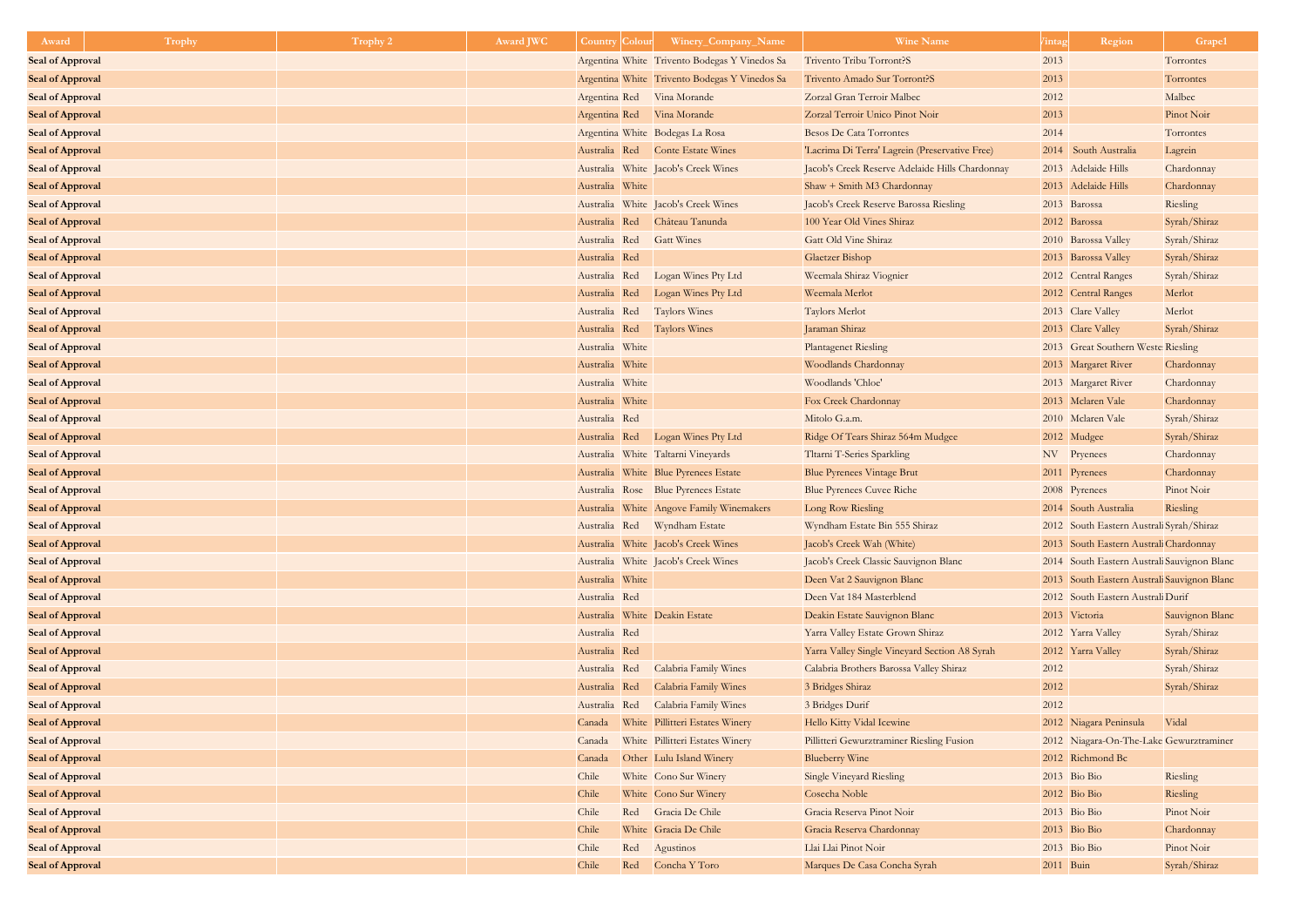| Award                   | <b>Trophy</b> | <b>Trophy 2</b> | <b>Award JWC</b> | <b>Country</b> | Colour | Winery_Company_Name                               | <b>Wine Name</b>                                                             | <sup>7</sup> intag | Region                                 | Grape1                    |
|-------------------------|---------------|-----------------|------------------|----------------|--------|---------------------------------------------------|------------------------------------------------------------------------------|--------------------|----------------------------------------|---------------------------|
| <b>Seal of Approval</b> |               |                 |                  | Chile          | Red    | Casas Del Toqui S.a.                              | Casas Del Toqui, Terroir Selection Gran Reserva Carmen 2011 Cachapoal Valley |                    |                                        | Carmenere                 |
| <b>Seal of Approval</b> |               |                 |                  | Chile          | Red    | Casas Del Toqui S.a.                              | Casas Del Toqui, Gran Toqui Syrah                                            |                    | 2012 Cachapoal Valley                  | Syrah/Shiraz              |
| <b>Seal of Approval</b> |               |                 |                  | Chile          |        | White Vina La Rosa                                | La Palma Sparkling                                                           |                    | 2013 Cachapoal Valley, Peur Chardonnay |                           |
| <b>Seal of Approval</b> |               |                 |                  | Chile          |        | Red Vina La Rosa                                  | Don Reca Cuvee                                                               |                    | 2012 Cachapoal Valley, Peu Carmenere   |                           |
| <b>Seal of Approval</b> |               |                 |                  | Chile          |        | White Cono Sur Winery                             | Single Vineyard Chardonnay                                                   |                    | 2013 Casablanca                        | Chardonnay                |
| <b>Seal of Approval</b> |               |                 |                  | Chile          |        | White Vina Indomita                               | Sparkling Indomita Brut                                                      |                    | 2013 Casablanca                        | Chardonnay                |
| <b>Seal of Approval</b> |               |                 |                  | Chile          |        | White Vina Casas Del Bosque                       | Sauvignon Blanc Pequenas Producciones                                        |                    | 2013 Casablanca                        | Sauvignon Blanc           |
| <b>Seal of Approval</b> |               |                 |                  | Chile          |        | White Done Wines                                  | <b>Freshly Done</b>                                                          |                    | 2013 Casablanca Valley                 | Sauvignon Blanc           |
| <b>Seal of Approval</b> |               |                 |                  | Chile          |        | White De Aguirre                                  | Gran Araucaria Chardonnay                                                    |                    | 2012 Central Valley                    | Chardonnay                |
| <b>Seal of Approval</b> |               |                 |                  | Chile          |        | Rose Vina Valdivieso S.a.                         | Valdivieso Brut Rose Sparkling Wine                                          |                    | NV Central Valley                      | Pinot Noir                |
| <b>Seal of Approval</b> |               |                 |                  | Chile          | Red    | Cantina1678                                       | Opal                                                                         |                    | 2012 Central Valley                    | Carmenere                 |
| <b>Seal of Approval</b> |               |                 |                  | Chile          | Red    | Cantina1678                                       | Ruby                                                                         |                    | 2012 Central Valley                    | Cabernet Sauvignon        |
| <b>Seal of Approval</b> |               |                 |                  | Chile          | Red    | Cono Sur Winery                                   | 20 Barrels Merlot                                                            |                    | 2011 Colchagua                         | Merlot                    |
| <b>Seal of Approval</b> |               |                 |                  | Chile          | Red    | Vina Luis Felipe Edwards                          | Dona Bernarda                                                                |                    | 2011 Colchagua                         | Cabernet Sauvignon        |
| <b>Seal of Approval</b> |               |                 |                  | Chile          | Red    | Vina Luis Felipe Edwards                          | Lfe900 Single Vineyard Blend                                                 |                    | 2011 Colchagua                         | Syrah/Shiraz              |
| <b>Seal of Approval</b> |               |                 |                  | Chile          | Red    | Vina Luis Felipe Edwards                          | Lfe Gran Reserva Cabernet Sauvignon                                          |                    | 2013 Colchagua                         | Cabernet Sauvignon        |
| <b>Seal of Approval</b> |               |                 |                  | Chile          | Red    | Vina Casablanca                                   | Nimbus Single Vineyard                                                       |                    | 2011 Colchagua Valley                  | Merlot                    |
| <b>Seal of Approval</b> |               |                 |                  | Chile          | Red    | Vina Canepa                                       | Finisimo                                                                     |                    | 2012 Colchagua Valley                  | Cabernet Sauvignon        |
| <b>Seal of Approval</b> |               |                 |                  | Chile          | Red    | Vina Luis Felipe Edwards                          | Lfe Marea Syrah                                                              |                    | 2012 Leyda                             | Syrah/Shiraz              |
| <b>Seal of Approval</b> |               |                 |                  | Chile          |        | White Vina Tabali                                 | Tabali Reserva Especial Sauvignon Blanc                                      |                    | 2013 Limari Valley                     | Sauvignon Blanc           |
| <b>Seal of Approval</b> |               |                 |                  | Chile          |        | Red Concha Y Toro                                 | Marques De Casa Concha Pinot Noir                                            |                    | 2012 Limari Valley                     | Pinot Noir                |
| <b>Seal of Approval</b> |               |                 |                  | Chile          |        | White Vina Maycas Del Limari                      | Sumaq                                                                        |                    | 2013 Limari Valley                     | Chardonnay                |
| <b>Seal of Approval</b> |               |                 |                  | Chile          | Red    | Vina Maycas Del Limari                            | Sumaq Reserva Pinot Noir                                                     |                    | 2013 Limari Valley                     | Pinot Noir                |
| <b>Seal of Approval</b> |               |                 |                  | Chile          | Red    | Vina Maycas Del Limari                            | Sumaq                                                                        |                    | 2012 Limari Valley                     | Syrah/Shiraz              |
| <b>Seal of Approval</b> |               |                 |                  | Chile          | Red    | Vina Indomita                                     | Duette Cabernet Sauvignon Carmenere                                          |                    | 2012 Maipo                             | <b>Cabernet Sauvignon</b> |
| <b>Seal of Approval</b> |               |                 |                  | Chile          | Red    | Vina Valdivieso S.a.                              | Valdivieso Single Vineyard Cabernet Sauvignon                                |                    | 2012 Maipo                             | Cabernet Sauvignon        |
| <b>Seal of Approval</b> |               |                 |                  | Chile          | Red    | Vinedos Emiliana                                  | Novas Gran Reserva Cabernet Sauvignon                                        |                    | 2012 Maipo Valley                      | <b>Cabernet Sauvignon</b> |
| <b>Seal of Approval</b> |               |                 |                  | Chile          | Red    | Terramater S.A.                                   | Altum TerraMater Merlot                                                      |                    | 2011 Maipo Valley                      | Merlot                    |
| <b>Seal of Approval</b> |               |                 |                  | Chile          | Red    | Henriquez Hermanos Ltda.                          | Aromo Winemaker's Selection                                                  |                    | 2011 Maule Valley                      | <b>Cabernet Sauvignon</b> |
| <b>Seal of Approval</b> |               |                 |                  | Chile          |        | White Concha Y Toro                               | Sunrise Chardonnay                                                           |                    | 2013 Maule Valley                      | Chardonnay                |
| <b>Seal of Approval</b> |               |                 |                  | Chile          | Red    | Vina Palo Alto                                    | Reserva I                                                                    |                    | 2012 Maule Valley                      | <b>Cabernet Sauvignon</b> |
| <b>Seal of Approval</b> |               |                 |                  | Chile          | Red    | Vina Palo Alto                                    | Reserva Ii                                                                   |                    | 2012 Maule Valley                      | Merlot                    |
| <b>Seal of Approval</b> |               |                 |                  | Chile          | Red    | Viña San José De Apalta                           | Tierra Nueva Cabernet Sauvignon Reserva                                      |                    | 2011 Rapel Valey                       | <b>Cabernet Sauvignon</b> |
| <b>Seal of Approval</b> |               |                 |                  | Chile          | Red    | Sociedad Vinicola Miguel Torres                   | Santa Digna Merlot                                                           |                    | 2012 Region Del Valle Cent Merlot      |                           |
| <b>Seal of Approval</b> |               |                 |                  | Chile          |        | White Sociedad Vinicola Miguel Torres             | Santa Digna Chardonnay                                                       |                    | 2013 Region Del Valle Cent Chardonnay  |                           |
| <b>Seal of Approval</b> |               |                 |                  | Chile          | Red    | Vina Hugo Casanova                                | Don Aldo                                                                     |                    | 2010 Valle De Maule                    | Cabernet Sauvignon        |
| <b>Seal of Approval</b> |               |                 |                  | Chile          | Red    | Vina Hugo Casanova                                | Family Reserve Cabernet Syrah                                                |                    | 2011 Valle De Maule                    | Cabernet Sauvignon        |
| <b>Seal of Approval</b> |               |                 |                  | Chile          | Red    | Vitivinicola Cremaschi Barriga S.a. Altue Reserva |                                                                              |                    | 2013 Valle Del Maule                   | Cabernet Sauvignon        |
| <b>Seal of Approval</b> |               |                 |                  | Chile          |        | White Vina Morande                                | Morande Edicion Limitada Sauvignon Blanc                                     | 2013               |                                        | Sauvignon Blanc           |
| <b>Seal of Approval</b> |               |                 |                  | Chile          | Red    | Vina Morande                                      | Zorzal Eggo Malbec / Cabernet Franc                                          | 2012               |                                        | Malbec                    |
| <b>Seal of Approval</b> |               |                 |                  | Chile          | Red    | Vina Undurraga                                    | Sibaris Cabernet Sauvignon                                                   | 2012               |                                        | <b>Cabernet Sauvignon</b> |
| <b>Seal of Approval</b> |               |                 |                  | Chile          | Red    | Concha Y Toro                                     | Casillero Del Diablo Pinot Noir                                              | 2013               |                                        | Pinot Noir                |
| <b>Seal of Approval</b> |               |                 |                  | Chile          | Red    | Concha Y Toro                                     | Casillero Del Diablo Merlot Cabernet Sauvignon                               | 2013               |                                        | Merlot                    |
| <b>Seal of Approval</b> |               |                 |                  | Chile          | Red    | Concha Y Toro                                     | Casillero Del Diablo Cabernet Sauvignon Syrah Carmene: 2013                  |                    |                                        | Cabernet Sauvignon        |
| <b>Seal of Approval</b> |               |                 |                  | Chile          |        | Red Concha Y Toro                                 | Casillero Del Diablo Malbec Syrah                                            | 2013               |                                        | Malbec                    |
| <b>Seal of Approval</b> |               |                 |                  | Chile          |        | White Concha Y Toro                               | <b>Devils Collection</b>                                                     | 2013               |                                        | Sauvignon Blanc           |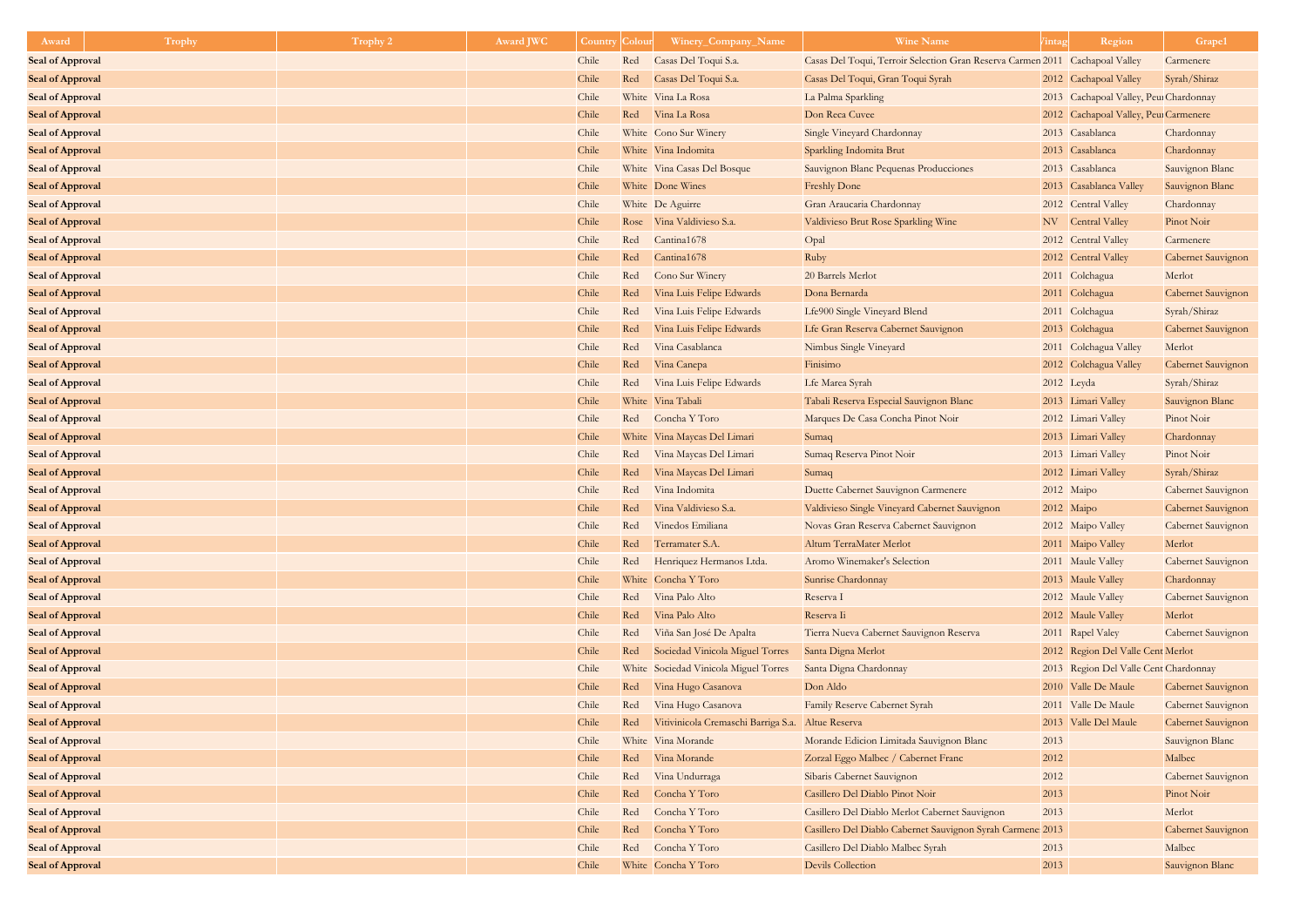| Award                   | Trophy | <b>Trophy 2</b> | <b>Award JWC</b> | Country | Colour | Winery_Company_Name                                                      | <b>Wine Name</b>                                                                                     | <sup>7</sup> intag | Region                                 | Grape1             |
|-------------------------|--------|-----------------|------------------|---------|--------|--------------------------------------------------------------------------|------------------------------------------------------------------------------------------------------|--------------------|----------------------------------------|--------------------|
| <b>Seal of Approval</b> |        |                 |                  | Chile   |        | White Concha Y Toro                                                      | Sunrise Chardonnay Chenin Blanc                                                                      | 2013               |                                        | Chardonnay         |
| <b>Seal of Approval</b> |        |                 |                  | Chile   |        | Rose Concha Y Toro                                                       | Sunrise Syrah                                                                                        | 2013               |                                        | Syrah/Shiraz       |
| <b>Seal of Approval</b> |        |                 |                  | Chile   |        | White Concha Y Toro                                                      | Frontera Chardonnay                                                                                  | 2013               |                                        | Chardonnay         |
| <b>Seal of Approval</b> |        |                 |                  | Chile   |        | Red Vina Maipo                                                           | Vitral Syrah                                                                                         | 2013               |                                        | Syrah/Shiraz       |
| <b>Seal of Approval</b> |        |                 |                  | China   | Red    | NINGXIA HANSEN WINERY                                                    | <b>Four Stars</b>                                                                                    |                    | 2010 Ningxia                           | Cabernet Sauvignon |
| <b>Seal of Approval</b> |        |                 |                  | France  |        | White Chateau De Riquewihr Domaines D Crustac?S                          |                                                                                                      |                    | 2013 Alsace                            | Sylvaner           |
| <b>Seal of Approval</b> |        |                 |                  | France  |        |                                                                          | White Chateau De Riquewihr Domaines D Aoc Alsace Domaines Du Chateau De Riquewihr Les An 2011 Alsace |                    |                                        | Muscat             |
| <b>Seal of Approval</b> |        |                 |                  | France  |        | White La Cave Des Vignerons De Pfaffenl Le Clos Des Amandiers Pinot Gris |                                                                                                      |                    | 2012 Alsace                            | Pinot Gris         |
| <b>Seal of Approval</b> |        |                 |                  | France  | Red    | Les Vins Georges Duboeuf / Louis Beaujolais Villages                     |                                                                                                      |                    | 2013 Beaujolais                        | Gamay              |
| <b>Seal of Approval</b> |        |                 |                  | France  | Red    | Vignoble Bertinerie                                                      | Grand Vin De Chateau Haut Bertinerie                                                                 |                    | 2012 Blaye Cotes De Borde Merlot       |                    |
| <b>Seal of Approval</b> |        |                 |                  | France  | Red    | Barton & Guestier                                                        | Barton & Guestier Passeport Medoc                                                                    |                    | 2012 Bordeaux                          | Cabernet Sauvignon |
| <b>Seal of Approval</b> |        |                 |                  | France  | Red    | Barton & Guestier                                                        | Barton & Guestier Passeport Saint - Emilion                                                          |                    | 2013 Bordeaux                          | Merlot             |
| <b>Seal of Approval</b> |        |                 |                  | France  | Red    | Chateau La Faviere                                                       | Chateau La Faviere                                                                                   |                    | 2010 Bordeaux                          | Merlot             |
| <b>Seal of Approval</b> |        |                 |                  | France  | Red    | Chateau De Reignac                                                       | Chateau De Reignac                                                                                   |                    | 2010 Bordeaux                          | Merlot             |
| <b>Seal of Approval</b> |        |                 |                  | France  | Red    | Chateau De Reignac                                                       | Grand Vin De Reignac                                                                                 |                    | 2010 Bordeaux                          | Merlot             |
| <b>Seal of Approval</b> |        |                 |                  | France  | Red    | Chateau De Lussac                                                        | Chateau De Lussac                                                                                    |                    | 2011 Bordeaux                          | Merlot             |
| <b>Seal of Approval</b> |        |                 |                  | France  | Red    | Chateau Vieux Maillet                                                    | Chateau Vieux Maillet                                                                                |                    | 2011 Bordeaux                          | Merlot             |
| <b>Seal of Approval</b> |        |                 |                  | France  | Red    | Chateau Penin                                                            | Chateau Penin Grande Selection                                                                       |                    | 2011 Bordeaux                          | Merlot             |
| <b>Seal of Approval</b> |        |                 |                  | France  | Red    | Pascal Sirat                                                             | Château Panchille                                                                                    |                    | 2011 Bordeaux                          | Merlot             |
| <b>Seal of Approval</b> |        |                 |                  | France  |        | White Louis Bouillot                                                     | Cremant De Bourgogne, "Perle De Vigne"                                                               |                    | NV Burgandy                            | Pinot Noir         |
| <b>Seal of Approval</b> |        |                 |                  | France  |        | Rose Louis Bouillot                                                      | Cremant De Bourgogne, Perle D'aurore"                                                                |                    | NV Burgandy                            | Pinot Noir         |
| <b>Seal of Approval</b> |        |                 |                  | France  |        | Red Maison Rigal                                                         | Le Vin Noir                                                                                          |                    | 2012 Cahors                            | Malbec             |
| <b>Seal of Approval</b> |        |                 |                  | France  |        | White Champagne Piper Heidsieck                                          | <b>Brut Millesime</b>                                                                                |                    | 2006 Champagne                         | Pinot Noir         |
| <b>Seal of Approval</b> |        |                 |                  | France  |        | White Champagne Lanson                                                   | Noble Cuvee Brut Blanc De Blancs                                                                     |                    | 2000 Champagne                         | Chardonnay         |
| <b>Seal of Approval</b> |        |                 |                  | France  |        | White Champagne Lanson                                                   | Extra Age Brut                                                                                       |                    | NV Champagne                           | Chardonnay         |
| <b>Seal of Approval</b> |        |                 |                  | France  |        | White Champagne Chanoine                                                 | Tzarina Brut                                                                                         |                    | NV Champagne                           | Chardonnay         |
| <b>Seal of Approval</b> |        |                 |                  | France  |        | White Champagne Chanoine                                                 | Champagne Tsarine Cuvee Premium Brut                                                                 |                    | NV Champagne                           | Chardonnay         |
| <b>Seal of Approval</b> |        |                 |                  | France  |        | White Champange Besserat De Bellefon                                     | <b>Cuvee Des Moines Brut</b>                                                                         |                    | NV Champagne                           | Chardonnay         |
| <b>Seal of Approval</b> |        |                 |                  | France  |        | Rose Champange Besserat De Bellefon                                      | <b>Cuvee Des Moines Rose</b>                                                                         |                    | NV Champagne                           | Chardonnay         |
| <b>Seal of Approval</b> |        |                 |                  | France  |        | White Champange Besserat De Bellefon                                     | Cuvee Moines Blanc De Blancs                                                                         |                    | NV Champagne                           | Chardonnay         |
| <b>Seal of Approval</b> |        |                 |                  | France  |        | White Champagne Charles Orban                                            | Champagne Charles Orban Carte Noire Brut                                                             |                    | NV Champagne                           | Chardonnay         |
| <b>Seal of Approval</b> |        |                 |                  | France  |        | Rose Champagne Gh Martel                                                 | Champagne Charles De Cazanove Vieille France Rose Br NV Champagne                                    |                    |                                        | Pinot Noir         |
| <b>Seal of Approval</b> |        |                 |                  | France  |        | White Champagne Beaumont Des Crayere Fleur Noire                         |                                                                                                      |                    | 2006 Champagne                         | Pinot Noir         |
| <b>Seal of Approval</b> |        |                 |                  | France  |        | Rose Champagne Beaumont Des Crayere Fleur De Rose                        |                                                                                                      |                    | 2006 Champagne                         | Pinot Noir         |
| <b>Seal of Approval</b> |        |                 |                  | France  |        | Rose Champagne Gremillet                                                 | Rose                                                                                                 |                    | NV Champagne                           | Pinot Noir         |
| <b>Seal of Approval</b> |        |                 |                  | France  |        | White Champagne Collet                                                   | <b>Vintage Collection Privee</b>                                                                     |                    | 2006 Champagne                         | Chardonnay         |
| <b>Seal of Approval</b> |        |                 |                  | France  |        | White Champagne Jean Milan                                               | <b>Brut Tradition</b>                                                                                |                    | NV Champagne                           | Pinot Meunier      |
| <b>Seal of Approval</b> |        |                 |                  | France  |        | White Champagne Jacquart                                                 | Champagne Jacquart Brut Mosaïque                                                                     |                    | NV Champagne                           | Chardonnay         |
| <b>Seal of Approval</b> |        |                 |                  | France  |        | White Chateau De Gourgazaud                                              | Domaine Du Petit Plo - Chardonnay Fut                                                                |                    | 2013 Languedoc                         | Chardonnay         |
| <b>Seal of Approval</b> |        |                 |                  | France  |        | Red Chateau Les Ollieux                                                  | Excellence                                                                                           |                    | 2011 Languedoc                         | Mourvedre / Mataro |
| <b>Seal of Approval</b> |        |                 |                  | France  |        | White Vignobles Lorgeril                                                 | Marquis De Pennautier, Terroirs D'altitude                                                           |                    | 2012 Languedoc                         | Chardonnay         |
| <b>Seal of Approval</b> |        |                 |                  | France  |        | Red Michel Agnel                                                         | Chateau Riviere Aoc Minervois                                                                        |                    | 2013 Languedoc Roussillon Syrah/Shiraz |                    |
| <b>Seal of Approval</b> |        |                 |                  | France  |        | White Domaine Gibault                                                    | Evasion                                                                                              |                    | 2012 Loire                             | Sauvignon Blanc    |
| <b>Seal of Approval</b> |        |                 |                  | France  |        | Red Robert Giraud                                                        | Ch Moulin De Bel Air                                                                                 |                    | 2012 Medoc                             | Merlot             |
| <b>Seal of Approval</b> |        |                 |                  | France  |        | White Vignobles Jeanjean                                                 | Maison Du Sud Chardonnay                                                                             |                    | $2013$ Pays D'oc                       | Chardonnay         |
| <b>Seal of Approval</b> |        |                 |                  | France  |        | Red Vignobles Jeanjean                                                   | Snail's Pace Syrah                                                                                   |                    | 2013 Pays $D'oc$                       | Syrah/Shiraz       |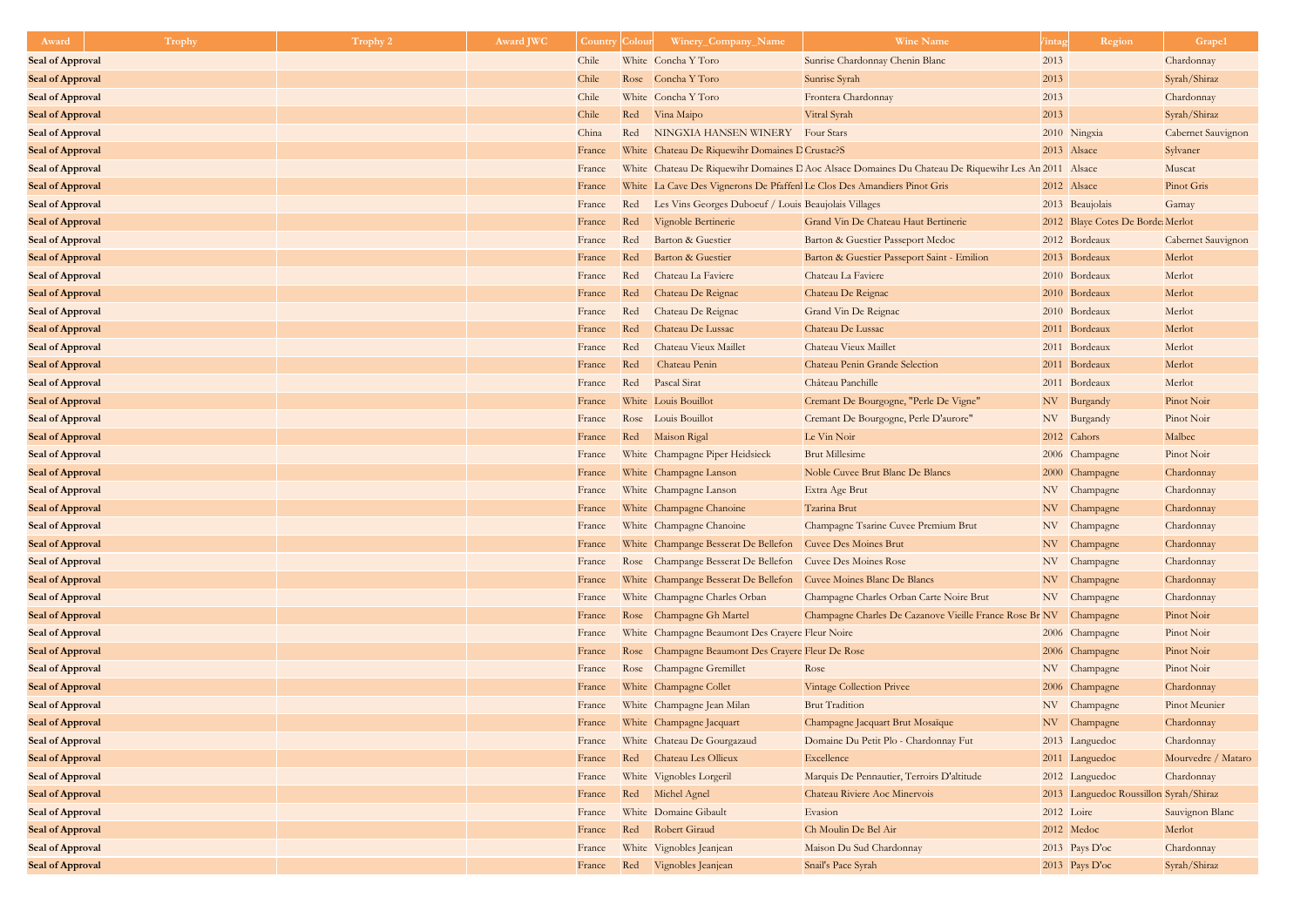| Award                                              | <b>Trophy</b> | Trophy 2 | Award JWC | <b>Country</b> | Colour      | Winery_Company_Name                                                     | <b>Wine Name</b>                                                             | /intag      | Region                                | Grape1                     |
|----------------------------------------------------|---------------|----------|-----------|----------------|-------------|-------------------------------------------------------------------------|------------------------------------------------------------------------------|-------------|---------------------------------------|----------------------------|
| <b>Seal of Approval</b>                            |               |          |           | France         | Red         | Maison Ogier                                                            | Heritages                                                                    |             | 2013 Rhone                            | Grenache                   |
| <b>Seal of Approval</b>                            |               |          |           | France         |             | White Paul Jaboulet Aîné                                                | Côtes Du Rhône Parallèle 45                                                  |             | 2013 Rhône Valley                     | Grenache White             |
| <b>Seal of Approval</b>                            |               |          |           | France         | Red         | Paul Jaboulet Aîné                                                      | Côtes Du Rhône Parallèle 45                                                  |             | 2012 Rhône Valley                     | Grenache                   |
| <b>Seal of Approval</b>                            |               |          |           | France         | Red         | Paul Jaboulet Aîné                                                      | Crozes Hermitage Les Jalets                                                  |             | 2011 Rhône Valley                     | Syrah/Shiraz               |
| <b>Seal of Approval</b>                            |               |          |           | France         | Red         | Paul Jaboulet Aîné                                                      | Crozes Hermitage Joël Robuchon                                               |             | 2011 Rhône Valley                     | Syrah/Shiraz               |
| <b>Seal of Approval</b>                            |               |          |           | France         | Red         | Domaine Cazes                                                           | Canon Du Marechal                                                            |             | 2012 Roussillon                       | Syrah/Shiraz               |
| <b>Seal of Approval</b>                            |               |          |           | France         | Red         | Union De Producteurs De Saint En Royal Saint Emilion Cuvee Prestige     |                                                                              |             | 2010 Saint Emilion                    | Merlot                     |
| <b>Seal of Approval</b>                            |               |          |           | Greece         |             | Red Mitroulis Winery                                                    | Philosophia                                                                  | 2009        |                                       | Limnio                     |
| <b>Seal of Approval</b>                            |               |          |           | Italy          |             | White Codice Citra                                                      | Bisanzio Trebbiano D'abruzzo                                                 |             | 2013 Abruzzo                          | Trebbiano D'abruzzo        |
| <b>Seal of Approval</b>                            |               |          |           | Italy          |             | White Codice Citra                                                      | Niro Pecorino                                                                |             | 2013 Abruzzo                          | Pecorino Grapes            |
| <b>Seal of Approval</b>                            |               |          |           | Italy          |             | White Codice Citra                                                      | Niro Cococciola                                                              |             | 2013 Abruzzo                          | Cococciola                 |
| <b>Seal of Approval</b>                            |               |          |           | Italy          | Red         | Cantina San Donaci                                                      | Anticaia Primitivo                                                           |             | 2013 Apulia                           | Primitivo                  |
| <b>Seal of Approval</b>                            |               |          |           | Italy          | Red         | Vinicola Decordi S.p.a.                                                 | Lambrusco Dell'emilia Igt Rosso Amabile                                      |             | NV Emilia                             | Lambrusco Maestri          |
| <b>Seal of Approval</b>                            |               |          |           | Italy          | Red         | Caviro Sca                                                              | Terre Forti - Romagna Doc Sangiovese                                         |             | 2013 Emilia Romagna                   | Sangiovese                 |
| <b>Seal of Approval</b>                            |               |          |           | Italy          | Red         | Caviro Sca                                                              | Romio - Romagna Doc Sangiovese Superiore                                     |             | 2012 Emilia Romagna                   | Sangiovese                 |
| <b>Seal of Approval</b>                            |               |          |           | Italy          |             | Rose Guido Berlucchi & C. Spa                                           | Berlucchi '61 Franciacorta Rosé                                              |             | NV Franciacorta                       | Pinot Noir                 |
| <b>Seal of Approval</b>                            |               |          |           | Italy          |             | White Fontana Candida                                                   | Santa Teresa Frascati Superiore Secco                                        | 2013 Lazio  |                                       | Malvasia                   |
| <b>Seal of Approval</b>                            |               |          |           | Italy          |             | White Azienda Agricola Bulgarini Bruno                                  | Lugana Doc/Dop                                                               |             | 2013 Lombardy                         | Turbiana                   |
| <b>Seal of Approval</b>                            |               |          |           | Italy          |             | White Terre Cortesi Moncaro                                             | Le Vele - Verdicchio Dei Castelli Di Jesi Doc Classico                       |             | 2013 Marche                           | Verdicchio                 |
| <b>Seal of Approval</b>                            |               |          |           | Italy          | Red         | Terre Cortesi Moncaro                                                   | Cimerio - Conero Docg Riserva                                                |             | 2011 Marche                           | Montepulciano              |
| <b>Seal of Approval</b>                            |               |          |           | Italy          | Red         | Terre Cortesi Moncaro                                                   | Rosso Piceno Doc                                                             |             | 2013 Marche                           | Montepulciano              |
| <b>Seal of Approval</b>                            |               |          |           | Italy          | Red         | La Cantina Dei Colli Ripani                                             | Rosso Piceno Superiore Castellano Doc                                        |             | 2010 Marche                           | Montepulciano              |
| <b>Seal of Approval</b>                            |               |          |           | Italy          |             | White Umani Ronchi                                                      | Casal Di Serra Verdicchio Dei Castelli Di Jesi Classico Su 2013 Marche       |             |                                       | Verdicchio                 |
| <b>Seal of Approval</b>                            |               |          |           | Italy          |             | White Umani Ronchi                                                      | Verdicchio Dei Castelli Di Jesi Classico                                     |             | 2013 Marche                           | Verdicchio                 |
| <b>Seal of Approval</b>                            |               |          |           | Italy          |             | Red Cantine Aurora                                                      | Era Sangiovese                                                               |             | 2012 Marque                           | Sangiovese                 |
| <b>Seal of Approval</b>                            |               |          |           | Italy          |             | White Fontanafredda Srl                                                 | Gavi Di Gavi                                                                 |             | 2013 Piedmont                         | Cortese                    |
| <b>Seal of Approval</b>                            |               |          |           | Italy          |             | White Fontanafredda Srl                                                 | Langhe Doc Arneis Pradalupo                                                  |             | 2013 Piedmont                         | Arneis                     |
| <b>Seal of Approval</b>                            |               |          |           | Italy          |             | White Casa Vinicola Marenco Srl                                         | Asti                                                                         |             | 2013 Piedmonte                        | Moscato                    |
| <b>Seal of Approval</b>                            |               |          |           | Italy          | White Tosti |                                                                         | Asti Tosti                                                                   |             | NV Piedmonte                          | Moscato                    |
| <b>Seal of Approval</b>                            |               |          |           | Italy          | Rose Tosti  |                                                                         | Tosti Moscato Pink                                                           |             | NV Piedmonte                          | Moscato                    |
| <b>Seal of Approval</b>                            |               |          |           | Italy          |             | White Poderi Moretti Di Moretti Francesc Roero Arneis D.o.c.g. Occhetti |                                                                              |             | 2013 Piemonte                         | Arneis                     |
| <b>Seal of Approval</b>                            |               |          |           | Italy          |             | Red Cantine San Marzano                                                 | Collezione 50 Vino Rosso D'italia                                            | NV Puglia   |                                       | Primitivo                  |
| <b>Seal of Approval</b>                            |               |          |           | Italy          | Red         | Tenute Girolamo                                                         | Pizzo Rosso Primitivo Igp Salento                                            |             | 2011 Puglia                           | Primitivo                  |
| <b>Seal of Approval</b>                            |               |          |           | Italy          | Red         | Caviro Sca<br>White Adria Vini Srl                                      | Romio - Nero D'avola Terre Siciliane Igt                                     | 2013 Sicily |                                       | Nero D'avola               |
| <b>Seal of Approval</b>                            |               |          |           | Italy          |             |                                                                         | Ca'di Ponti Grillo<br>Rotari Brut Rose                                       | 2013 Sicily |                                       | Grillo<br>Pinot Noir       |
| <b>Seal of Approval</b>                            |               |          |           | Italy          | Rose Rotari | White Cavit S.c.                                                        |                                                                              |             | NV Tolentino<br>2013 Trentino         |                            |
| <b>Seal of Approval</b>                            |               |          |           | Italy          |             | White Cavit S.c.                                                        | Mastri Vernacoli Chardonnay                                                  |             | 2013 Trentino                         | Chardonnay                 |
| <b>Seal of Approval</b>                            |               |          |           | Italy          |             | White Cavit S.c.                                                        | Mastri Vernacoli Pinot Grigio<br>Altemasi Trento Doc Millesimato             |             | 2010 Trentino                         | Pinot Grigio<br>Chardonnay |
| <b>Seal of Approval</b><br><b>Seal of Approval</b> |               |          |           | Italy          |             | White Cavit S.c.                                                        | Altemasi Trento Doc Brut                                                     |             | NV Trentino                           | Chardonnay                 |
|                                                    |               |          |           | Italy          |             |                                                                         | White Nosio S.p.a. - Cantina Mezzacorona Castel Firmian Pinot Grigio Riserva |             | 2012 Trentino Alto-Adige Pinot Grigio |                            |
| <b>Seal of Approval</b><br><b>Seal of Approval</b> |               |          |           | Italy<br>Italy |             | White Nosio S.p.a. - Cantina Mezzacorona Rotari Alperegis               |                                                                              |             | 2008 Trentino Alto-Adige Chardonnay   |                            |
| <b>Seal of Approval</b>                            |               |          |           | Italy          | Red         | Cantine Leonardo Da Vinci                                               | Leonardo Brunello Di Montalcino                                              |             | 2009 Tuscany                          | Sangiovese                 |
| <b>Seal of Approval</b>                            |               |          |           | Italy          | Red         | Cantine Leonardo Da Vinci                                               | Leonardo Chianti                                                             |             | 2013 Tuscany                          | Sangiovese                 |
| <b>Seal of Approval</b>                            |               |          |           | Italy          |             | Red Cantine Salvalai Srl                                                | Monile Valpolicella Superiore Ripasso Doc                                    |             | 2012 Veneto                           | Corvina                    |
| <b>Seal of Approval</b>                            |               |          |           | Italy          |             | White Carpenè Malvolti S.p.a.                                           | 1868 Cartizze Docg                                                           |             | 2013 Veneto                           |                            |
|                                                    |               |          |           |                |             |                                                                         |                                                                              |             |                                       |                            |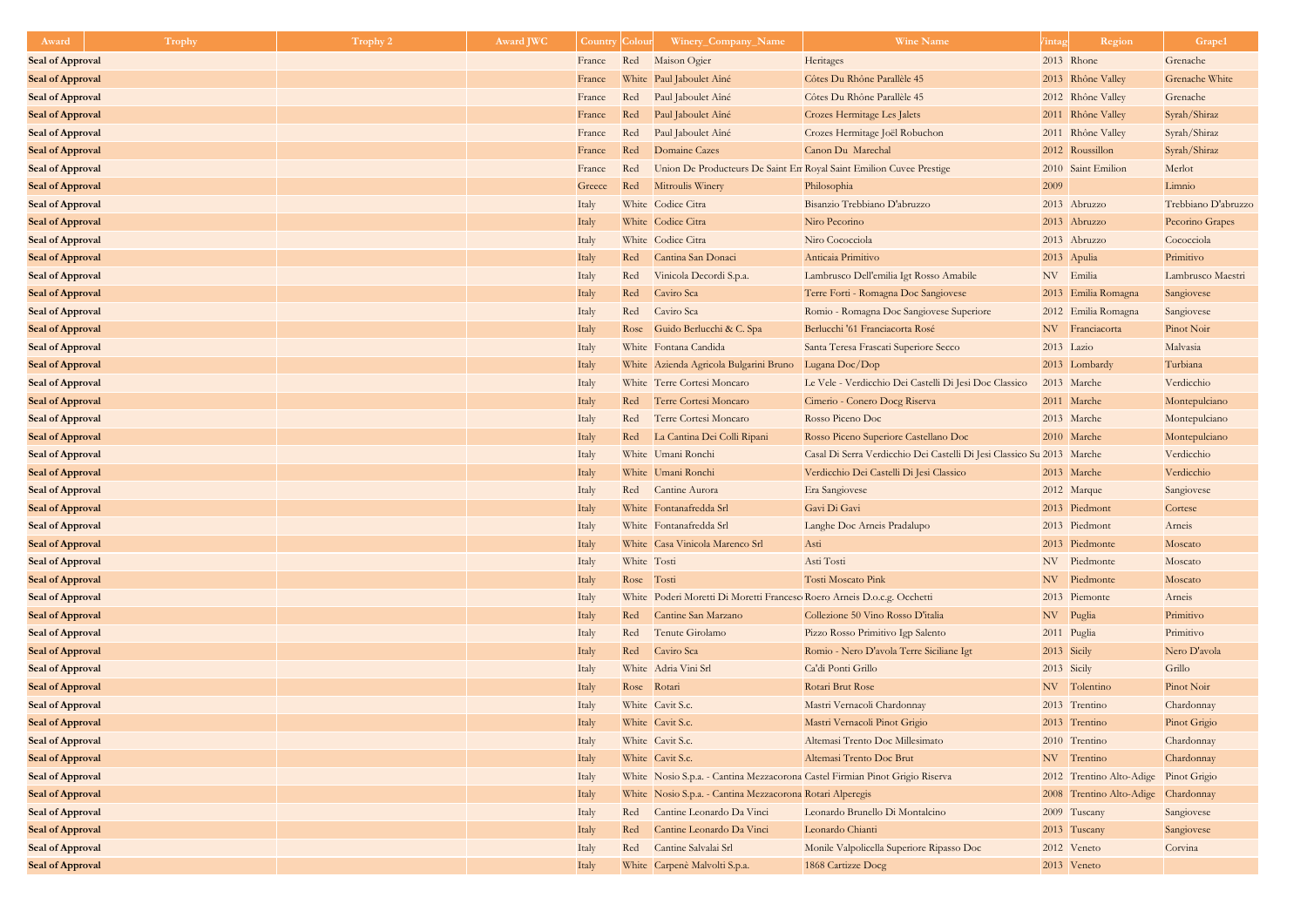| Award                   | <b>Trophy</b> | Trophy 2 | <b>Award JWC</b> | <b>Country</b> | Coloui | Winery_Company_Name                                                  | <b>Wine Name</b>                                                           | intag     | Region         | Grape1                    |
|-------------------------|---------------|----------|------------------|----------------|--------|----------------------------------------------------------------------|----------------------------------------------------------------------------|-----------|----------------|---------------------------|
| <b>Seal of Approval</b> |               |          |                  | Italy          |        | White Bertani                                                        | Soave                                                                      |           | 2012 Veneto    | Garganega                 |
| <b>Seal of Approval</b> |               |          |                  | Italy          | Red    | Bellenda                                                             | Contrada Di Concenigo Colli Di Conegliano Rosso                            |           | 2008 Veneto    | Cabernet Sauvignon        |
| <b>Seal of Approval</b> |               |          |                  | Italy          |        | White Villa Sandi Srl                                                | Prosecco Doc Treviso Brut Il Fresco                                        |           | NV Veneto      | Glera Grape               |
| <b>Seal of Approval</b> |               |          |                  | Italy          |        | White Villa Sandi Srl                                                | Valdobbiadene Prosecco Superiore Docg Extra Dry                            |           | NV Veneto      | Glera Grape               |
| <b>Seal of Approval</b> |               |          |                  | Italy          |        | White Villa Sandi Srl                                                | Valdobbiadene Prosecco Superiore Docg Brut Millesimat 2013 Veneto          |           |                | Glera Grape               |
| <b>Seal of Approval</b> |               |          |                  | Italy          |        | White Casa Vinicola Botter                                           | Pinot Grigio Doc Venezia                                                   |           | 2013 Veneto    | Pinot Grigio              |
| <b>Seal of Approval</b> |               |          |                  | Italy          |        | Red Santa Sofia                                                      | Antichello Amarone Della Valpolicella Doc Classico                         |           | 2009 Veneto    | Corvina                   |
| <b>Seal of Approval</b> |               |          |                  | Italy          | Red    | Casa Vinicola Natale Verga Spa                                       | Montepulciano D'abruzzo Doc Natale Verga                                   | 2013      |                |                           |
| <b>Seal of Approval</b> |               |          |                  | Italy          |        | White Caviro Sca                                                     | Tavernello - Spumante Bianco Medium Dry                                    | N.V.      |                | Trebbiano                 |
| <b>Seal of Approval</b> |               |          |                  | Italy          |        | Red Casal Thaulero Srl                                               | Principe D'abruzzo Rosso Abruzzo Dop                                       | NV        |                |                           |
| <b>Seal of Approval</b> |               |          |                  | Italy          |        | White Casal Thaulero Srl                                             | Duca Thaulero Passerina Superiore Dop                                      | 2012      |                | Passerina                 |
| <b>Seal of Approval</b> |               |          |                  | Japan          |        | White Hiroshima Miyoshi Winery                                       | Tomoe Delaware                                                             |           | 2013 Hiroshima | Delaware                  |
| <b>Seal of Approval</b> |               |          |                  | Japan          |        | Rose Kobe Winery                                                     | Kobe Wine Hanadama                                                         |           | $2013$ Hyogo   | Merlot                    |
| <b>Seal of Approval</b> |               |          |                  | Japan          | Red    | Suntory Shiojiri Winery                                              | Suntory Japan Premium Shiojiri Muscat Bailey A                             |           | 2012 Nagano    | Muscat Bailey A           |
| <b>Seal of Approval</b> |               |          |                  | Japan          |        | White Ajimu Budoshu Kobo                                             | Francisco Delaware                                                         | 2012 Oita |                | Delaware                  |
| <b>Seal of Approval</b> |               |          |                  | Japan          |        | Rose Hiruzen Winery                                                  | Hillzen Rose                                                               |           | N.V. Okayama   | Koshu                     |
| <b>Seal of Approval</b> |               |          |                  | Japan          |        | Rose Hiruzen Winery                                                  | Vitis Coignetiae Rose                                                      |           | 2013 Okayama   | Yamabudou                 |
| <b>Seal of Approval</b> |               |          |                  | Japan          | Red    | Cantine San Marzano                                                  | Vindoro Negroamaro Salento Igp                                             |           | 2011 Puglia    | Negroamaro                |
| <b>Seal of Approval</b> |               |          |                  | Japan          |        | Red Cantine San Marzano                                              | Il Pumo Primitivo Salento Igp                                              |           | 2013 Puglia    | Primitivo                 |
| <b>Seal of Approval</b> |               |          |                  | Japan          |        | White St Neige Wine Co Ltd                                           | Excellent Kamino-Yama Sparkling                                            |           | 2012 Yamagata  | ペルデレ(Seibel 9110)         |
| <b>Seal of Approval</b> |               |          |                  | Japan          |        | White St Neige Wine Co Ltd                                           | Excellent Kamino-Yama Chardonnay                                           |           | NV Yamagata    | Chardonnay                |
| <b>Seal of Approval</b> |               |          |                  | Japan          |        | Red St Neige Wine Co Ltd                                             | Excellent Kamino-Yama Watanabe Vineyard Cabernet Sa 2012 Yamagata          |           |                | <b>Cabernet Sauvignon</b> |
| <b>Seal of Approval</b> |               |          |                  | Japan          |        | White St Neige Wine Co Ltd                                           | Excellent Kamino-Yama Satake Vineyard Chardonnay 2013 Yamagata             |           |                | Chardonnay                |
| <b>Seal of Approval</b> |               |          |                  | Japan          | Red    | <b>Gassan Wine</b>                                                   | Soleil Levant Yama Sauvignon ソレイユ・ルバン ヤマソ 2012 Yamagata                    |           |                |                           |
| <b>Seal of Approval</b> |               |          |                  | Japan          |        | White Gassan Wine                                                    | Soleil Levant Koshu Sur Lie ソレイユ・ルバン甲州シュー2013 Yamagata                     |           |                |                           |
| <b>Seal of Approval</b> |               |          |                  | Japan          | Red    | Takahata Wine Co.ltd.                                                | Takahata Winery Japanesque Baileys Blend                                   |           | 2013 Yamagata  | <b>Bailey Alicante A</b>  |
| <b>Seal of Approval</b> |               |          |                  | Japan          | Red    | Takahata Wine Co.ltd.                                                | Takahata Winery Barrique Merlot                                            |           | 2012 Yamagata  | Merlot                    |
| <b>Seal of Approval</b> |               |          |                  | Japan          |        | White Takahata Wine Co.ltd.                                          | Takahata Winery Barrique Chardonnay                                        |           | 2012 Yamagata  | Chardonnay                |
| <b>Seal of Approval</b> |               |          |                  | Japan          |        | White 株式会社サドヤ                                                        | オルロージュ白                                                                    |           | 2012 Yamanashi | Koshu                     |
| <b>Seal of Approval</b> |               |          |                  | Japan          |        | White Alps Wine Co., Ltd.                                            | Japanese Style Wine Koshu                                                  |           | 2013 Yamanashi | Koshu                     |
| <b>Seal of Approval</b> |               |          |                  | Japan          |        | Red Marquis Winery                                                   | Lafille Barrel Bailey A                                                    |           | 2012 Yamanashi | Muscat Bailey A           |
| <b>Seal of Approval</b> |               |          |                  | Japan          | Red    | Chateau Mercian                                                      | Hosaka Muscat Bailey A                                                     |           | 2011 Yamanashi | Muscat Bailey A           |
| <b>Seal of Approval</b> |               |          |                  | Japan          | Red    | Chateau Mercian                                                      | Yamanashi Muscat Bailey A                                                  |           | 2012 Yamanashi | Muscat Bailey A           |
| <b>Seal of Approval</b> |               |          |                  | Japan          |        | Rose Asaya Winery Co., Ltd                                           | Asaya Momoiro Sparkling Wine                                               |           | 2013 Yamanashi | Muscat Bailey A           |
| <b>Seal of Approval</b> |               |          |                  | Japan          |        | White Hombou Shuzo Co., Ltd.                                         | Delaware Sparkling                                                         |           | 2013 Yamanashi | Delaware                  |
| <b>Seal of Approval</b> |               |          |                  | Japan          |        | White Hombou Shuzo Co., Ltd.                                         | Chateau Mars Prestige Hosaka Koshu Barrel Fermented                        |           | 2013 Yamanashi | Koshu                     |
| <b>Seal of Approval</b> |               |          |                  | Japan          |        | Red Hombou Shuzo Co., Ltd.                                           | Chateau Mars Cabernet/Bailey A Hosaka Harvest                              |           | 2013 Yamanashi | <b>Cabernet Sauvignon</b> |
| <b>Seal of Approval</b> |               |          |                  | Japan          |        | White Hombou Shuzo Co., Ltd.                                         | Koshu Verdinho                                                             |           | 2013 Yamanashi | Koshu                     |
| <b>Seal of Approval</b> |               |          |                  | Japan          |        | Red Suntory Tominooka Winery                                         | Suntory Japan Premium Muscat Bailey A                                      |           | 2012 Yamanashi | Muscat Bailey A           |
| <b>Seal of Approval</b> |               |          |                  | Japan          |        | White Suntory Tominooka Winery                                       | Tominooka Koshu                                                            |           | 2012 Yamanashi | Koshu                     |
| <b>Seal of Approval</b> |               |          |                  | Japan          |        | White Chateraise Belle Foret Winery                                  | Katsunuma Koshu Sur Lie                                                    |           | 2013 Yamanashi | Koshu                     |
| <b>Seal of Approval</b> |               |          |                  | Japan          | Red    |                                                                      | Kinoshita Shoji Co.ltd Chateau Saka Muscat Bailey A Cuvee Ikegawa Unwooded |           | 2013 Yamanashi | Muscat Bailey A           |
| <b>Seal of Approval</b> |               |          |                  | Japan          | Red    | Kinoshita Shoji Co.ltd Chateau Saka Muscat Bailey A Barrel Fermented |                                                                            |           | 2011 Yamanashi | Muscat Bailey A           |
| <b>Seal of Approval</b> |               |          |                  | Japan          |        | White Kinoshita Shoji Co.ltd Chateau Saka Kisvin & Estate Chardonnay |                                                                            |           | 2011 Yamanashi | Chardonnay                |
| <b>Seal of Approval</b> |               |          |                  | Japan          |        | White Kinoshita Shoji Co.ltd Chateau Saka Delaware                   |                                                                            |           | 2013 Yamanashi | Delaware                  |
| <b>Seal of Approval</b> |               |          |                  | Japan          |        | White Kinoshita Shoji Co.ltd Chateau Saka Koshu Barrel               |                                                                            |           | 2013 Yamanashi | Koshu                     |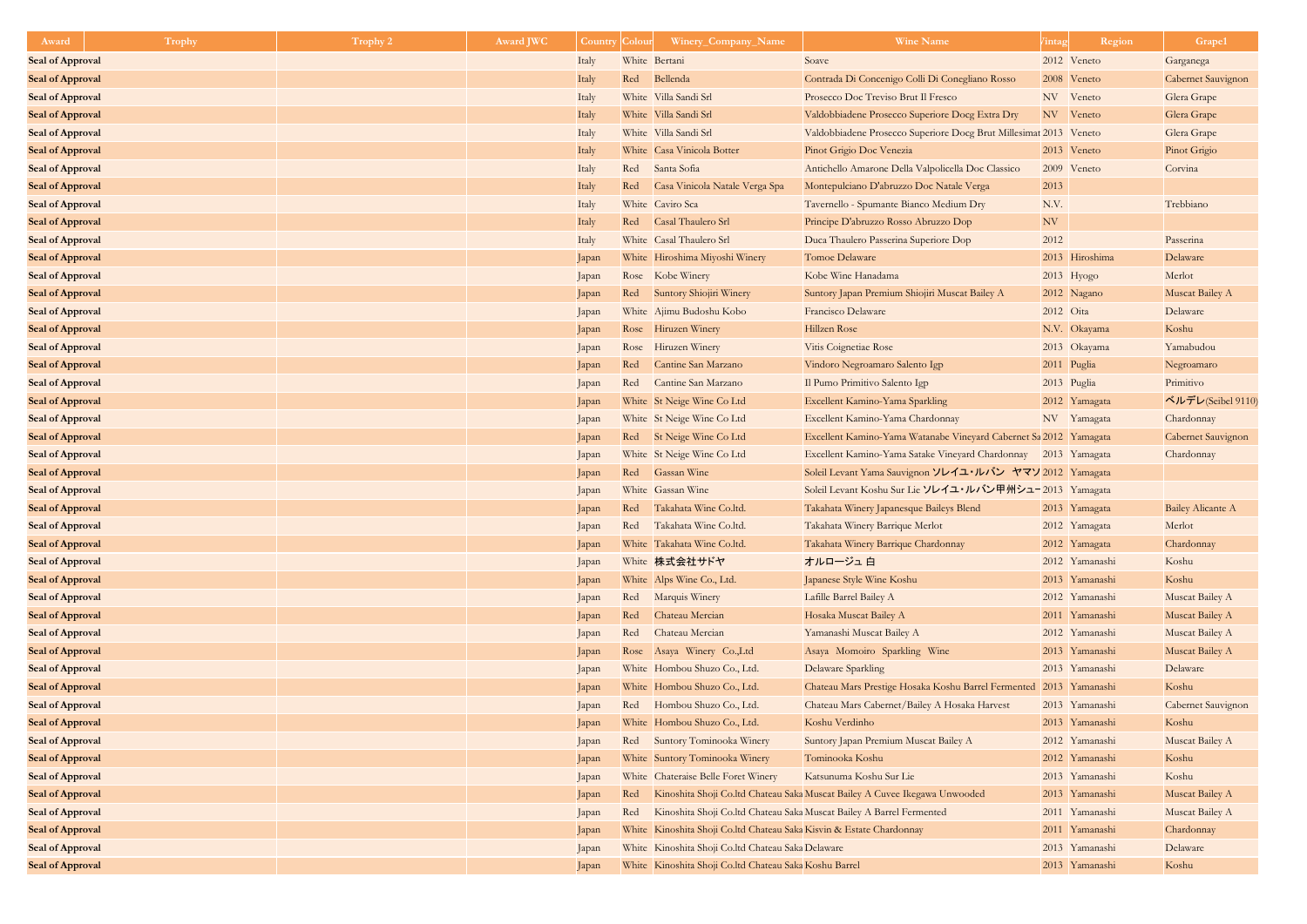| Award                   | <b>Trophy</b> | Trophy 2 | <b>Award JWC</b> | <b>Country Colour</b> |     | Winery_Company_Name                                                  | <b>Wine Name</b>                                                         | intag   | Region                  | Grape1                    |
|-------------------------|---------------|----------|------------------|-----------------------|-----|----------------------------------------------------------------------|--------------------------------------------------------------------------|---------|-------------------------|---------------------------|
| <b>Seal of Approval</b> |               |          |                  | Japan                 |     | White Kinoshita Shoji Co.ltd Chateau Saka Koshu Semi Sweet           |                                                                          |         | 2013 Yamanashi          | Koshu                     |
| <b>Seal of Approval</b> |               |          |                  | Japan                 |     | White Kinoshita Shoji Co.ltd Chateau Saka Koshu Dry                  |                                                                          |         | 2013 Yamanashi          | Koshu                     |
| <b>Seal of Approval</b> |               |          |                  | Japan                 |     | White Katsunuma Jozo                                                 | Koshu Terroir Selection Iwai                                             |         | 2013 Yamanashi          | Koshu                     |
| <b>Seal of Approval</b> |               |          |                  | Japan                 |     | White Vintage Farm.co                                                | Shishiku Blanc                                                           |         | 2013 Yamanashi          | Hokuten                   |
| <b>Seal of Approval</b> |               |          |                  | Japan                 |     | Red Vintage Farm.co                                                  | Shishiku Rouge Assemblage Typee                                          |         | 2013 Yamanashi          | Merlot                    |
| <b>Seal of Approval</b> |               |          |                  | Mexico                | Red | Vinicola L.a. Cetto                                                  | L.a. Cetto Malbec                                                        |         | 2012 Valle De Guadalupe | Malbec                    |
| <b>Seal of Approval</b> |               |          |                  | Mexico                | Red | Vinicola San Lorenzo                                                 | Casa Grande Shiraz                                                       |         | 2010 Valle De Parras    | Syrah/Shiraz              |
| <b>Seal of Approval</b> |               |          |                  | Mexico                |     | White Vinicola San Lorenzo                                           | Casa Grande Chardonnay                                                   |         | 2013 Valle De Parras    | Chardonnay                |
| <b>Seal of Approval</b> |               |          |                  | Mexico                |     | Red Vinicola San Lorenzo                                             | Casa Madero Merlot                                                       |         | 2012 Valle De Parras    | Merlot                    |
| <b>Seal of Approval</b> |               |          |                  |                       |     | Morocco Red Les Celliers De Meknès                                   | Domaine Riad Jamil                                                       |         | 2011 Mecnes-Maroc       | Carignan                  |
| <b>Seal of Approval</b> |               |          |                  |                       |     | Morocco Red Les Celliers De Meknès                                   | Chateau Roslane 1er Cru                                                  |         | 2011 Mecnes-Maroc       | Merlot                    |
| <b>Seal of Approval</b> |               |          |                  |                       |     | New Zeal: Red Osawa Wines                                            | Flying Sheep Pinot Noir                                                  |         | 2010 Hawke's Bay        | Pinot Noir                |
| <b>Seal of Approval</b> |               |          |                  |                       |     | New Zeal: White Giesen Wine                                          | Giesen Estate Sauvignon Blanc                                            |         | 2013 Marlborough        | Sauvignon Blanc           |
| <b>Seal of Approval</b> |               |          |                  |                       |     | New Zeal: White Saint Clair Family Estate                            | Saint Clair Pioneer Block 18 Snap Block Sauvignon Blanc 2013 Marlborough |         |                         | Sauvignon Blanc           |
| <b>Seal of Approval</b> |               |          |                  |                       |     | New Zeal: Red Saint Clair Family Estate                              | Saint Clair Pioneer Block 5 Bull Block Pinot Noir                        |         | 2012 Marlborough        | Pinot Noir                |
| <b>Seal of Approval</b> |               |          |                  |                       |     | New Zeal: White Alpine Mist                                          | Riesling                                                                 |         | 2013 Marlborough        | Riesling                  |
| <b>Seal of Approval</b> |               |          |                  |                       |     | New Zeal: White   Whitehaven Wine Co Ltd                             | Whitehaven Marlborough Sauvignon Blanc                                   |         | 2013 Marlborough        | Sauvignon Blanc           |
| <b>Seal of Approval</b> |               |          |                  |                       |     | New Zeal: White Seifried Estate                                      | Aotea Nelson Sauvignon Blanc                                             |         | 2014 Nelson             | Sauvignon Blanc           |
| <b>Seal of Approval</b> |               |          |                  |                       |     | Portugal White Ervideira Winery                                      | Manny O. Agapitos Branco                                                 |         | 2011 Alentejo           | Anteovaz                  |
| <b>Seal of Approval</b> |               |          |                  |                       |     | Portugal Red Herdade Grande                                          | Herdade Grande Reserva                                                   |         | 2010 Alentejo           | Touriga Nacional          |
| <b>Seal of Approval</b> |               |          |                  | Portugal              | Red | Adega Cooperativa De Cantanhede, Cantanhede                          |                                                                          |         | 2012 Beira Atlântico    | Touriga Nacional          |
| <b>Seal of Approval</b> |               |          |                  | Portugal              |     | White Cooperativa Agricola Santo Isidro I Fontanario De Pegoes White |                                                                          |         | 2013 Peninsula Setubal  | Ferna Pines               |
| <b>Seal of Approval</b> |               |          |                  | Portugal              |     | Red Vinhos Borges                                                    | <b>GATAO</b>                                                             | NV      |                         | Tinta Roriz               |
| <b>Seal of Approval</b> |               |          |                  |                       |     | Slovenia White Vinska Klet Goriska Brda                              | Chardonnay Villa Colles                                                  |         | 2013 Goriska Brda       | Chardonnay                |
| <b>Seal of Approval</b> |               |          |                  |                       |     | South Afri White Dgb (Pty) Ltd                                       | Bernard Series Old Vine Chenin Blanc                                     |         | 2013 Coastal Region     | Chenin Blanc              |
| <b>Seal of Approval</b> |               |          |                  |                       |     | South Afri Red Dgb (Pty) Ltd                                         | <b>Bernard Series Small Barrel Smv</b>                                   |         | 2012 Coastal Region     | Syrah/Shiraz              |
| <b>Seal of Approval</b> |               |          |                  |                       |     | South Afri White De Grendel Wines                                    | De Grendel Sauvignon Blanc                                               |         | 2014 Durbanville        | Sauvignon Blanc           |
| <b>Seal of Approval</b> |               |          |                  |                       |     | South Afri Red De Grendel Wines                                      | De Grendel Merlot                                                        |         | 2012 Durbanville        | Merlot                    |
| <b>Seal of Approval</b> |               |          |                  |                       |     | South Afri White Dgb (Pty) Ltd                                       | Franschhoek Vineyards Semillon                                           |         | 2013 Franschhoek        | Semillon                  |
| <b>Seal of Approval</b> |               |          |                  |                       |     | South Afri Red Ashton Kelder                                         | Ashton Kelder Roodewal                                                   |         | 2012 Robertson          | Syrah/Shiraz              |
| <b>Seal of Approval</b> |               |          |                  |                       |     | South Afri White Vergelegen Wines Pty Ltd                            | Vergelegen Gvb                                                           |         | 2012 Stellenbosch       | Semillon                  |
| <b>Seal of Approval</b> |               |          |                  |                       |     | South Afri Red Stark-Conde Wines                                     | <b>Stark Conde Cabernet Sauvignon</b>                                    |         | 2012 Stellenbosch       | Cabernet Sauvignon        |
| <b>Seal of Approval</b> |               |          |                  |                       |     | South Afri Red Dgb (Pty) Ltd                                         | <b>Boschendal Classic Lanoy</b>                                          |         | 2012 Western Cape       | <b>Cabernet Sauvignon</b> |
| <b>Seal of Approval</b> |               |          |                  |                       |     | South Afri White   Dgb (Pty) Ltd                                     | Franschhoek Cellar Chardonnay                                            |         | 2014 Western Cape       | Chardonnay                |
| <b>Seal of Approval</b> |               |          |                  | Spain                 |     | Red Bodegas Borsao                                                   | Borsao Crianza Seleccion                                                 |         | 2011 Campo De Borja     | Garnacha                  |
| <b>Seal of Approval</b> |               |          |                  | Spain                 |     | White Bodegas Borsao                                                 | <b>Borsao Clasic White</b>                                               |         | 2013 Campo De Borja     | Macabeo                   |
| <b>Seal of Approval</b> |               |          |                  | Spain                 |     | Red Bodegas Borsao                                                   | <b>Borsao Red Seleccion</b>                                              |         | 2013 Campo De Borja     | Garnacha                  |
| <b>Seal of Approval</b> |               |          |                  | Spain                 |     | White Bodegas Borsao                                                 | <b>Borsao White Seleccion</b>                                            |         | 2013 Campo De Borja     | Macabeo                   |
| <b>Seal of Approval</b> |               |          |                  | Spain                 |     | Red Bodegas Finca La Estacada                                        | Secua Cabernet Syrah                                                     |         | 2010 Castilla           | Cabernet Sauvignon        |
| <b>Seal of Approval</b> |               |          |                  | Spain                 |     | Red Bodegas Y Vinedos Contralto                                      | Calle Principal                                                          |         | 2012 Castilla La Mancha | Tempranillo               |
| <b>Seal of Approval</b> |               |          |                  | Spain                 |     | Rose Bodega Monte La Reina                                           | Carolina Inaraja Frizzante Rosado                                        |         | 2013 Castilla Y Leon    | Tempranillo               |
| <b>Seal of Approval</b> |               |          |                  | Spain                 |     | White Artiga Fustel                                                  | Damia Cava Brut                                                          |         | NV Catalunia            | Xarel.lo                  |
| <b>Seal of Approval</b> |               |          |                  | Spain                 |     | White Celler Pinol                                                   | Raig De Raim Blanco                                                      |         | 2013 Catalunia          | Grenache Blanc            |
| <b>Seal of Approval</b> |               |          |                  | Spain                 |     | White Bodegas Murviedro, S.a.                                        | Cava Luna De Murviedro                                                   | NV Cava |                         | Macabeo                   |
| <b>Seal of Approval</b> |               |          |                  | Spain                 |     | Rose Mont Marcal Vinicola, S.a.                                      | Mont Marcal Extremarium Rosado Cava Brut Nature                          | NV Cava |                         | Pinot Noir                |
| <b>Seal of Approval</b> |               |          |                  | Spain                 |     | Rose Mont Marcal Vinicola, S.a.                                      | Mont Marcal Gran Cuvee Rose Cava Brut                                    | NV Cava |                         | Pinot Noir                |